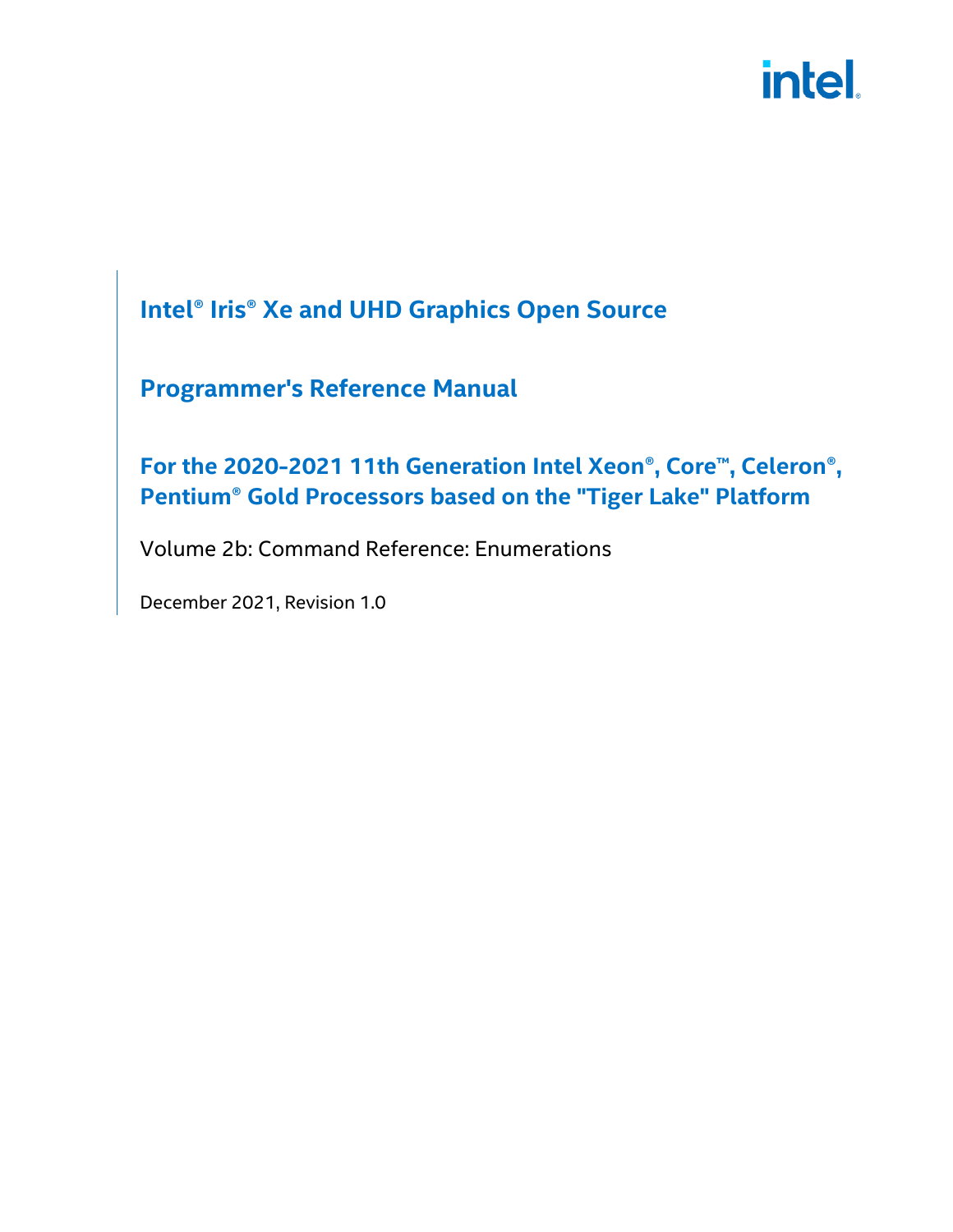#### <span id="page-1-0"></span>**Notices and Disclaimers**

Intel technologies may require enabled hardware, software or service activation.

No product or component can be absolutely secure.

Code names are used by Intel to identify products, technologies, or services that are in development and not publicly available. These are not "commercial" names and not intended to function as trademarks

Customer is responsible for safety of the overall system, including compliance with applicable safetyrelated requirements or standards.

No license (express or implied, by estoppel or otherwise) to any intellectual property rights is granted by this document, with the sole exceptions that a) you may publish an unmodified copy and b) code included in this document is licensed subject to Zero-Clause BSD open source license (0BSD). You may create software implementations based on this document and in compliance with the foregoing that are intended to execute on the Intel product(s) referenced in this document. No rights are granted to create modifications or derivatives of this document.

The products described may contain design defects or errors known as errata which may cause the product to deviate from published specifications. Current characterized errata are available on request.

You may not use or facilitate the use of this document in connection with any infringement or other legal analysis concerning Intel products described herein. You agree to grant Intel a non-exclusive, royalty-free license to any patent claim thereafter drafted which includes subject matter disclosed herein.

Intel disclaims all express and implied warranties, including without limitation, the implied warranties of merchantability, fitness for a particular purpose, and non-infringement, as well as any warranty arising from course of performance, course of dealing, or usage in trade.

Intel may make changes to specifications and product descriptions at any time, without notice. Designers must not rely on the absence or characteristics of any features or instructions marked "reserved" or "undefined". Intel reserves these for future definition and shall have no responsibility whatsoever for conflicts or incompatibilities arising from future changes to them. The information here is subject to change without notice. Do not finalize a design with this information.

© Intel Corporation. Intel, the Intel logo, and other Intel marks are trademarks of Intel Corporation or its subsidiaries. Other names and brands may be claimed as the property of others.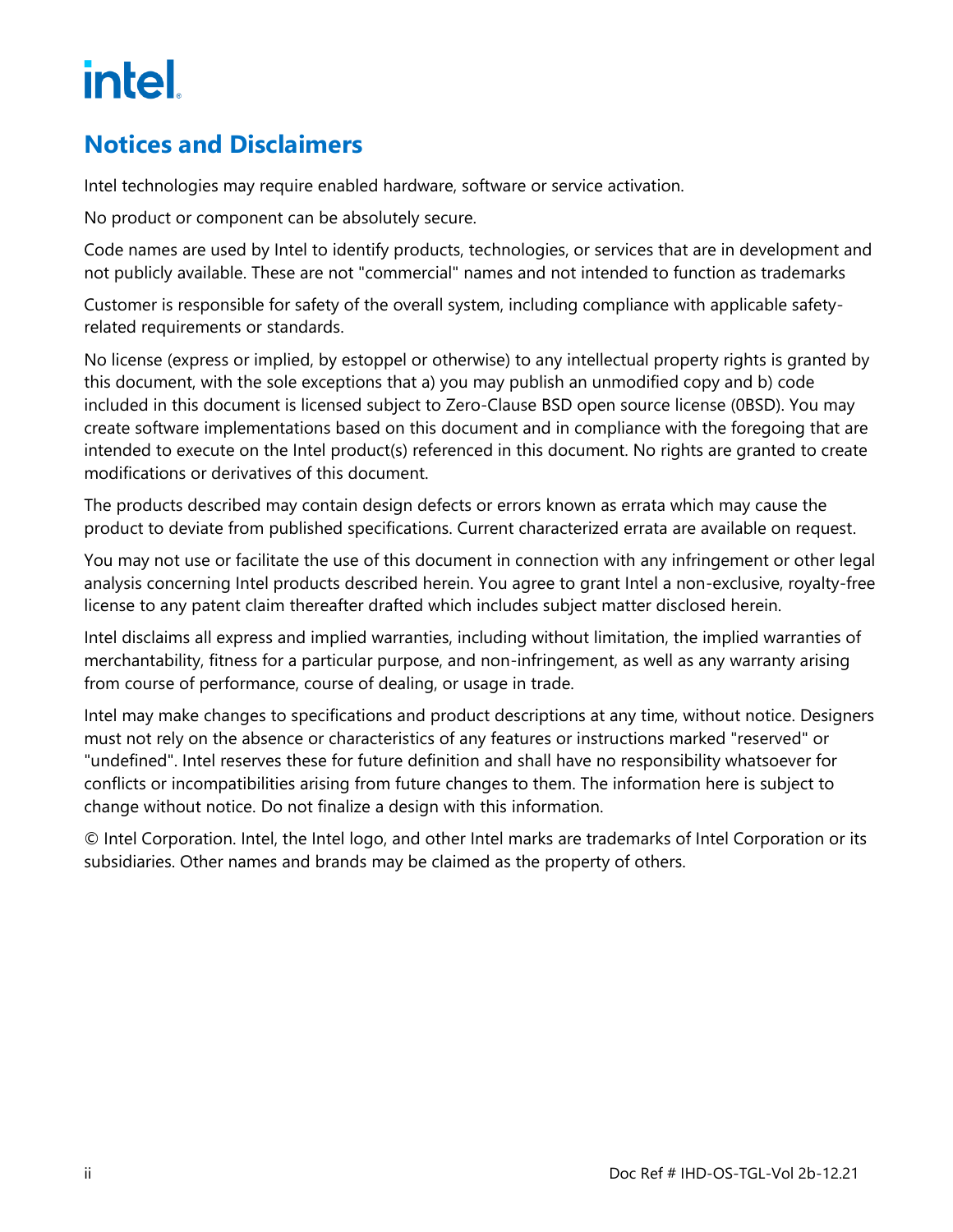#### **Table of Contents**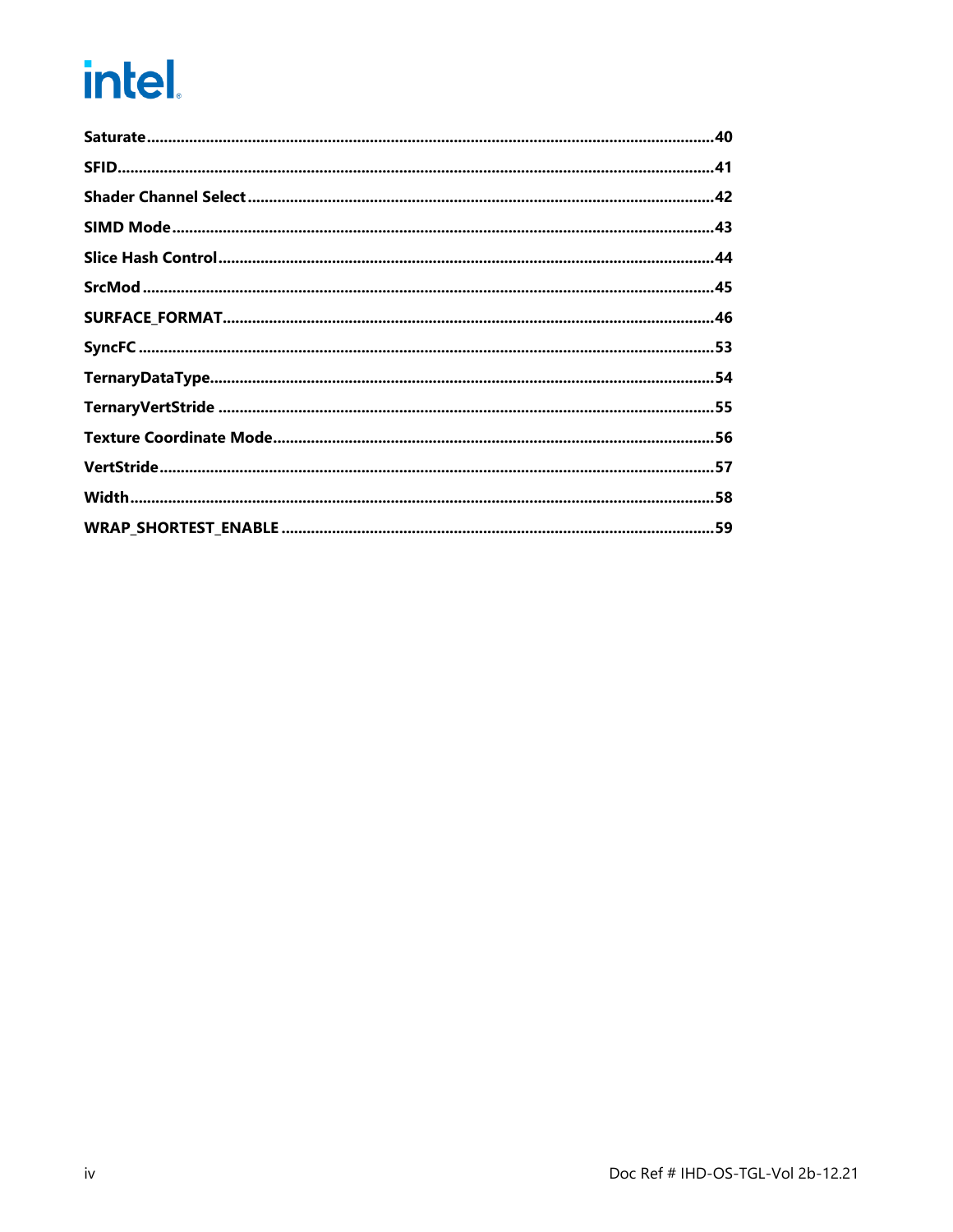#### <span id="page-4-0"></span>**3D\_Color\_Buffer\_Blend\_Factor**

| <b>3D_Color_Buffer_Blend_Factor</b> |                                |  |
|-------------------------------------|--------------------------------|--|
| 5<br>Size (in bits):                |                                |  |
| <b>Value</b>                        | <b>Name</b>                    |  |
| 00h                                 | Reserved                       |  |
| 01h                                 | BLENDFACTOR_ONE                |  |
| 02h                                 | BLENDFACTOR_SRC_COLOR          |  |
| 03h                                 | BLENDFACTOR_SRC_ALPHA          |  |
| 04h                                 | BLENDFACTOR_DST_ALPHA          |  |
| 05h                                 | BLENDFACTOR_DST_COLOR          |  |
| 06h                                 | BLENDFACTOR_SRC_ALPHA_SATURATE |  |
| 07h                                 | BLENDFACTOR_CONST_COLOR        |  |
| 08h                                 | BLENDFACTOR_CONST_ALPHA        |  |
| 09h                                 | BLENDFACTOR_SRC1_COLOR         |  |
| 0Ah                                 | BLENDFACTOR_SRC1_ALPHA         |  |
| 0Bh-10h                             | Reserved                       |  |
| 11h                                 | BLENDFACTOR_ZERO               |  |
| 12h                                 | BLENDFACTOR_INV_SRC_COLOR      |  |
| 13h                                 | BLENDFACTOR_INV_SRC_ALPHA      |  |
| 14h                                 | BLENDFACTOR_INV_DST_ALPHA      |  |
| 15h                                 | BLENDFACTOR_INV_DST_COLOR      |  |
| 16h                                 | Reserved                       |  |
| 17h                                 | BLENDFACTOR_INV_CONST_COLOR    |  |
| 18h                                 | BLENDFACTOR_INV_CONST_ALPHA    |  |
| 19h                                 | BLENDFACTOR_INV_SRC1_COLOR     |  |
| 1Ah                                 | BLENDFACTOR_INV_SRC1_ALPHA     |  |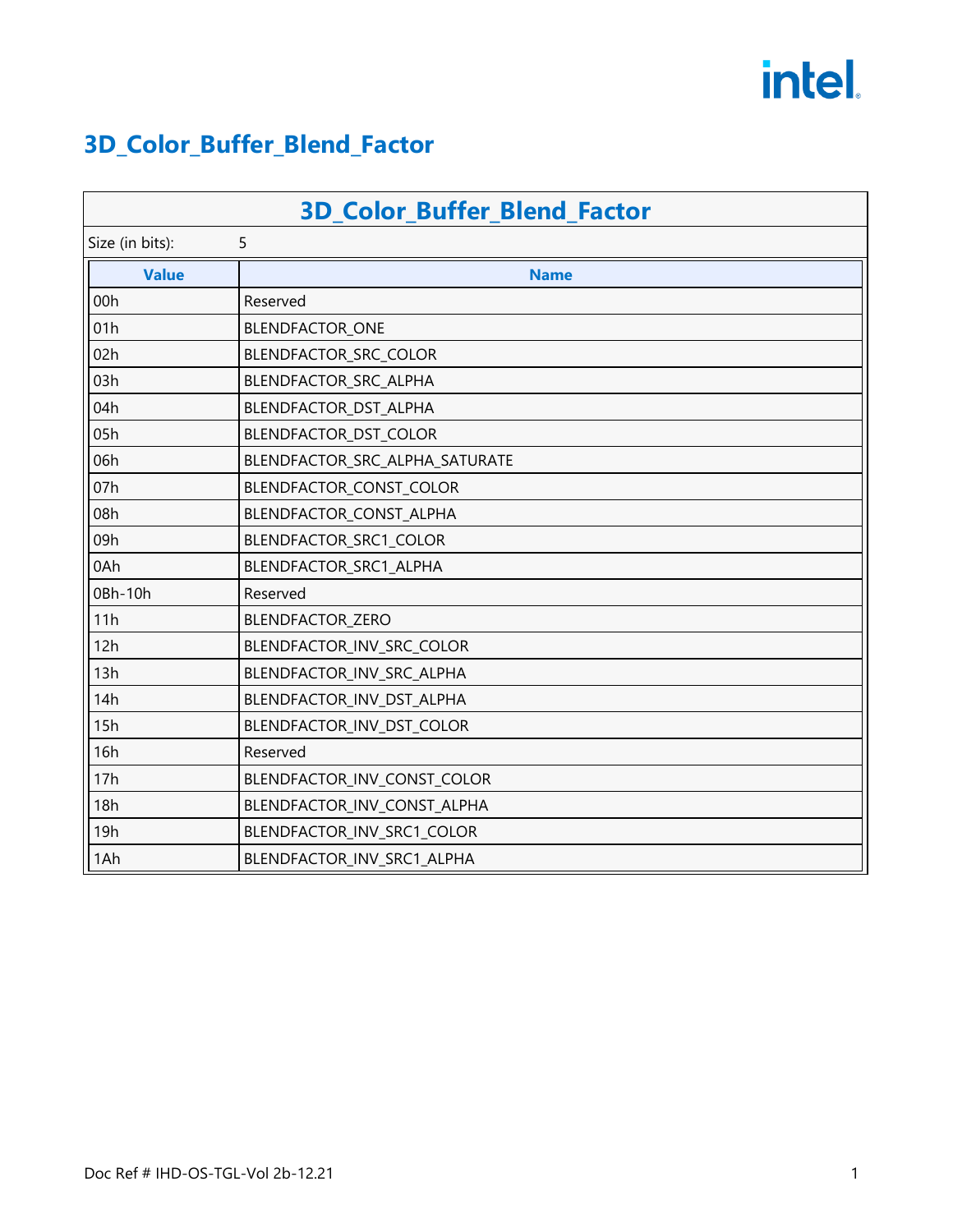#### <span id="page-5-0"></span>**3D\_Color\_Buffer\_Blend\_Function**

|              | <b>3D Color Buffer Blend Function</b> |                                |  |  |
|--------------|---------------------------------------|--------------------------------|--|--|
|              | Size (in bits):<br>3                  |                                |  |  |
| <b>Value</b> | <b>Name</b>                           | <b>Description</b>             |  |  |
| l 0          | BLENDFUNCTION ADD                     | BLENDFUNCTION ADD              |  |  |
|              | BLENDFUNCTION_SUBTRACT                | BLENDFUNCTION_SUBTRACT         |  |  |
|              | BLENDFUNCTION_REVERSE_SUBTRACT        | BLENDFUNCTION_REVERSE_SUBTRACT |  |  |
|              | <b>BLENDFUNCTION MIN</b>              | <b>BLENDFUNCTION MIN</b>       |  |  |
| 4            | <b>BLENDFUNCTION MAX</b>              | <b>BLENDFUNCTION MAX</b>       |  |  |
| $5 - 7$      | Reserved                              |                                |  |  |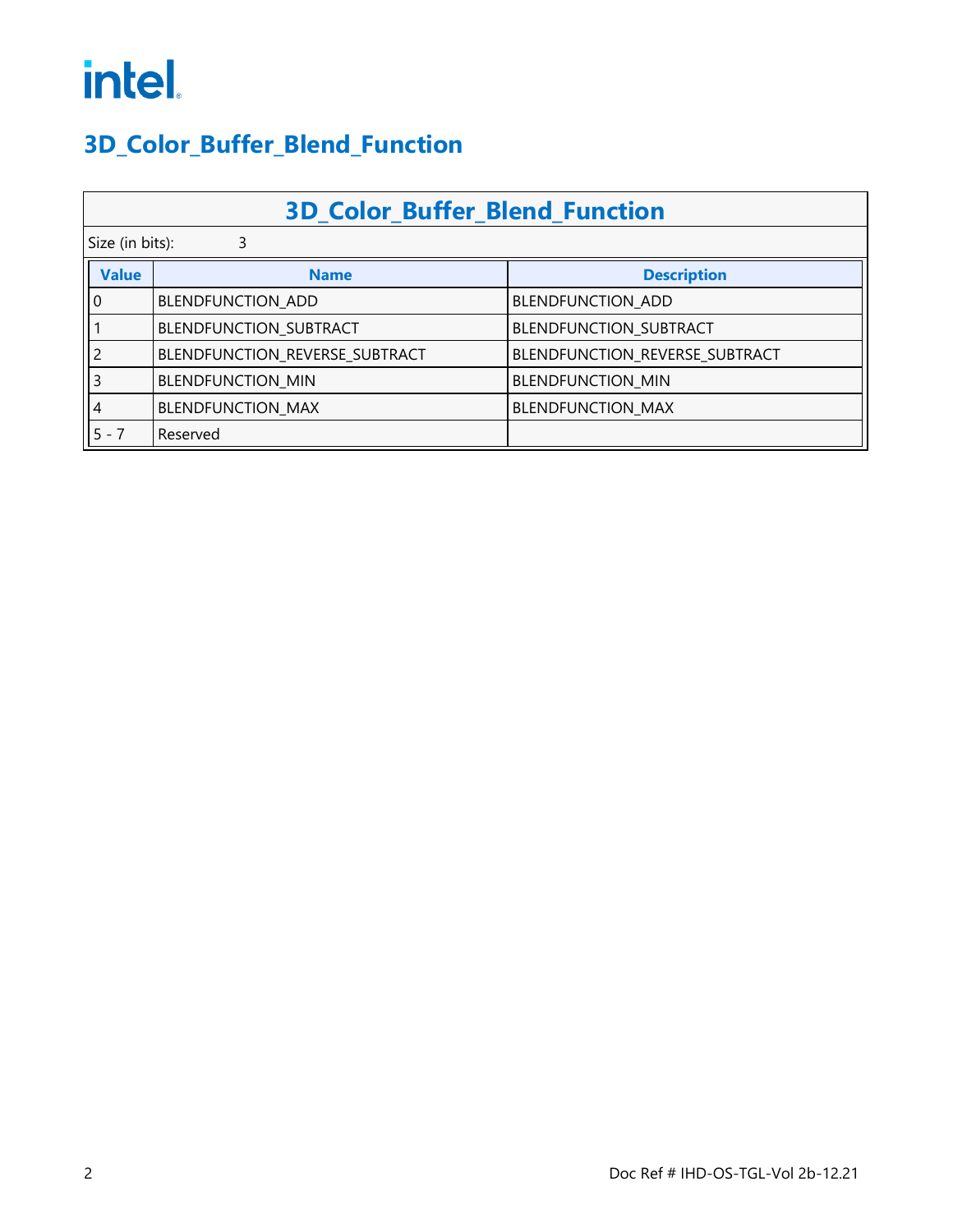#### <span id="page-6-0"></span>**3D\_Compare\_Function**

| <b>3D_Compare_Function</b> |                                |                                                             |  |
|----------------------------|--------------------------------|-------------------------------------------------------------|--|
|                            | Size (in bits):<br>3           |                                                             |  |
| <b>Value</b>               | <b>Name</b>                    | <b>Description</b>                                          |  |
| 0h                         | <b>COMPAREFUNCTION ALWAYS</b>  | Always pass                                                 |  |
| 1h                         | <b>COMPAREFUNCTION NEVER</b>   | Never pass                                                  |  |
| 2h                         | <b>COMPAREFUNCTION LESS</b>    | Pass if the value is less than the reference                |  |
| 3h                         | COMPAREFUNCTION EQUAL          | Pass if the value is equal to the reference                 |  |
| 4h                         | COMPAREFUNCTION LEQUAL         | Pass if the value is less than or equal to the reference    |  |
| 5h                         | <b>COMPAREFUNCTION GREATER</b> | Pass if the value is greater than the reference             |  |
| 6h                         | COMPAREFUNCTION NOTEQUAL       | Pass if the value is not equal to the reference             |  |
| 7h                         | COMPAREFUNCTION GEQUAL         | Pass if the value is greater than or equal to the reference |  |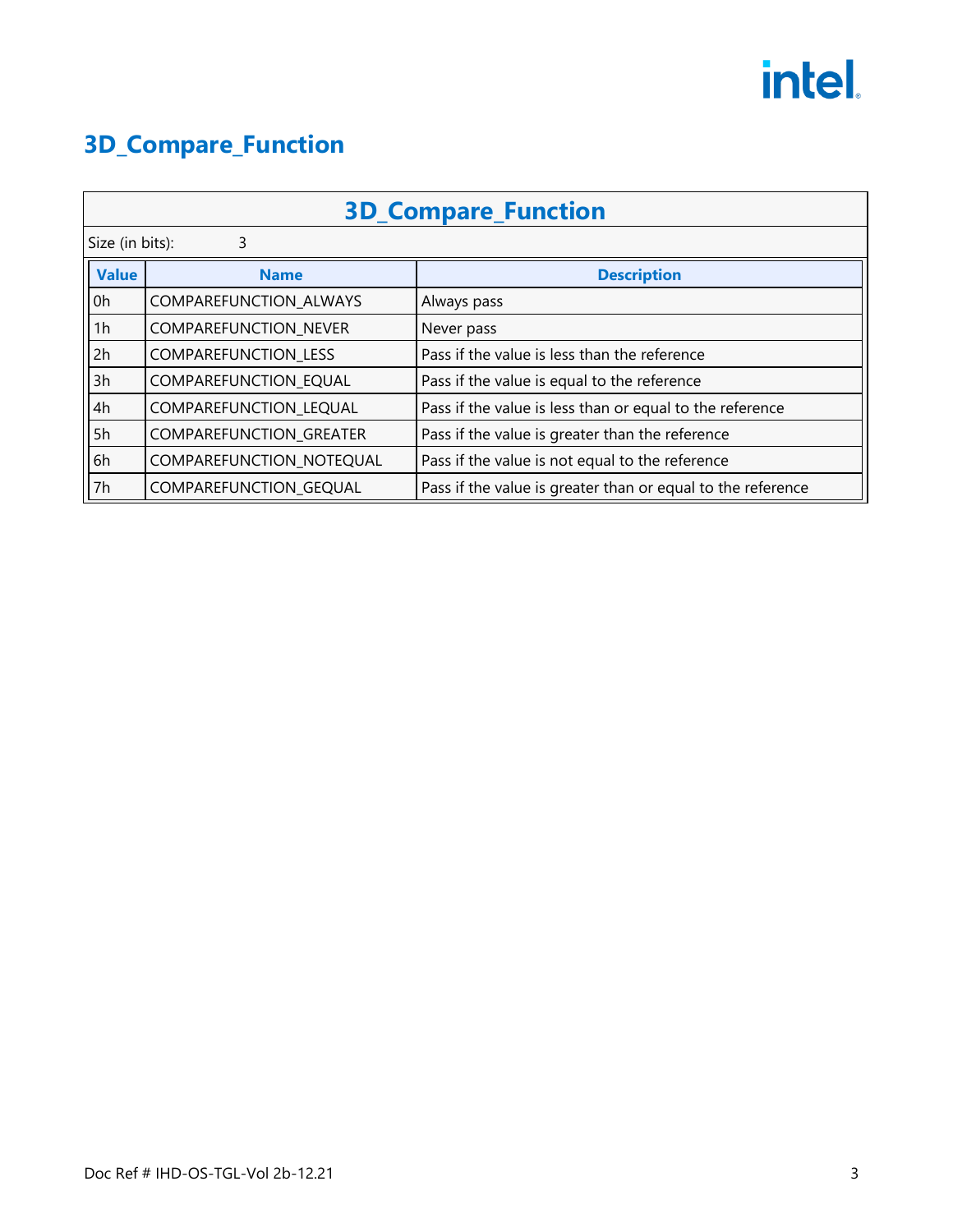### <span id="page-7-0"></span>**3D\_Logic\_Op\_Function**

| <b>3D_Logic_Op_Function</b> |                       |                           |  |
|-----------------------------|-----------------------|---------------------------|--|
|                             | Size (in bits):<br>4  |                           |  |
| <b>Value</b>                | <b>Name</b>           | <b>Description</b>        |  |
| 0h                          | LOGICOP_CLEAR         | BLACK; all 0's            |  |
| 1h                          | LOGICOP_NOR           | NOTMERGEPEN; NOT (S OR D) |  |
| 2h                          | LOGICOP_AND_INVERTED  | MASKNOTPEN; (NOT S) AND D |  |
| 3h                          | LOGICOP_COPY_INVERTED | NOTCOPYPEN; NOT S         |  |
| 4h                          | LOGICOP_AND_REVERSE   | MASKPENNOT; S AND NOT D   |  |
| 5h                          | LOGICOP_INVERT        | NOT; NOT D                |  |
| 6h                          | LOGICOP_XOR           | XORPEN; S XOR D           |  |
| 7h                          | LOGICOP_NAND          | NOTMASKPEN; NOT (S AND D) |  |
| 8h                          | LOGICOP_AND           | MASKPEN; S AND D          |  |
| 9h                          | LOGICOP_EQUIV         | NOTXORPEN; NOT (S XOR D)  |  |
| Ah                          | LOGICOP_NOOP          | NOP; D                    |  |
| Bh                          | LOGICOP_OR_INVERTED   | MERGENOTPEN; (NOT S) OR D |  |
| Ch                          | LOGICOP_COPY          | <b>COPYPEN; S</b>         |  |
| Dh                          | LOGICOP_OR_REVERSE    | MERGEPENNOT; S OR NOT D   |  |
| Eh                          | LOGICOP_OR            | MERGEPEN; S OR D          |  |
| Fh                          | LOGICOP_SET           | WHITE; all 1's            |  |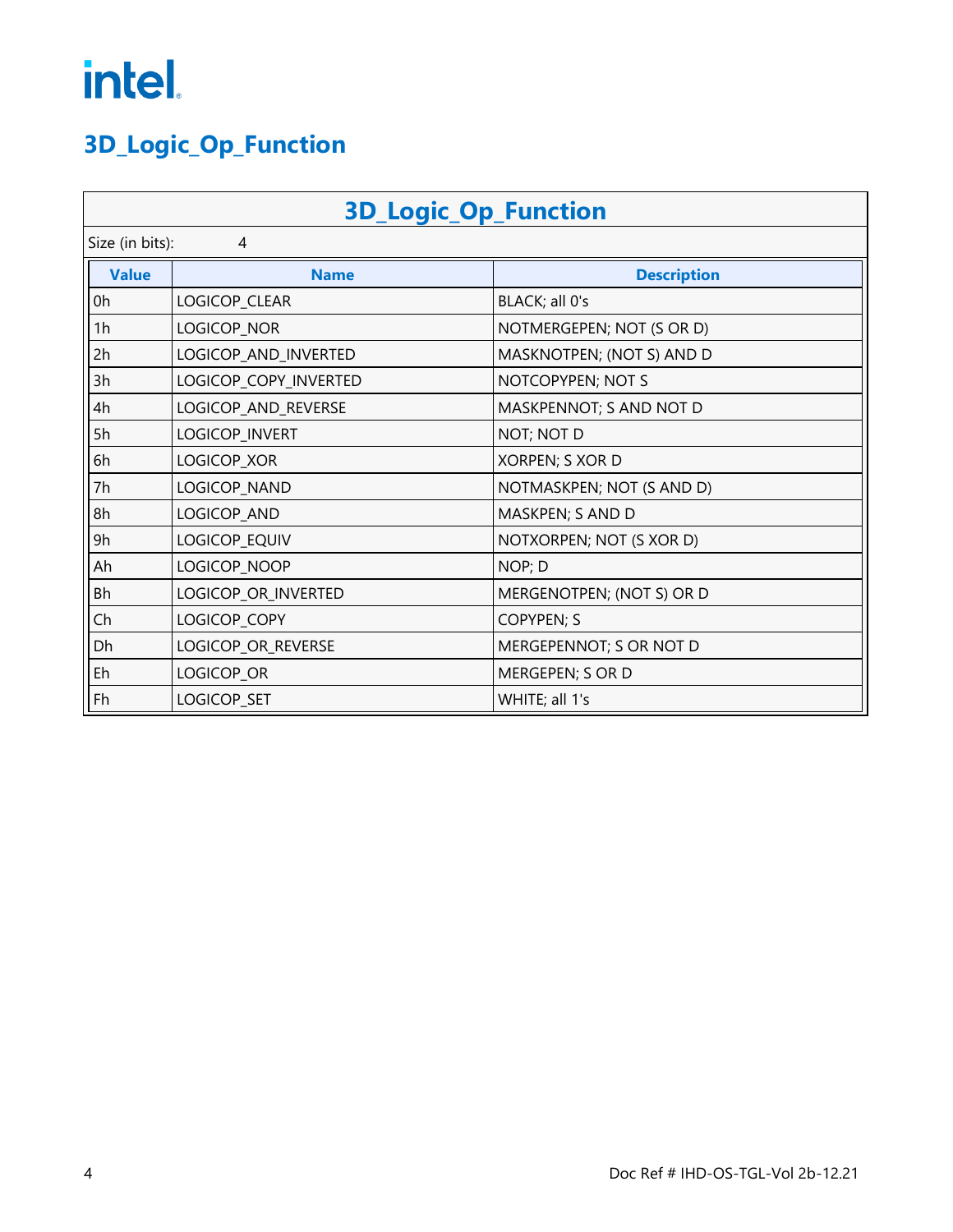#### <span id="page-8-0"></span>**3D\_Prim\_Topo\_Type**

| <b>3D_Prim_Topo_Type</b>                                                                                                                                                                         |                          |                          |  |  |
|--------------------------------------------------------------------------------------------------------------------------------------------------------------------------------------------------|--------------------------|--------------------------|--|--|
| Source:                                                                                                                                                                                          | RenderCS                 |                          |  |  |
| Size (in bits):<br>6                                                                                                                                                                             |                          |                          |  |  |
| The following table defines the encoding of the Primitive Topology Type field. See 3D Pipeline for details,<br>programming restrictions, diagrams and a discussion of the basic primitive types. |                          |                          |  |  |
| <b>Value</b>                                                                                                                                                                                     | <b>Name</b>              | <b>Description</b>       |  |  |
| 00h                                                                                                                                                                                              | Reserved                 |                          |  |  |
| 01h                                                                                                                                                                                              | <b>3DPRIM_POINTLIST</b>  |                          |  |  |
| 02h                                                                                                                                                                                              | 3DPRIM_LINELIST          |                          |  |  |
| 03h                                                                                                                                                                                              | 3DPRIM_LINESTRIP         |                          |  |  |
| 04h                                                                                                                                                                                              | 3DPRIM_TRILIST           |                          |  |  |
| 05h                                                                                                                                                                                              | 3DPRIM_TRISTRIP          |                          |  |  |
| 06h                                                                                                                                                                                              | 3DPRIM_TRIFAN            |                          |  |  |
| 07h                                                                                                                                                                                              | 3DPRIM_QUADLIST          |                          |  |  |
| 08h                                                                                                                                                                                              | 3DPRIM_QUADSTRIP         |                          |  |  |
| 09h                                                                                                                                                                                              | 3DPRIM_LINELIST_ADJ      |                          |  |  |
| 0Ah                                                                                                                                                                                              | 3DPRIM_LINESTRIP_ADJ     |                          |  |  |
| 0Bh                                                                                                                                                                                              | 3DPRIM_TRILIST_ADJ       |                          |  |  |
| 0Ch                                                                                                                                                                                              | 3DPRIM_TRISTRIP_ADJ      |                          |  |  |
| 0Dh                                                                                                                                                                                              | 3DPRIM_TRISTRIP_REVERSE  |                          |  |  |
| 0Eh                                                                                                                                                                                              | 3DPRIM_POLYGON           |                          |  |  |
| 0Fh                                                                                                                                                                                              | 3DPRIM_RECTLIST          |                          |  |  |
| 10h                                                                                                                                                                                              | 3DPRIM_LINELOOP          |                          |  |  |
| 11h                                                                                                                                                                                              | 3DPRIM_POINTLIST_BF      |                          |  |  |
| 12h                                                                                                                                                                                              | 3DPRIM_LINESTRIP_CONT    |                          |  |  |
| 13h                                                                                                                                                                                              | 3DPRIM_LINESTRIP_BF      |                          |  |  |
| 14h                                                                                                                                                                                              | 3DPRIM_LINESTRIP_CONT_BF |                          |  |  |
| 15h                                                                                                                                                                                              | Reserved                 |                          |  |  |
| 16h                                                                                                                                                                                              | 3DPRIM_TRIFAN_NOSTIPPLE  |                          |  |  |
| 17h                                                                                                                                                                                              | Reserved                 |                          |  |  |
| 18h                                                                                                                                                                                              | Reserved                 |                          |  |  |
| 19h                                                                                                                                                                                              | Reserved                 |                          |  |  |
| 1Ah                                                                                                                                                                                              | Reserved                 |                          |  |  |
| $[1Bh-1Fh]$                                                                                                                                                                                      | Reserved                 |                          |  |  |
| 20h                                                                                                                                                                                              | 3DPRIM_PATCHLIST_1       | List of 1-vertex patches |  |  |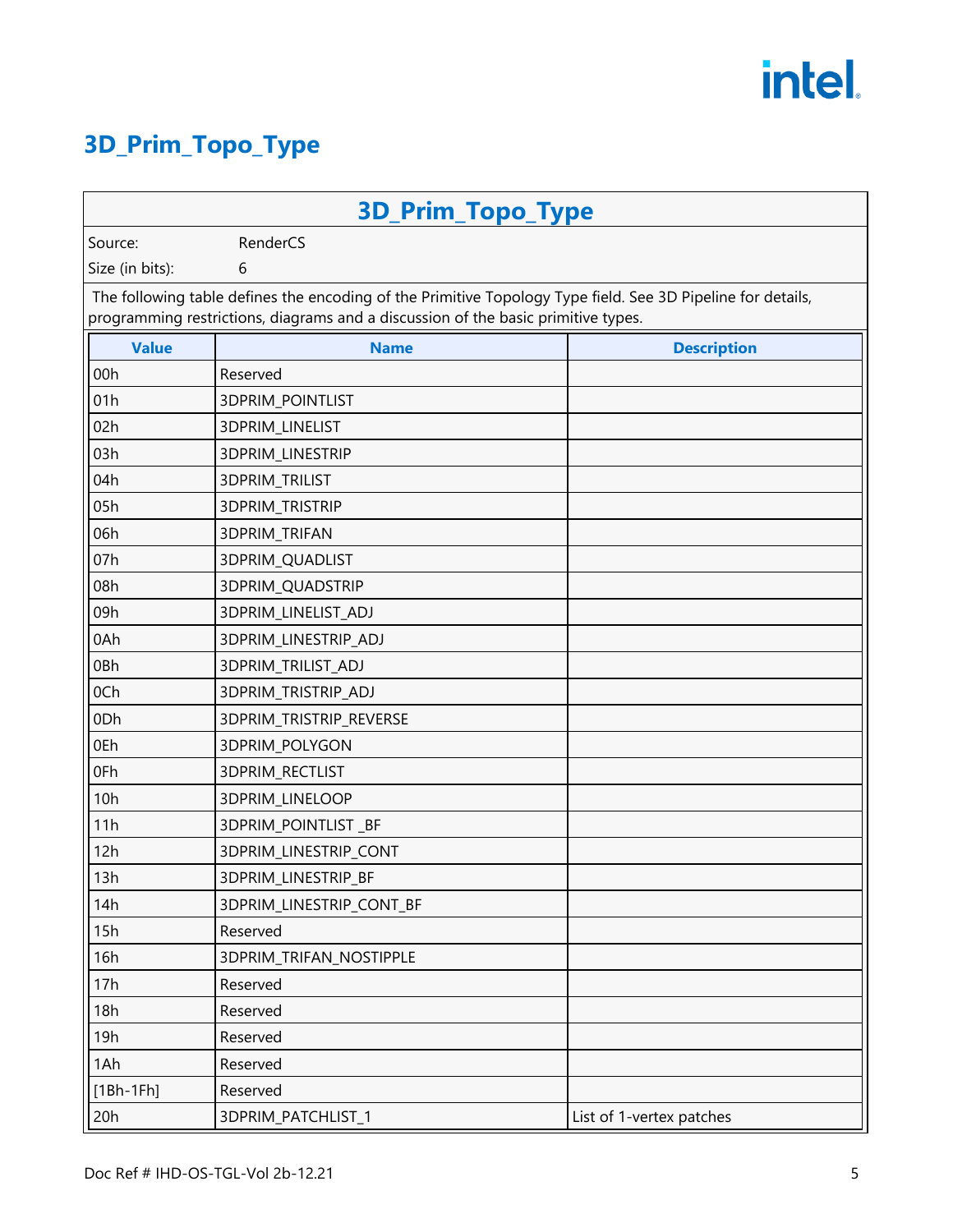| <b>3D_Prim_Topo_Type</b> |                            |                           |
|--------------------------|----------------------------|---------------------------|
| 21h                      | 3DPRIM_PATCHLIST_2         |                           |
| 22h                      | 3DPRIM_PATCHLIST_3         |                           |
| 23h                      | 3DPRIM_PATCHLIST_4         |                           |
| 24h                      | 3DPRIM_PATCHLIST_5         |                           |
| 25h                      | 3DPRIM_PATCHLIST_6         |                           |
| 26h                      | 3DPRIM_PATCHLIST_7         |                           |
| 27h                      | 3DPRIM_PATCHLIST_8         |                           |
| 28h                      | 3DPRIM_PATCHLIST_9         |                           |
| 29h                      | 3DPRIM_PATCHLIST_10        |                           |
| 2ah                      | 3DPRIM_PATCHLIST_11        |                           |
| 2bh                      | 3DPRIM_PATCHLIST_12        |                           |
| 2ch                      | 3DPRIM_PATCHLIST_13        |                           |
| 2dh                      | 3DPRIM_PATCHLIST_14        |                           |
| 2eh                      | 3DPRIM_PATCHLIST_15        |                           |
| 2fh                      | 3DPRIM_PATCHLIST_16        |                           |
| 30h                      | 3DPRIM_PATCHLIST_17        |                           |
| 31h                      | 3DPRIM_PATCHLIST_18        |                           |
| 32h                      | 3DPRIM_PATCHLIST_19        |                           |
| 33h                      | 3DPRIM_PATCHLIST_20        |                           |
| 34h                      | 3DPRIM_PATCHLIST_21        |                           |
| 35h                      | 3DPRIM_PATCHLIST_22        |                           |
| 36h                      | 3DPRIM_PATCHLIST_23        |                           |
| 37h                      | 3DPRIM_PATCHLIST_24        |                           |
| 38h                      | 3DPRIM_PATCHLIST_25        |                           |
| 39h                      | <b>3DPRIM PATCHLIST 26</b> |                           |
| 3ah                      | 3DPRIM_PATCHLIST_27        |                           |
| 3bh                      | 3DPRIM_PATCHLIST_28        |                           |
| 3ch                      | 3DPRIM_PATCHLIST_29        |                           |
| 3dh                      | 3DPRIM_PATCHLIST_30        |                           |
| 3eh                      | 3DPRIM_PATCHLIST_31        |                           |
| 3Fh                      | 3DPRIM_PATCHLIST_32        | List of 32-vertex patches |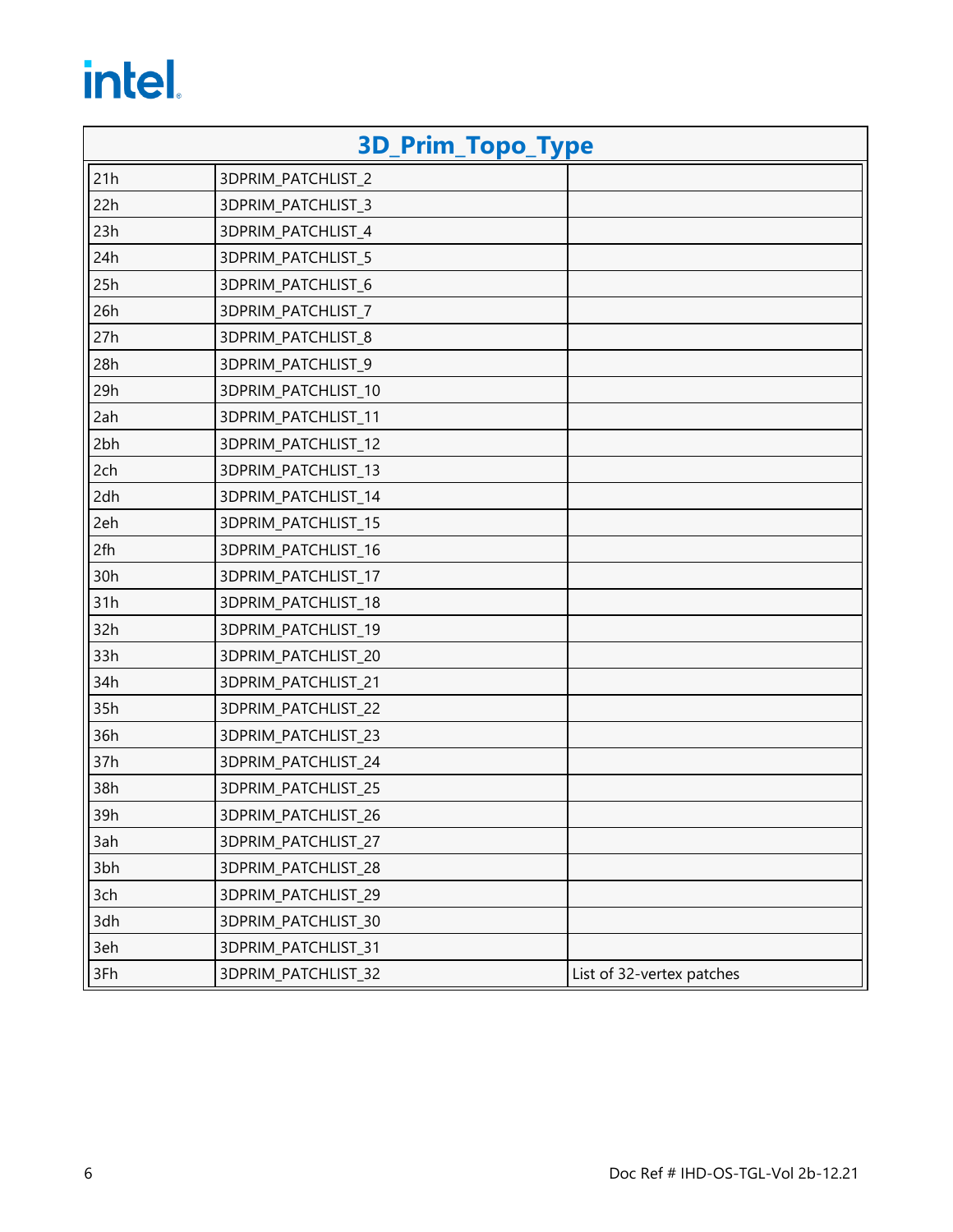### <span id="page-10-0"></span>**3D\_Stencil\_Operation**

|                 |          | <b>3D_Stencil_Operation</b> |
|-----------------|----------|-----------------------------|
| Source:         | RenderCS |                             |
| Size (in bits): | 3        |                             |
| <b>Value</b>    |          | <b>Name</b>                 |
| $\overline{0}$  |          | STENCILOP_KEEP              |
|                 |          | STENCILOP_ZERO              |
| 2               |          | STENCILOP_REPLACE           |
| 3               |          | STENCILOP_INCRSAT           |
| 4               |          | STENCILOP_DECRSAT           |
| 5               |          | STENCILOP_INCR              |
| 6               |          | STENCILOP_DECR              |
|                 |          | STENCILOP_INVERT            |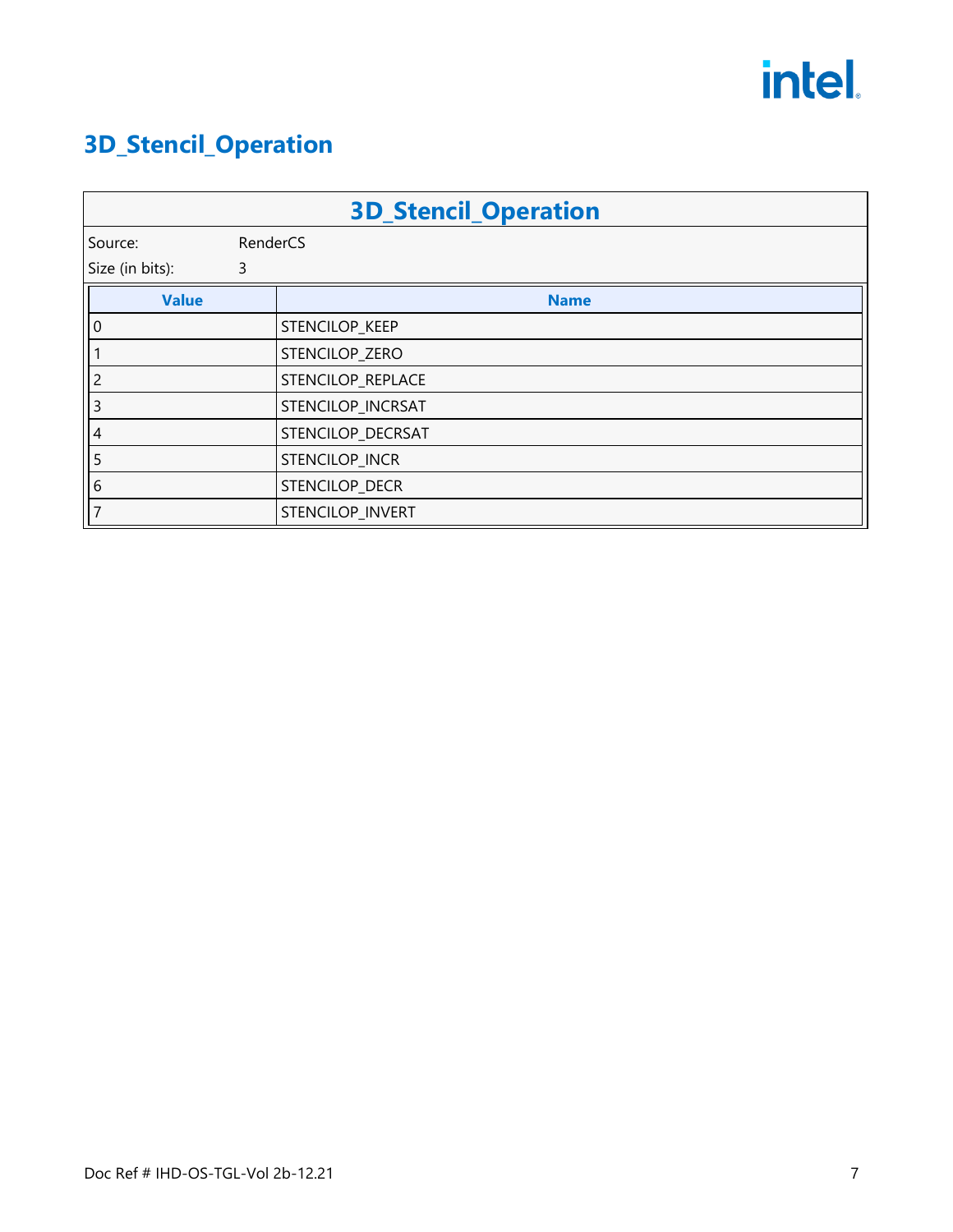#### <span id="page-11-0"></span>**3D\_Vertex\_Component\_Control**

| <b>3D_Vertex_Component_Control</b> |                    |                                                                                                                                                                                                                                                                                                                                                                                                                                                                                                                                                                                                                                                                                                                                                                                                                                                                                                                                                                                                                                                                                                                                                        |
|------------------------------------|--------------------|--------------------------------------------------------------------------------------------------------------------------------------------------------------------------------------------------------------------------------------------------------------------------------------------------------------------------------------------------------------------------------------------------------------------------------------------------------------------------------------------------------------------------------------------------------------------------------------------------------------------------------------------------------------------------------------------------------------------------------------------------------------------------------------------------------------------------------------------------------------------------------------------------------------------------------------------------------------------------------------------------------------------------------------------------------------------------------------------------------------------------------------------------------|
| RenderCS<br>Source:                |                    |                                                                                                                                                                                                                                                                                                                                                                                                                                                                                                                                                                                                                                                                                                                                                                                                                                                                                                                                                                                                                                                                                                                                                        |
| Size (in bits):<br>3               |                    |                                                                                                                                                                                                                                                                                                                                                                                                                                                                                                                                                                                                                                                                                                                                                                                                                                                                                                                                                                                                                                                                                                                                                        |
| <b>Value</b>                       | <b>Name</b>        | <b>Description</b>                                                                                                                                                                                                                                                                                                                                                                                                                                                                                                                                                                                                                                                                                                                                                                                                                                                                                                                                                                                                                                                                                                                                     |
| $\mathbf 0$                        | VFCOMP_NOSTORE     | Don't store this component. (Not valid for Component 0, but can be used for<br>Component 1-3). Once this setting is used for a component, all higher-<br>numbered components (if any) MUST also use this setting. (I.e., no holes within<br>any particular vertex element). VFCOMP_NOSTORE will not store a component<br>if the SourceElementFormat is R64_PASSTHRU or R64G64_PASSTHRU and it is<br>used on component 2 and 3 else 0 will be stored.                                                                                                                                                                                                                                                                                                                                                                                                                                                                                                                                                                                                                                                                                                   |
| $\mathbf{1}$                       | VFCOMP_STORE_SRC   | Store corresponding component from format-converted source element.<br>Storing a component that is not included in the Source Element Format results<br>in an UNPREDICTABLE value being stored.<br>VF will process Component Control fields within a VERTEX_ELEMENT_STATE<br>structure sequentially, starting with Component 0 Control. For each Component<br>Control field in this sequence, when VF detects (a) the Component Control field<br>is set to STORE_SRC and (b) the component is not overwritten by an SGV, VF<br>will store a component of the source vertex data into the destination<br>component. The first such Component Control field satisfying this criteria will<br>use Component 0 of the source vertex data, the second such Component<br>Control field will use Component 1 of the source vertex data, and so on.<br>Therefore, when a lower-numbered Component Control field (a) is set to<br>something other than STORE_SRC (e.g., STORE_0) or (b) the component is<br>overwritten with an SGV, the source vertex component used when a higher-<br>numbered Component Control fields is set to STORE_SRC will be impacted. |
| $\overline{c}$                     | VFCOMP_STORE_0     | Store 0 (interpreted as 0.0f if accessed as a float value)                                                                                                                                                                                                                                                                                                                                                                                                                                                                                                                                                                                                                                                                                                                                                                                                                                                                                                                                                                                                                                                                                             |
| $\overline{3}$                     | VFCOMP_STORE_1_FP  | Store 1.0f                                                                                                                                                                                                                                                                                                                                                                                                                                                                                                                                                                                                                                                                                                                                                                                                                                                                                                                                                                                                                                                                                                                                             |
| 4                                  | VFCOMP_STORE_1_INT | Store 0x1                                                                                                                                                                                                                                                                                                                                                                                                                                                                                                                                                                                                                                                                                                                                                                                                                                                                                                                                                                                                                                                                                                                                              |
| $5 - 6$                            |                    | Reserved                                                                                                                                                                                                                                                                                                                                                                                                                                                                                                                                                                                                                                                                                                                                                                                                                                                                                                                                                                                                                                                                                                                                               |
| $\overline{7}$                     | VFCOMP_STORE_PID   | Store Primitive ID (as U32)<br>Software can no longer use this encoding as PrimitiveID is passed down the FF<br>pipeline - see explanation above.                                                                                                                                                                                                                                                                                                                                                                                                                                                                                                                                                                                                                                                                                                                                                                                                                                                                                                                                                                                                      |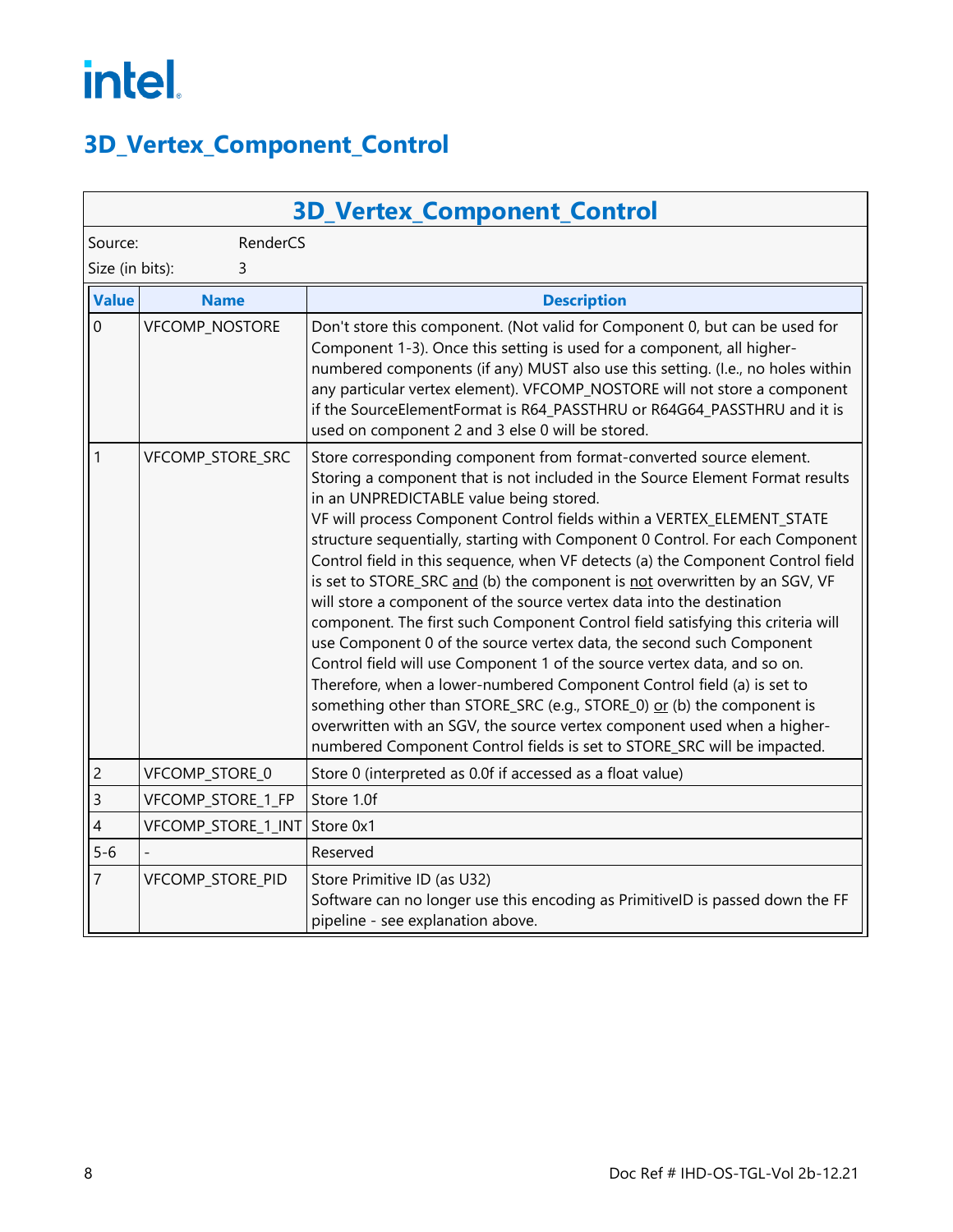

#### <span id="page-12-0"></span>**AccWrCtrl**

| <b>AccWrCtrl</b>                                                                                                                     |                              |  |
|--------------------------------------------------------------------------------------------------------------------------------------|------------------------------|--|
| Size (in bits):                                                                                                                      |                              |  |
| This field allows per instruction accumulator write control. When set, the result is written to both destination and<br>accumulator. |                              |  |
| <b>Value</b>                                                                                                                         | <b>Name</b>                  |  |
| l 0                                                                                                                                  | Don't write to ACC [Default] |  |
|                                                                                                                                      | Update ACC                   |  |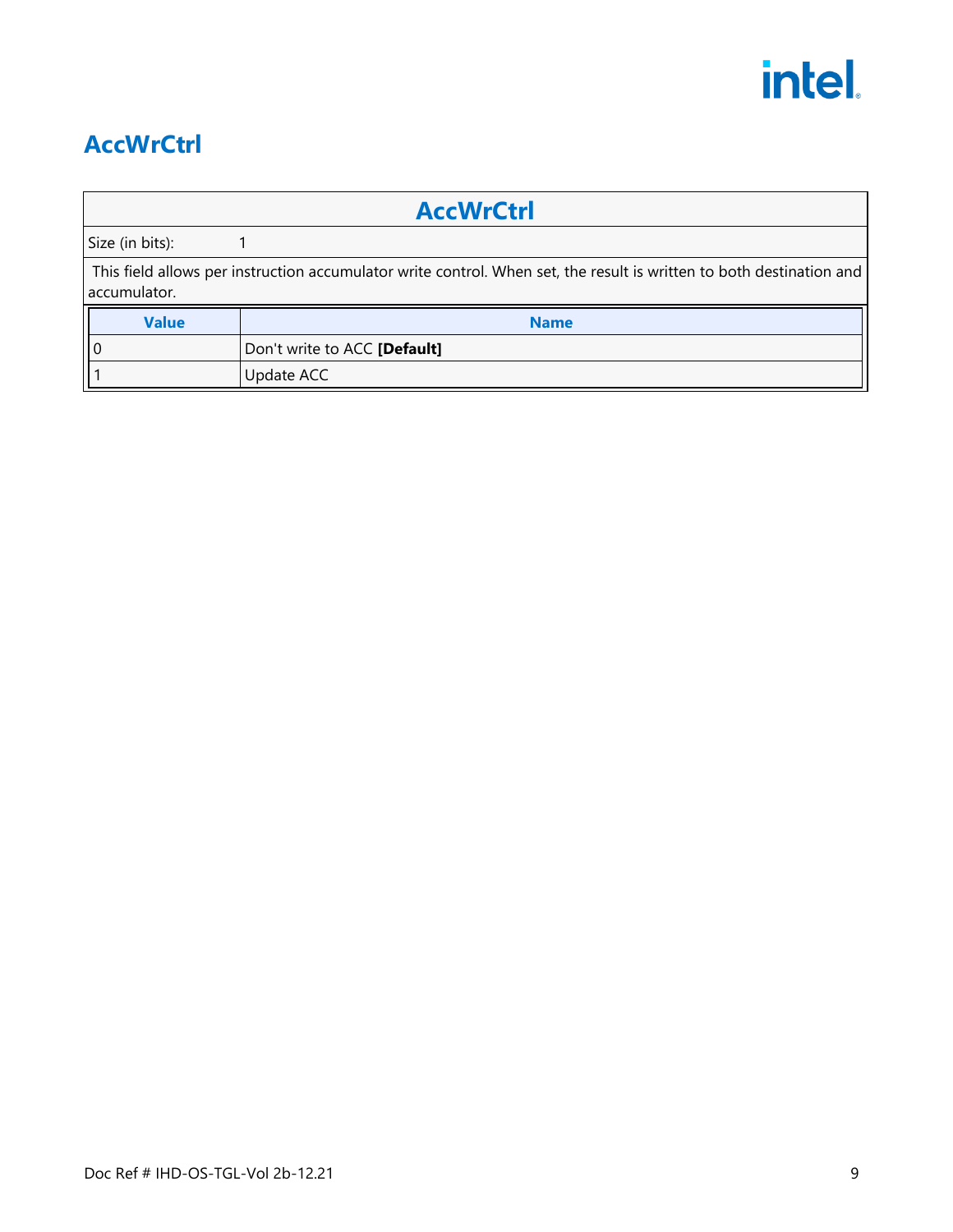#### <span id="page-13-0"></span>**AddrMode**

#### **AddrMode**

Source: Eulsa

Size (in bits): 1

Addressing Mode This field determines the addressing method of the operand. Normally the destination operand and each source operand each have a distinct addressing mode field. When it is cleared, the register address of the operand is directly provided by bits in the instruction word. It is called a direct register addressing mode. When it is set, the register address of the operand is computed based on the address register value and an address immediate field in the instruction word. This is referred to as a register-indirect register addressing mode. This field applies to the destination operand and the first source operand, src0. Support for src1 is device dependent. See Table XX (Indirect source addressing support available in device hardware) in ISA Execution Environment for details.

| <b>Programming Notes</b>                                   |             |                                                                                     |
|------------------------------------------------------------|-------------|-------------------------------------------------------------------------------------|
| Instructions with 3 source operands use Direct Addressing. |             |                                                                                     |
| <b>Value</b>                                               | <b>Name</b> | <b>Description</b>                                                                  |
| ll o                                                       | Direct      | 'Direct' register addressing                                                        |
|                                                            | Indirect    | 'Register-Indirect' (or in short 'Indirect'). Register-indirect register addressing |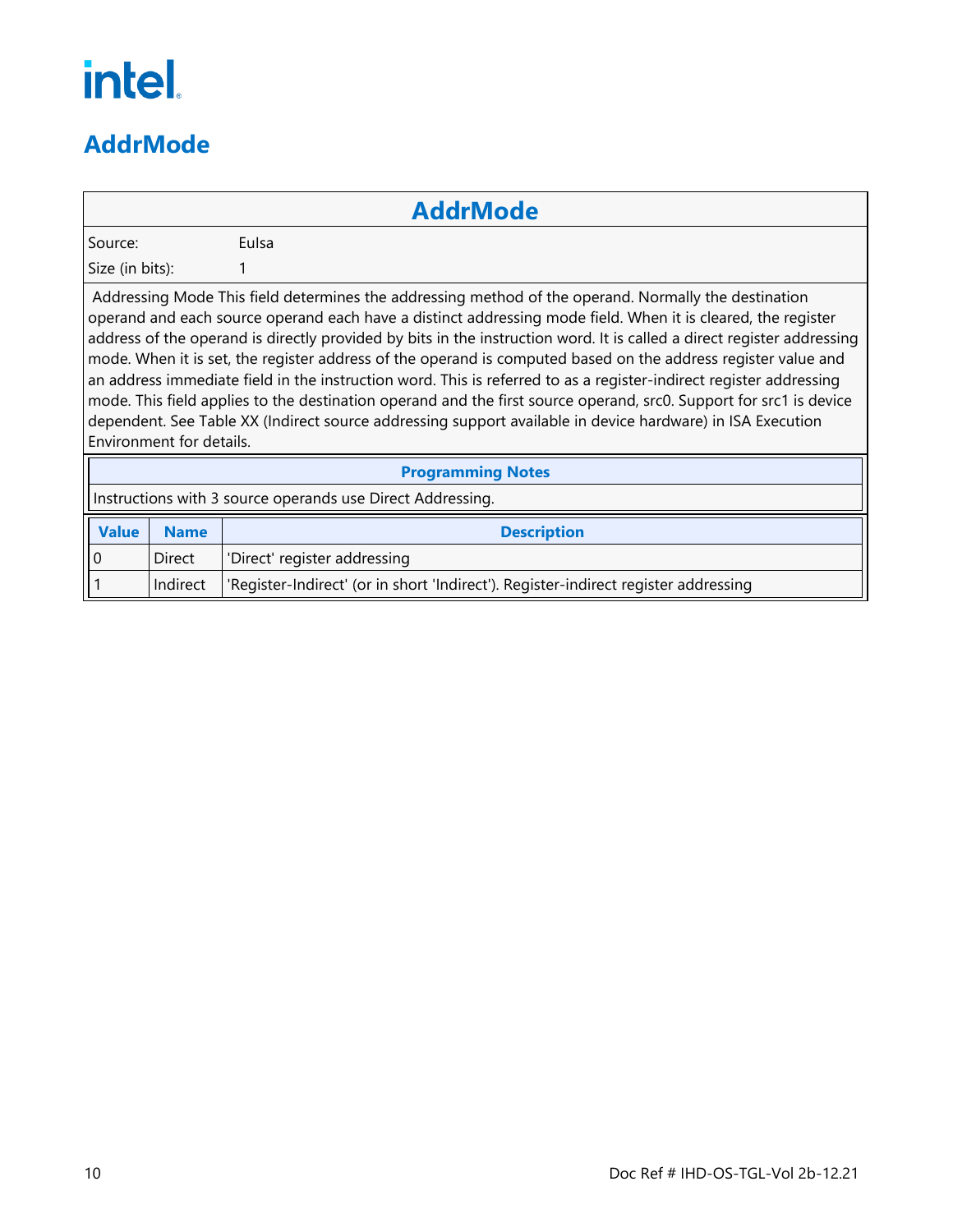#### <span id="page-14-0"></span>**AtomicCtrl**

|                 | <b>AtomicCtrl</b>         |                                                                                                                                                                                                                                                                                            |  |  |  |
|-----------------|---------------------------|--------------------------------------------------------------------------------------------------------------------------------------------------------------------------------------------------------------------------------------------------------------------------------------------|--|--|--|
| Source:         |                           | <b>Fulsa</b>                                                                                                                                                                                                                                                                               |  |  |  |
| Size (in bits): |                           |                                                                                                                                                                                                                                                                                            |  |  |  |
|                 |                           | Enables the atomic instruction control option                                                                                                                                                                                                                                              |  |  |  |
| <b>Value</b>    | <b>Name</b>               | <b>Description</b>                                                                                                                                                                                                                                                                         |  |  |  |
| 0b              | No Operation<br>[Default] | This value leaves thread switching up to the EU's scheduler.                                                                                                                                                                                                                               |  |  |  |
| 1 <sub>b</sub>  | Atomic                    | Prevent any thread switch immediately following this instruction. Always execute the<br>next instruction (which may not be next sequentially if the current instruction branches).<br>The next instruction gets highest priority in the thread arbitration for the execution<br>pipelines. |  |  |  |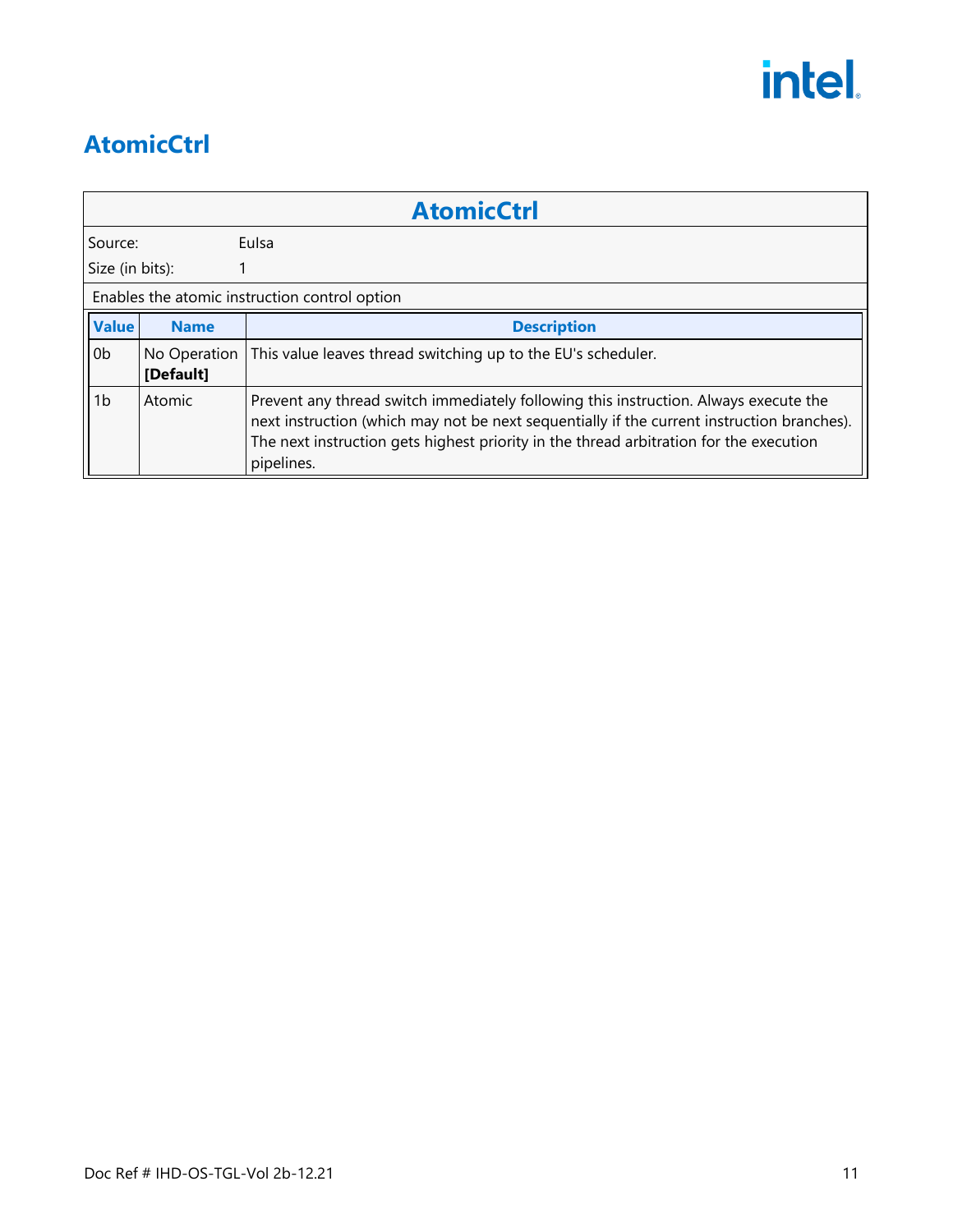#### <span id="page-15-0"></span>**Attribute\_Component\_Format**

| <b>Attribute Component Format</b> |                    |                                           |  |  |
|-----------------------------------|--------------------|-------------------------------------------|--|--|
| Source:<br>RenderCS               |                    |                                           |  |  |
| Size (in bits):                   |                    |                                           |  |  |
| <b>Value</b>                      | <b>Name</b>        | <b>Description</b>                        |  |  |
| 00 <sub>b</sub>                   | disabled [Default] | All components disabled                   |  |  |
| 01 <sub>b</sub>                   | .xy                | 2D attribute, z and w components disabled |  |  |
| 10 <sub>b</sub>                   | .xyz               | 3D attribute, w components disabled       |  |  |
| 11 <sub>b</sub>                   | .xyzw              | 4D attribute, no disabled components      |  |  |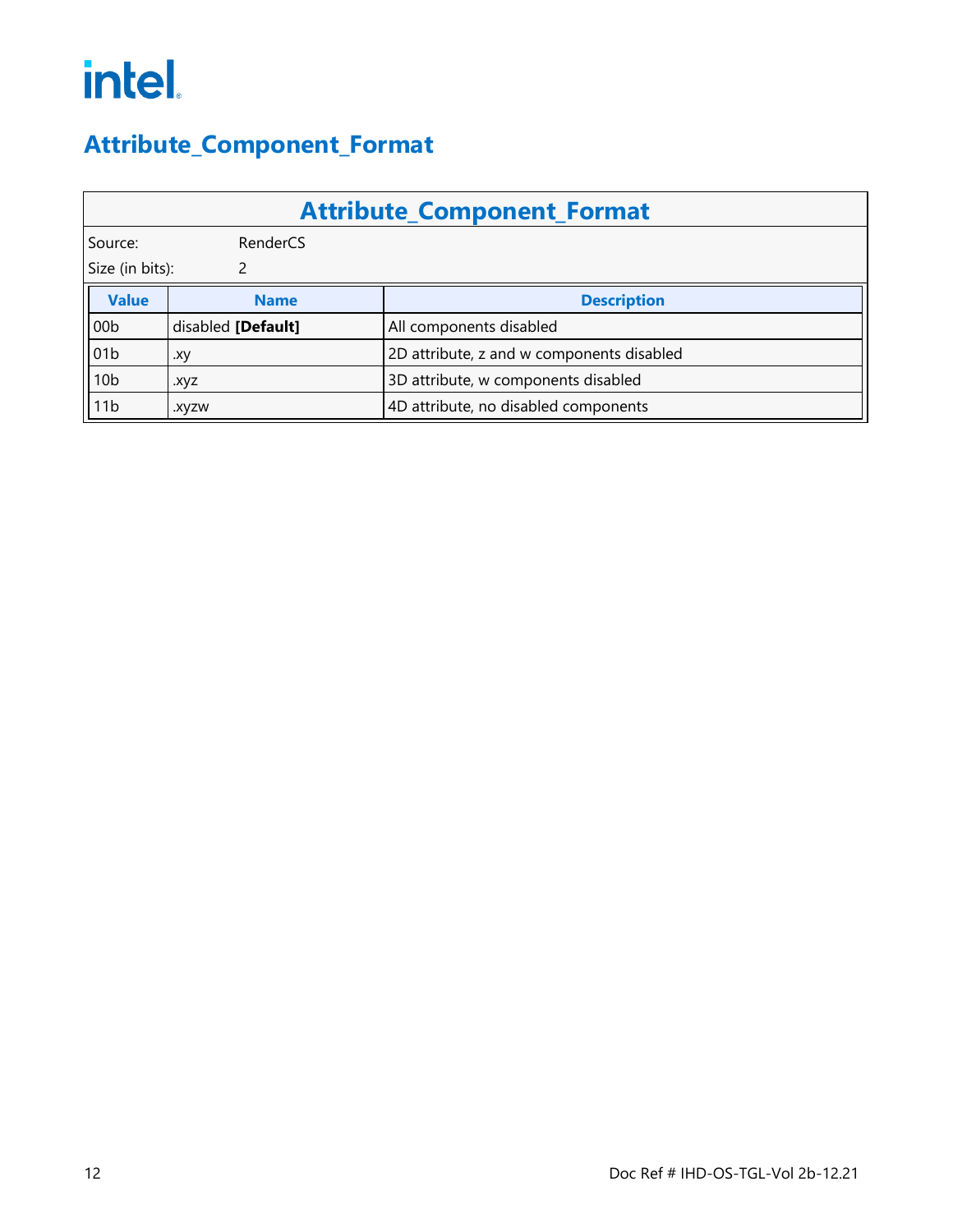#### <span id="page-16-0"></span>**ChanOff**

#### **ChanOff**

Source: Eulsa

Size (in bits): 3

#### **Channel Offset**

This enumeration (instruction field) provides offset information for ARF selection. The can be thought of as a starting channel offset for the execution mask and other ARF registers implicitly accessed. Some of the ARFs affected by this offset are:

- ce access (channel enable / the execution mask): bitwise offset
- f# access: bitwise offset (e.g. in predication or conditional modifier access)
- acc# access via AccWrEn (implicit only): in subregister units of the data type

Note: ChanOff is functionally the same as a concatenation of the previous QtrCtrl and NibCtrl and supersedes these fields.

#### **Restriction**

The execution size (ExecSize) must be a factor of the chosen offset. For instance, M28 (offset 28) can only be used with SIMD1, SIMD2, and SIMD4.

| <b>Value</b> | <b>Name</b>    | <b>Description</b>                                          |
|--------------|----------------|-------------------------------------------------------------|
| 000b         | M0 [Default]   | ARF access begins at channel 0                              |
| 001b         | M4             | ARF access begins at channel 4 (e.g. 4 bits in on ce and f# |
| 010b         | M <sub>8</sub> |                                                             |
| 011b         | M12            |                                                             |
| 100b         | M16            |                                                             |
| 101b         | M20            |                                                             |
| 110b         | M24            |                                                             |
| 111b         | M28            |                                                             |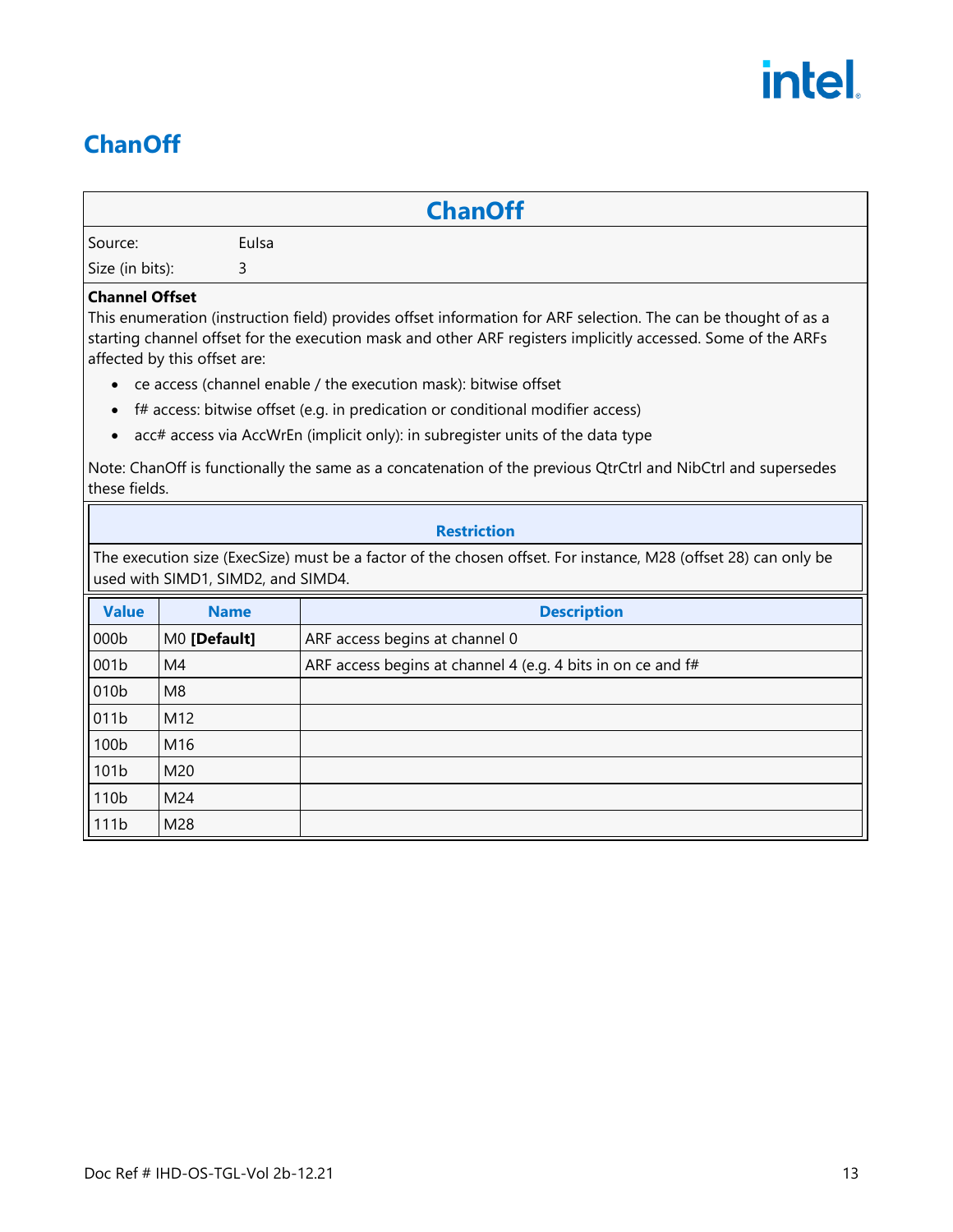#### <span id="page-17-0"></span>**COMPONENT\_ENABLES**

| <b>COMPONENT_ENABLES</b> |                                                      |                           |  |
|--------------------------|------------------------------------------------------|---------------------------|--|
| Source:                  | RenderCS                                             |                           |  |
| Size (in bits):          | $\overline{4}$                                       |                           |  |
|                          | If enabled, the component will be stored in the URB. |                           |  |
|                          | <b>Value</b>                                         | <b>Name</b>               |  |
| 0000b                    |                                                      | <b>NONE</b>               |  |
| 0001b                    |                                                      | X                         |  |
| 0010b                    |                                                      | Υ                         |  |
| 0011b                    |                                                      | XY                        |  |
| 0100b                    |                                                      | $\ensuremath{\mathsf{Z}}$ |  |
| 0101b                    |                                                      | XZ                        |  |
| 0110b                    |                                                      | YZ                        |  |
| 0111b                    |                                                      | <b>XYZ</b>                |  |
| 1000b                    |                                                      | W                         |  |
| 1001b                    |                                                      | XW                        |  |
| 1010b                    |                                                      | YW                        |  |
| 1011b                    |                                                      | <b>XYW</b>                |  |
| 1100b                    |                                                      | ZW                        |  |
| 1101b                    |                                                      | <b>XZW</b>                |  |
| 1110b                    |                                                      | <b>YZW</b>                |  |
| 1111b                    |                                                      | <b>XYZW</b>               |  |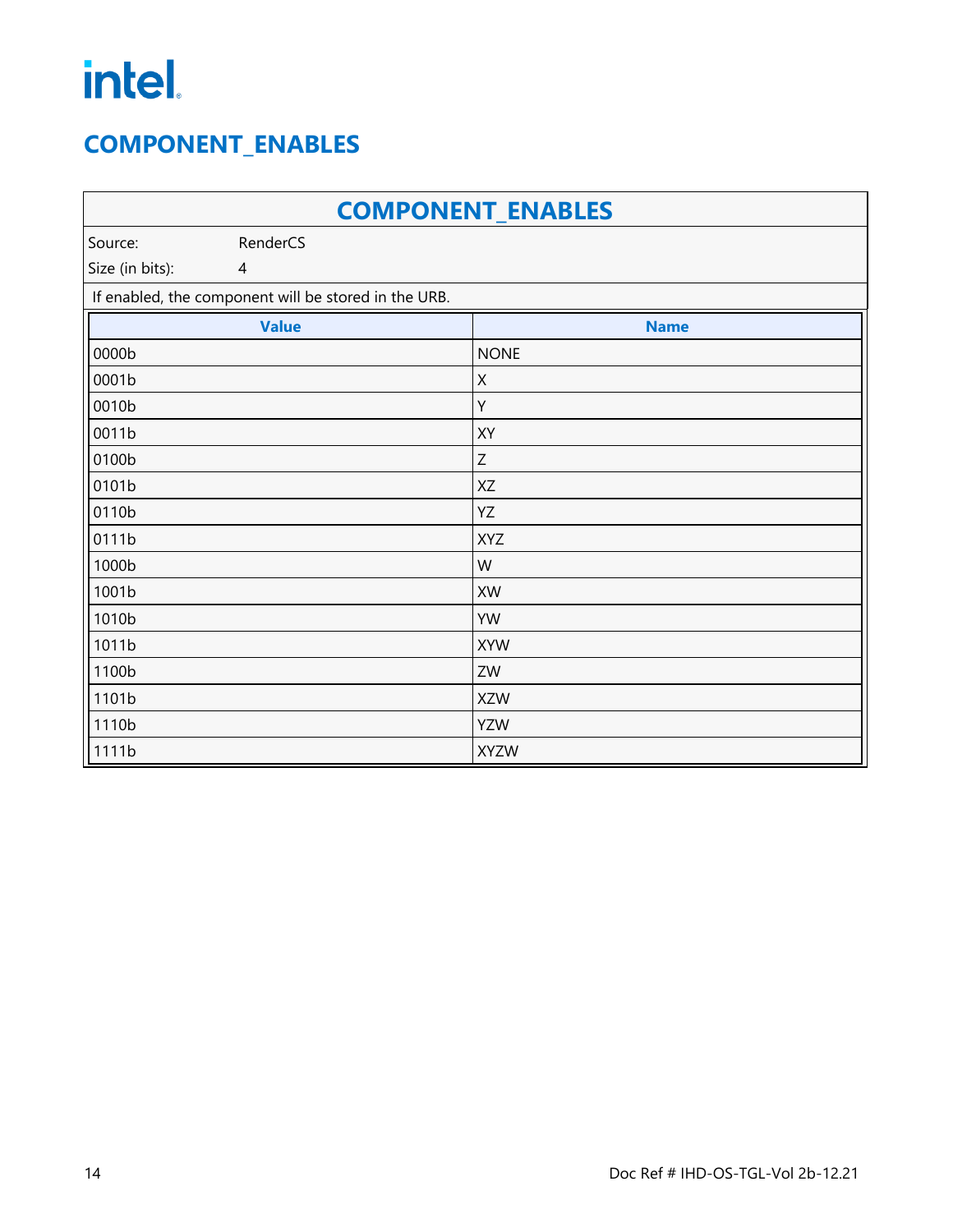#### <span id="page-18-0"></span>**DPASOperandPrecision**

| <b>DPASOperandPrecision</b>                                                                                                                                                                                                                                     |              |                |  |
|-----------------------------------------------------------------------------------------------------------------------------------------------------------------------------------------------------------------------------------------------------------------|--------------|----------------|--|
| Source:                                                                                                                                                                                                                                                         | Eulsa        |                |  |
| Size (in bits):                                                                                                                                                                                                                                                 | 3            |                |  |
| This operand defines the number of bits per element in the dpas instruction. E.g. s8 would indicate that a dword<br>is chunked into $4 \times 8$ b signed values; u2 would indicate that the operand a DWORD is broken into $16 \times 2$ b<br>unsigned values. |              |                |  |
|                                                                                                                                                                                                                                                                 | <b>Value</b> | <b>Name</b>    |  |
| 000b                                                                                                                                                                                                                                                            |              | u1             |  |
| 001b                                                                                                                                                                                                                                                            |              | u <sub>2</sub> |  |
| 010 <sub>b</sub>                                                                                                                                                                                                                                                |              | u4             |  |
| 011b                                                                                                                                                                                                                                                            |              | u8             |  |
| 100 <sub>b</sub>                                                                                                                                                                                                                                                |              | s <sub>1</sub> |  |
| 101b                                                                                                                                                                                                                                                            |              | s <sub>2</sub> |  |
| 110 <sub>b</sub>                                                                                                                                                                                                                                                |              | s4             |  |
| 111b                                                                                                                                                                                                                                                            |              | s8             |  |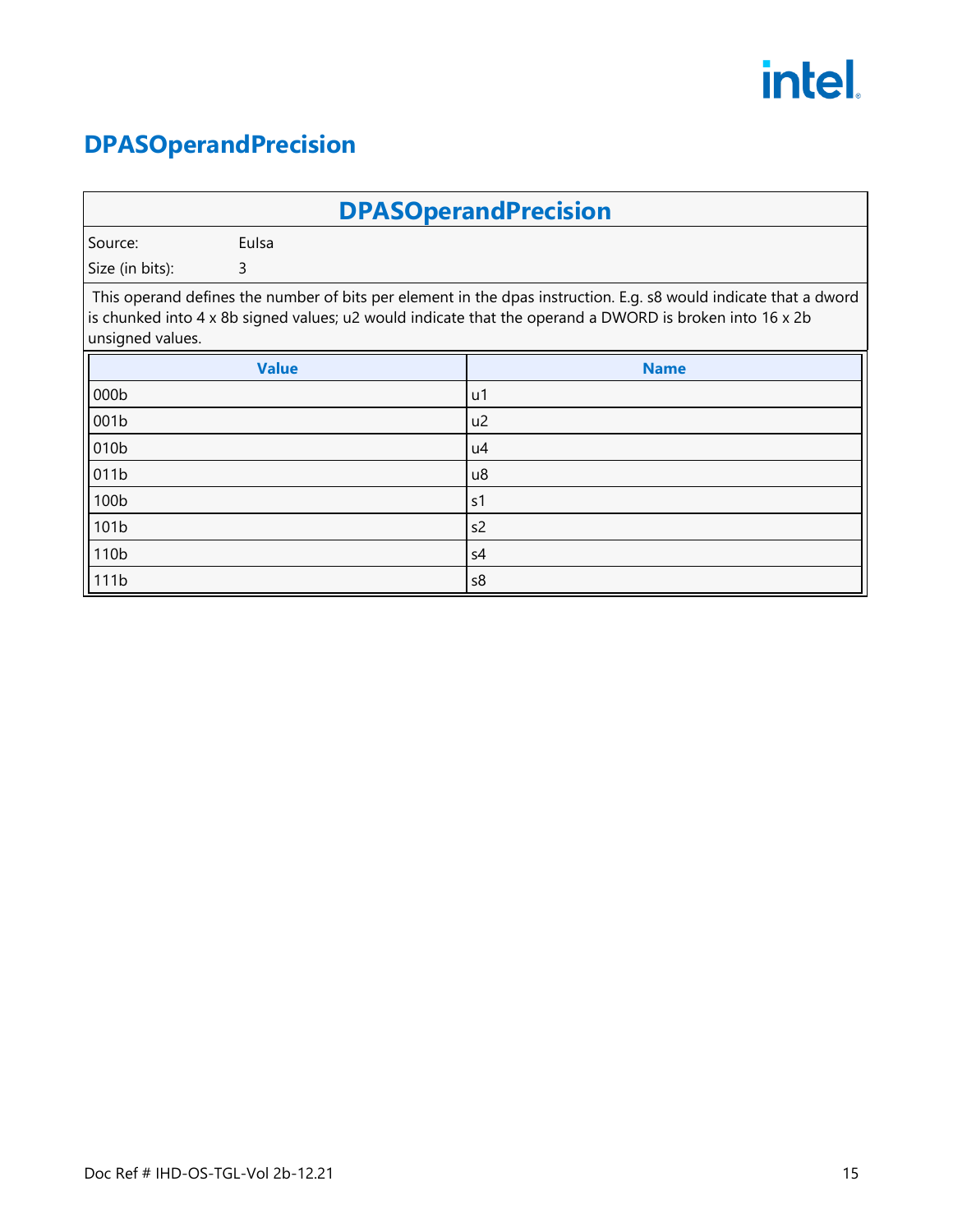#### <span id="page-19-0"></span>**EU\_OPCODE**

| <b>EU_OPCODE</b> |                  |              |       |  |
|------------------|------------------|--------------|-------|--|
| Eulsa<br>Source: |                  |              |       |  |
| Size (in bits):  | $\overline{7}$   |              |       |  |
| <b>Value</b>     | <b>Name</b>      |              |       |  |
| 40h              | add              | Instruction: | add   |  |
| 4Eh              | addc             | Instruction: | addc  |  |
| 65h              | and              | Instruction: | and   |  |
| 6Ch              | asr              | Instruction: | asr   |  |
| 42h              | avg              | Instruction: | avg   |  |
| 78h              | bfe              | Instruction: | bfe   |  |
| 79h              | bfi1             | Instruction: | bfi1  |  |
| 7Ah              | bfi <sub>2</sub> | Instruction: | bfi2  |  |
| 77h              | bfrev            | Instruction: | bfrev |  |
| 23h              | brc              | Instruction: | brc   |  |
| 21h              | brd              | Instruction: | brd   |  |
| 28h              | break            | Instruction: | break |  |
| 2Ch              | call             | Instruction: | call  |  |
| 2Bh              | calla            | Instruction: | calla |  |
| 4Dh              | cbit             | Instruction: | cbit  |  |
| 70h              | cmp              | Instruction: | cmp   |  |
| 71h              | cmpn             | Instruction: | cmpn  |  |
| 29h              | cont             | Instruction: | cont  |  |
| 72h              | csel             | Instruction: | csel  |  |
| 24h              | else             | Instruction: | else  |  |
| 25h              | endif            | Instruction: | endif |  |
| 4Bh              | fbh              | Instruction: | fbh   |  |
| 4Ch              | fbl              | Instruction: | fbl   |  |
| 43h              | frc              | Instruction: | frc   |  |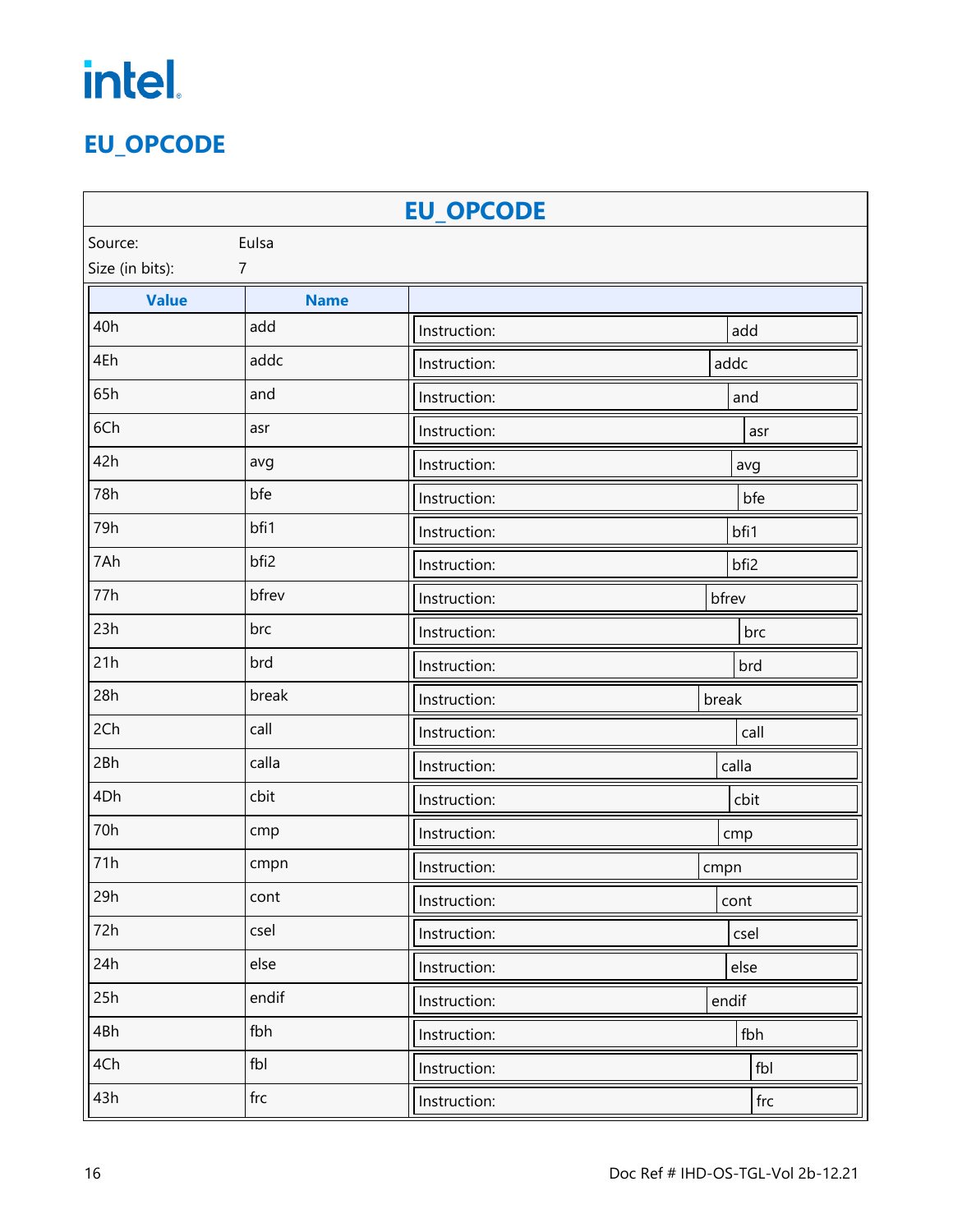| <b>EU OPCODE</b> |         |              |         |
|------------------|---------|--------------|---------|
| 2Eh              | goto    | Instruction: | goto    |
| 2Ah              | halt    | Instruction: | halt    |
| 22h              | if      | Instruction: | if      |
| 0h               | illegal | Instruction: | illegal |
| 20h              | jmpi    | Instruction: | jmpi    |
| 2Fh              | join    | Instruction: | join    |
| 4Ah              | Izd     | Instruction: | Izd     |
| 48h              | mac     | Instruction: | mac     |
| 49h              | mach    | Instruction: | mach    |
| 5Bh              | mad     | Instruction: | mad     |
| 38h              | math    | Instruction: | math    |
| 61h              | mov     | Instruction: | mov     |
| 63h              | movi    | Instruction: | movi    |
| 41h              | mul     | Instruction: | mul     |
| 60h              | nop     | Instruction: | nop     |
| 64h              | not     | Instruction: | not     |
| 66h              | or      | Instruction: | or      |
| 2Dh              | ret     | Instruction: | ret     |
| 45h              | rndd    | Instruction: | rndd    |
| 46h              | rnde    | Instruction: | rnde    |
| 44h              | rndu    | Instruction: | rndu    |
| 47h              | rndz    | Instruction: | rndz    |
| 6Fh              | rol     | Instruction: | rol     |
| 6Eh              | ror     | Instruction: | ror     |
| 62h              | sel     | Instruction: | sel     |
| 31h              | send    | Instruction: | send    |
| 32h              | sendc   | Instruction: | sendc   |
| 69h              | shl     | Instruction: | shl     |
| 68h              | shr     | Instruction: | shr     |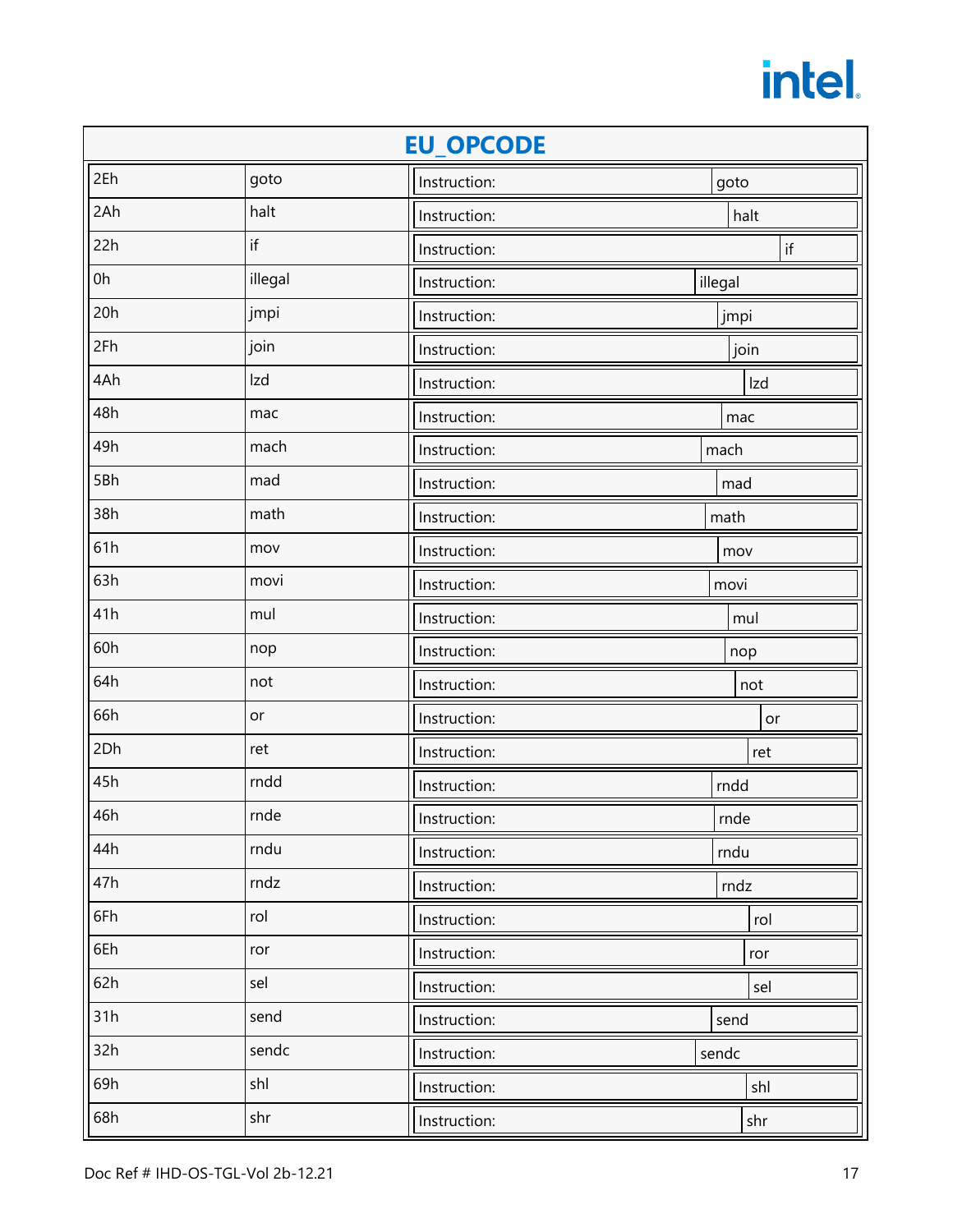| <b>EU OPCODE</b> |       |              |       |  |
|------------------|-------|--------------|-------|--|
| 4Fh              | subb  | Instruction: | subb  |  |
| 1 <sub>h</sub>   | sync  | Instruction: | sync  |  |
| 27h              | while | Instruction: | while |  |
| 67h              | xor   | Instruction: | xor   |  |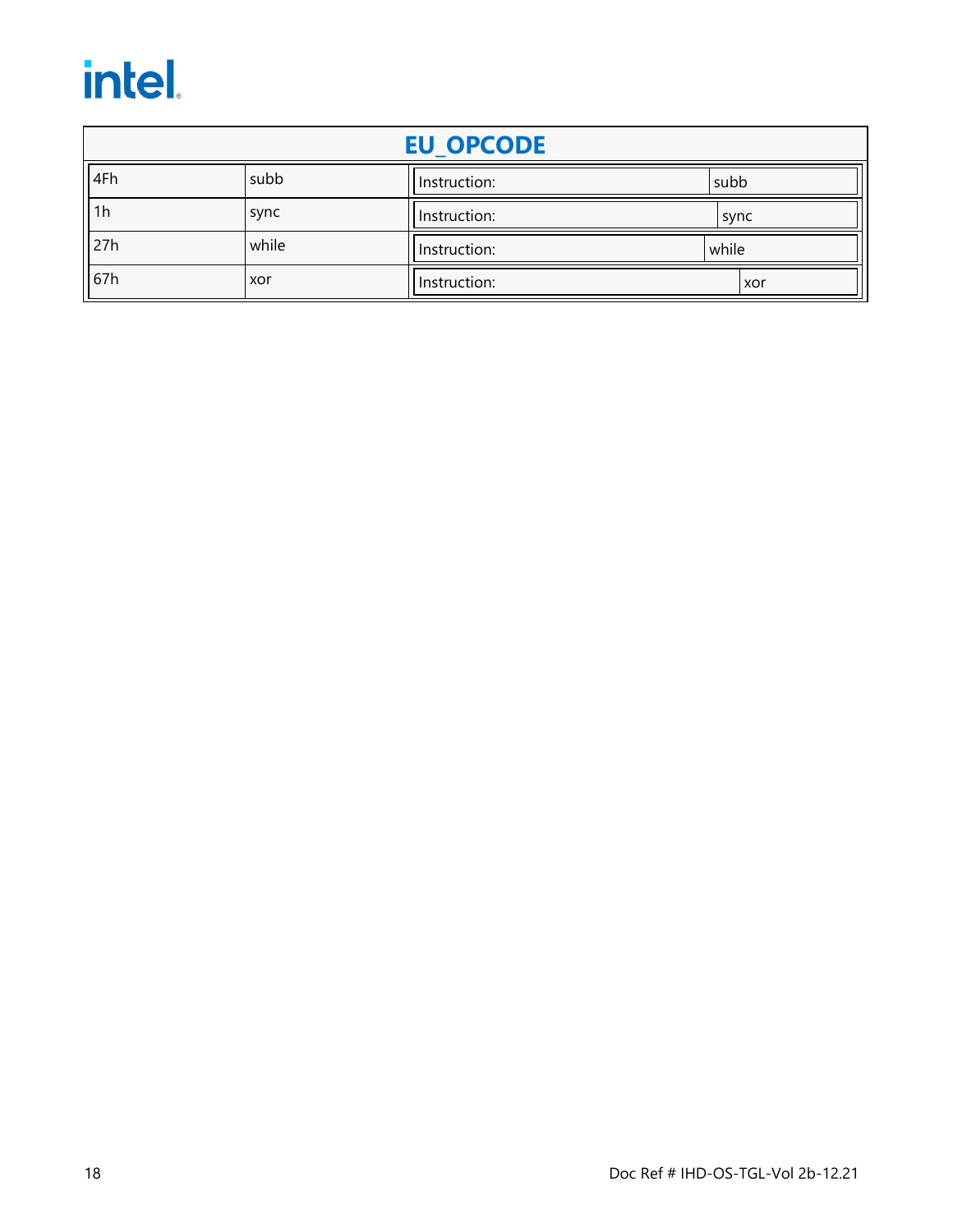#### <span id="page-22-0"></span>**ExecSize**

|                              |                                                                                                                                                                                                   | <b>ExecSize</b>                                                            |  |  |  |
|------------------------------|---------------------------------------------------------------------------------------------------------------------------------------------------------------------------------------------------|----------------------------------------------------------------------------|--|--|--|
| Source:                      | Eulsa                                                                                                                                                                                             |                                                                            |  |  |  |
| Size (in bits):              | 3                                                                                                                                                                                                 |                                                                            |  |  |  |
|                              | Execution Size This field determines the number of channels operating in parallel for this instruction. The size<br>cannot exceed the maximum number of channels allowed for the given data type. |                                                                            |  |  |  |
|                              |                                                                                                                                                                                                   | <b>Restriction</b>                                                         |  |  |  |
|                              | An operand's Width must be less-than-or-equal to ExecSize                                                                                                                                         |                                                                            |  |  |  |
| <b>Value</b>                 | <b>Name</b>                                                                                                                                                                                       | <b>Programming Notes</b>                                                   |  |  |  |
| 000b                         | 1 Channel (Scalar operation)<br>[Default]                                                                                                                                                         |                                                                            |  |  |  |
| 001b                         | 2 Channels                                                                                                                                                                                        |                                                                            |  |  |  |
| 010 <sub>b</sub>             | 4 Channels                                                                                                                                                                                        |                                                                            |  |  |  |
| 011b                         | 8 Channels                                                                                                                                                                                        |                                                                            |  |  |  |
| 100b                         | 16 Channels                                                                                                                                                                                       | [] 4-byte or smaller data types. Excludes DF, Q, and UQ types.             |  |  |  |
| 101b                         | 32 Channels                                                                                                                                                                                       | [] 2-byte or 1-byte data types. Excludes D, DF, F, Q, UD, and UQ<br>types. |  |  |  |
| $110b$ -<br>111 <sub>b</sub> | Reserved                                                                                                                                                                                          |                                                                            |  |  |  |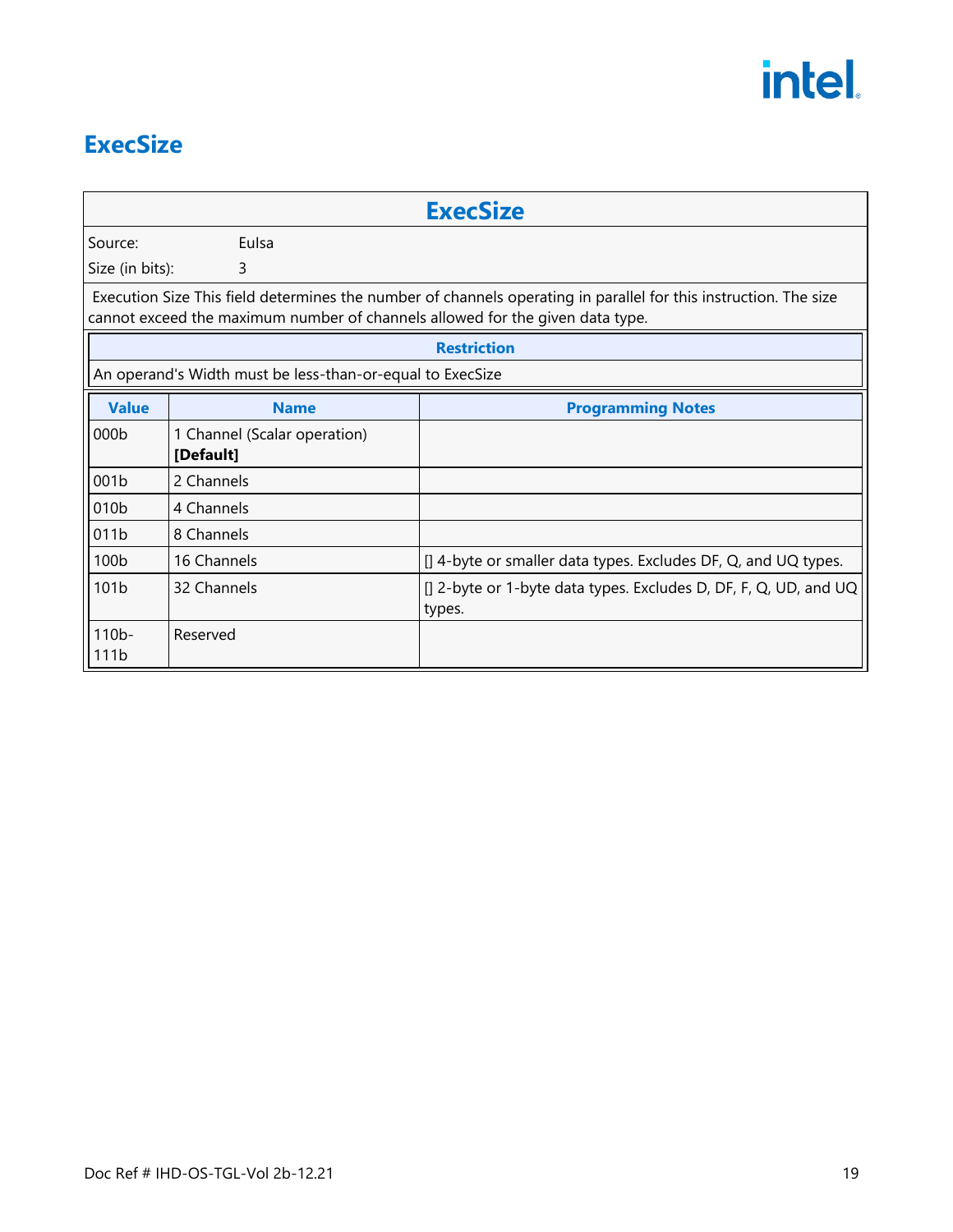#### <span id="page-23-0"></span>**Fixed Function ID**

#### **FFID - Fixed Function ID**

Size (in bits): 4

Fixed functions are hardware units that execute complex graphics or media command on behalf of application software. Some fixed functions send work down a pipeline through a series of fixed functions. Multiple fixed functions can be running at the same time. The GPU tracks activity from the fixed function with its FFID.

#### **Programming Notes**

Software does not specify the FFID, and does not normally use the FFID value. The FFID value is available to a EU thread in an ARF.

| <b>Value</b> | <b>Name</b>                                    | <b>Description</b>                                             |
|--------------|------------------------------------------------|----------------------------------------------------------------|
| 00h          | Null                                           |                                                                |
| 03h          | POSH Vertex Shader                             |                                                                |
| 04h          | <b>Hull Shader</b>                             |                                                                |
| 05h          | Domain Shader                                  |                                                                |
| 06h          | <b>Texel Shader</b>                            | Adaptive Multi-Frequency Shader                                |
| 07h          | General Purpose Thread Spawner                 | GPGPU command queue thread dispatcher                          |
| 08h          | General Purpose Asynchronous Thread<br>Spawner | GPGPU command queue's thread dispatcher for secondary<br>queue |
| 09h          | Vertex Shader                                  |                                                                |
| 0Ch          | Geometry Shader                                |                                                                |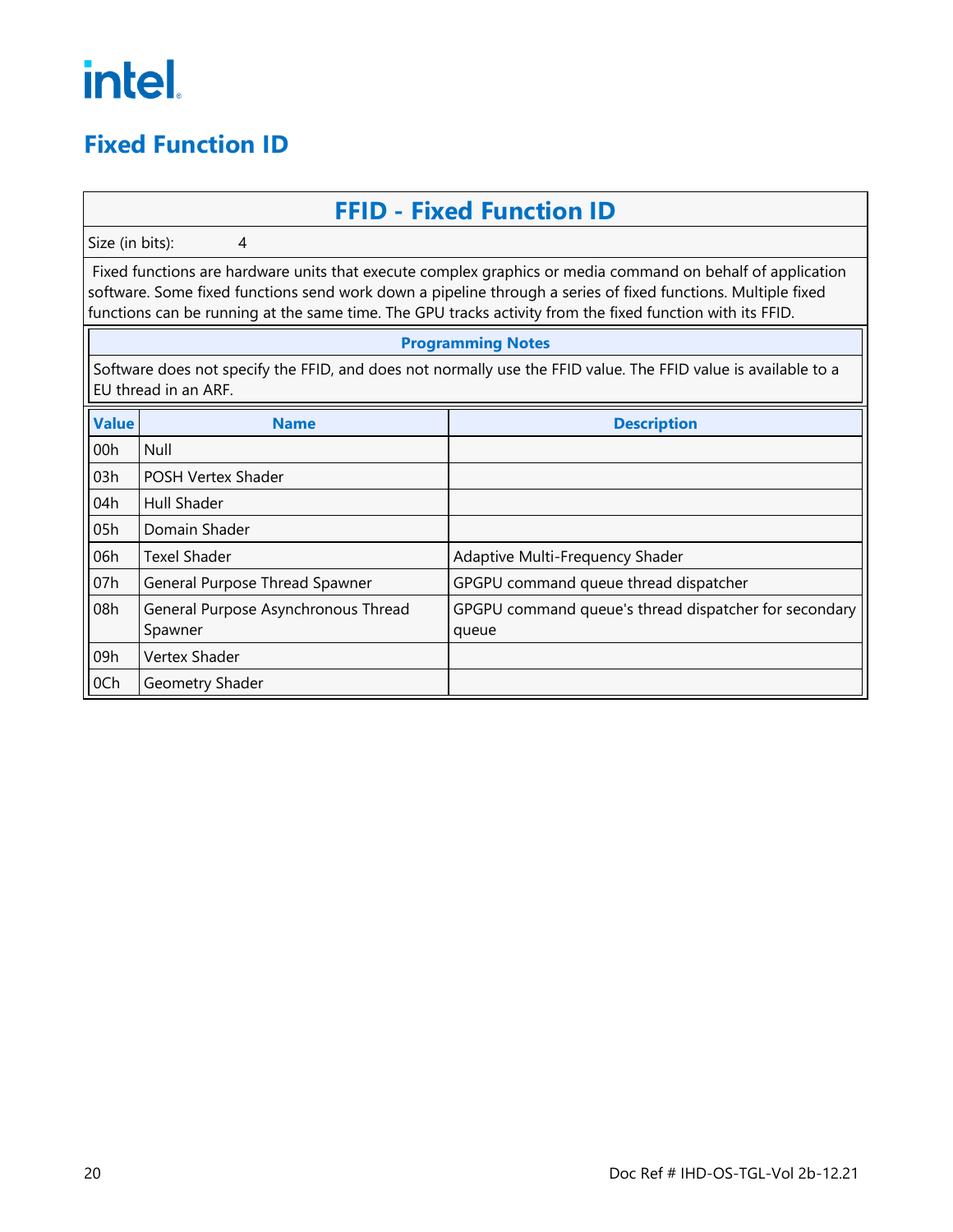#### <span id="page-24-0"></span>**FlagModifier**

#### **FlagModifier**

Source: Eulsa

Size (in bits): 4

Flag (Conditional) Modifier - This field sets the flag register based on the internal conditional signals output from the execution pipe such as sign, zero, overflow and NaNs, etc. If this field is set to 0000, no flag registers are updated. Flag registers are not updated for instructions with embedded compares. This field may also be referred to as the flag destination control field.

| <b>Value</b> | <b>Name</b>              | <b>Description</b>    |
|--------------|--------------------------|-----------------------|
| 0000b        | None [Default]           | None                  |
| 0001b        | (ze)                     | Zero                  |
| 0010b        | (nz)                     | NotZero               |
| 0011b        | (gt)                     | Greater-than          |
| 0100b        | (ge)                     | Greater-than-or-equal |
| 0101b        | (It)                     | Less-than             |
| 0110b        | $(\mathsf{I}\mathsf{e})$ | Less-than-or-equal    |
| 0111b        | Reserved                 |                       |
| 1000b        | (ov)                     | Overflow              |
| 1001b        | (un)                     | Unordered (NaN)       |
| 1110b-1111b  | Reserved                 |                       |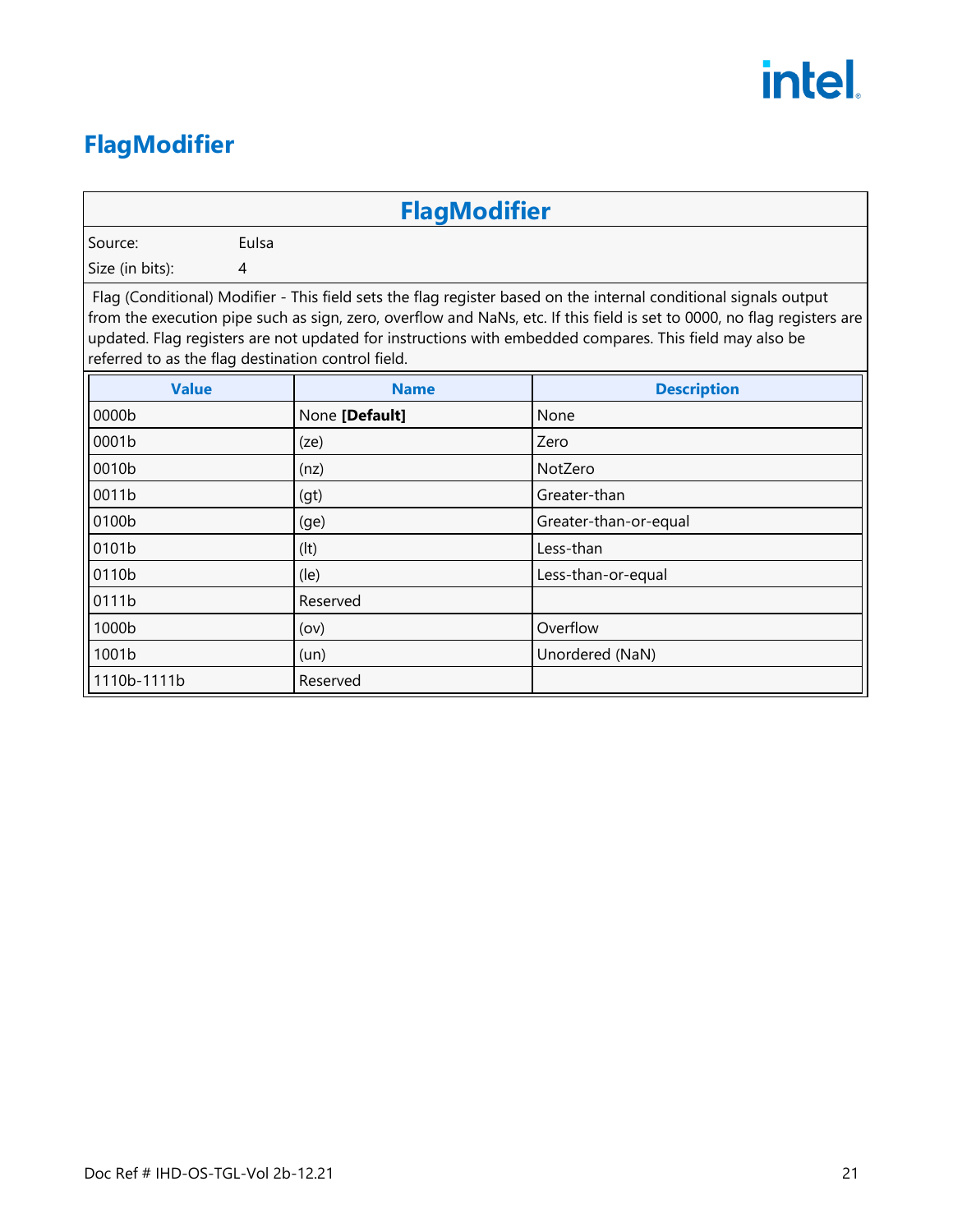#### <span id="page-25-0"></span>**GW\_FENCE\_PORTS**

| <b>GW FENCE PORTS</b>                                         |                                                         |  |  |  |
|---------------------------------------------------------------|---------------------------------------------------------|--|--|--|
| <b>BSpec</b><br>Source:                                       |                                                         |  |  |  |
| Size (in bits):<br>0                                          |                                                         |  |  |  |
|                                                               | Bit mask specifies the list of data ports to be fenced. |  |  |  |
| <b>Value</b><br><b>Description</b><br><b>Name</b>             |                                                         |  |  |  |
| No fence is performed when no bits are set.<br>None [Default] |                                                         |  |  |  |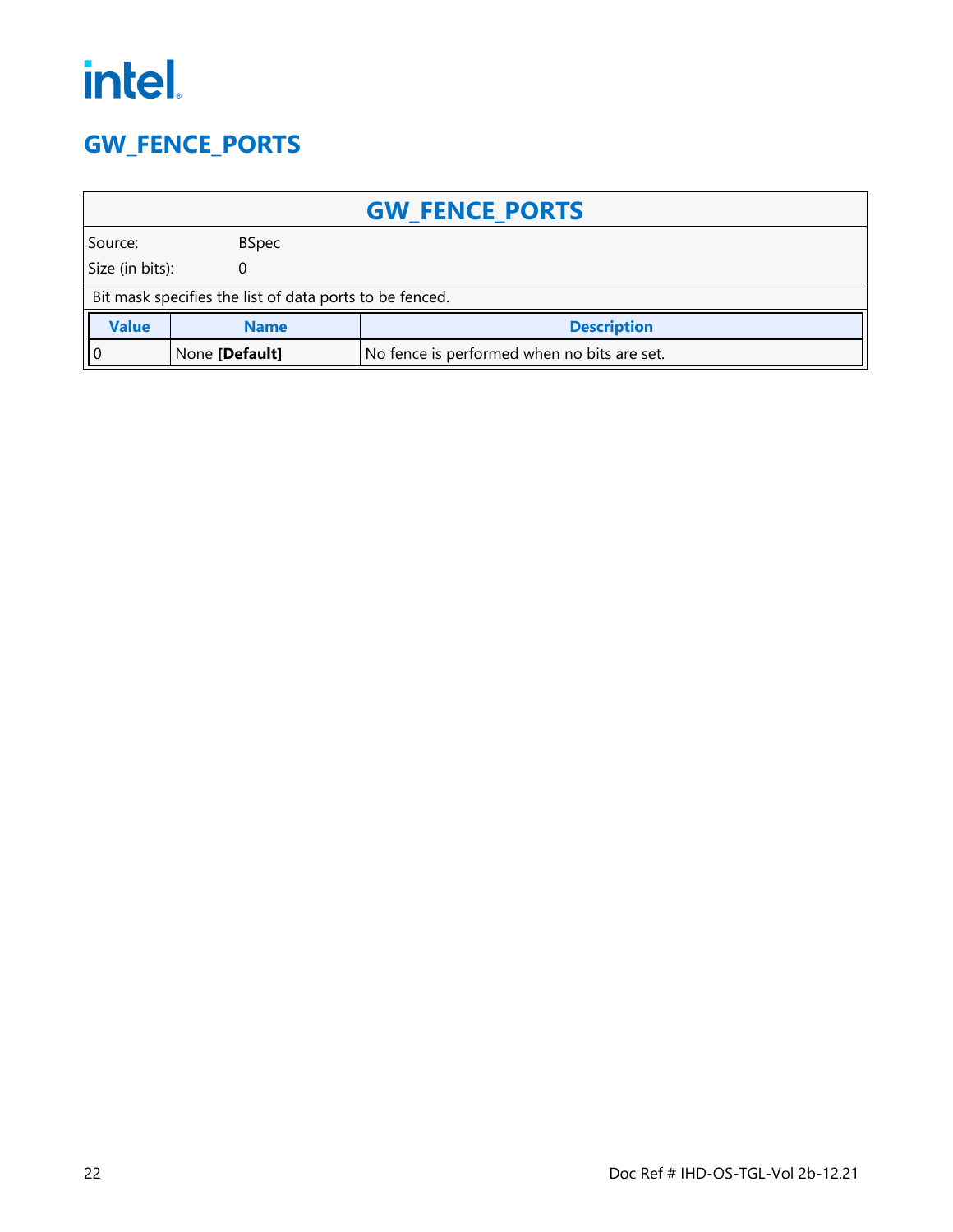#### <span id="page-26-0"></span>**HorzStride**

#### **HorzStride**

Source: Eulsa

Size (in bits): 2

Horizontal Stride This field provides the distance in unit of data elements between two adjacent data elements within a row (horizontal) in the register region for the operand. This field applies to both destination and source operands. This field is not present for an immediate source operand.

A horizontal stride of 0 is used for a row that is one-element wide, useful when an instruction repeats a column value or repeats a scalar value. For example, adding a single column to every column in a 2D array or adding a scalar to every element in a 2D array uses HorzStride of 0. A horizontal stride of 1 indicates that elements are adjacent within a row. References to HorzStride in this volume normally reference the value not the encoding, so there are references to HorzStride of 4, which is encoded as 11b.

| <b>Value</b>    | <b>Name</b> |
|-----------------|-------------|
| 00 <sub>b</sub> | 0 elements  |
| $\sqrt{01b}$    | 1 elements  |
| 10 <sub>b</sub> | 2 elements  |
| 11b             | 4 elements  |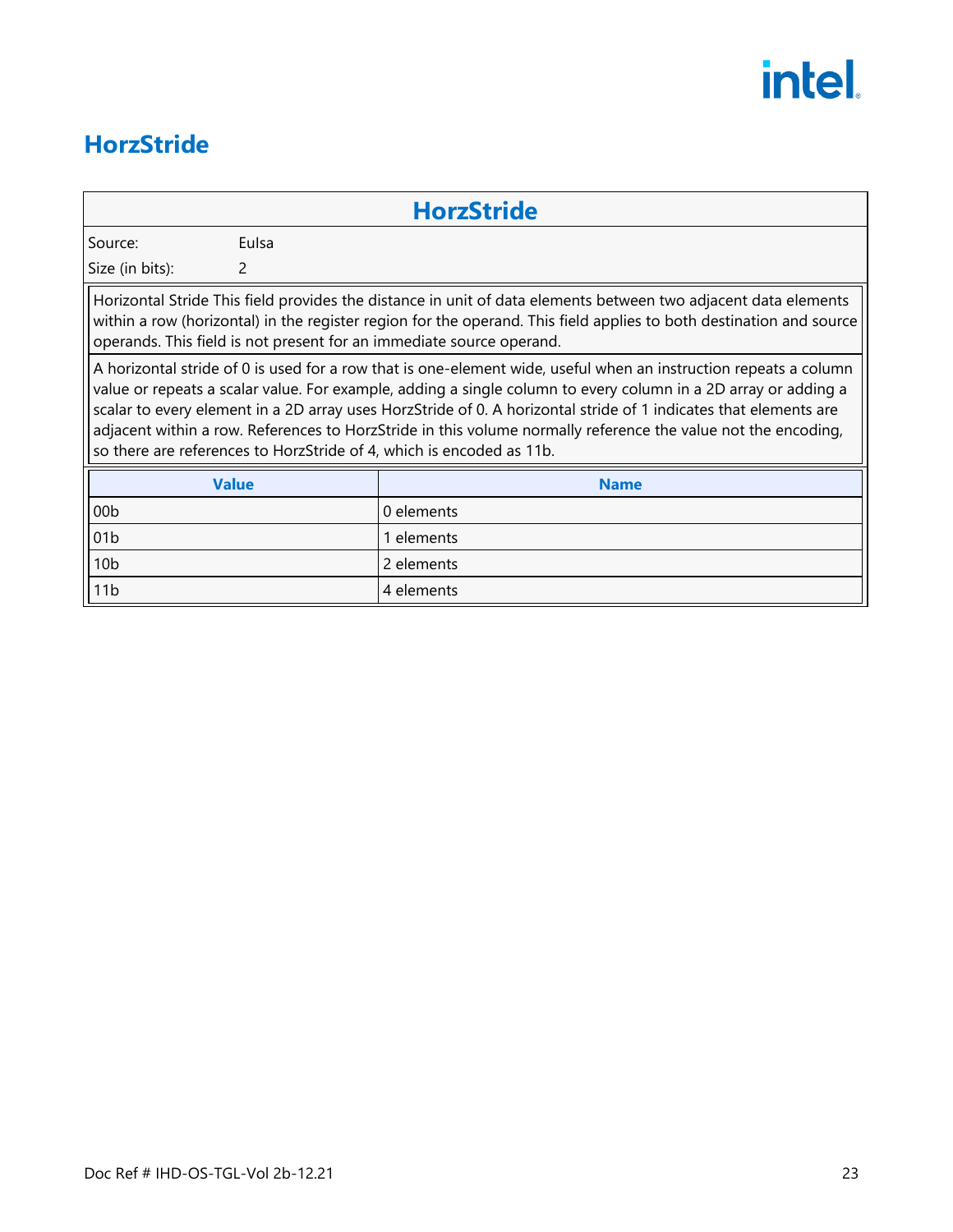### <span id="page-27-0"></span>**ImmDataType**

|                                                                                                                                      | <b>ImmDataType</b> |                                                                                       |  |  |
|--------------------------------------------------------------------------------------------------------------------------------------|--------------------|---------------------------------------------------------------------------------------|--|--|
| Source:                                                                                                                              | Eulsa              |                                                                                       |  |  |
| Size (in bits):                                                                                                                      | 4                  |                                                                                       |  |  |
| Numeric data type of source and destination operand. Three source instructions use a 3-bit encoding that<br>allows fewer data types. |                    |                                                                                       |  |  |
| <b>Value</b>                                                                                                                         | <b>Name</b>        | <b>Description</b>                                                                    |  |  |
| 0000b                                                                                                                                | :uv                | Packed Unsigned Half-Byte Integer Vector, 8 x 4-Bit Unsigned Integer                  |  |  |
| 0001b                                                                                                                                | :uw                | Unsigned Word (16-bit) Integer                                                        |  |  |
| 0010b                                                                                                                                | :ud                | Unsigned DoubleWord (32-bit) Integer                                                  |  |  |
| 0011b                                                                                                                                | :uq                | Unsigned Quadword (64-bit) Integer                                                    |  |  |
| 0100b                                                                                                                                | <b>:v</b>          | Packed Signed Half-Byte Integer Vector, 8 x 4-Bit Signed Integer                      |  |  |
| 0101b                                                                                                                                | :w                 | Signed Word (16-bit) Integer                                                          |  |  |
| 0110b                                                                                                                                | :d                 | Signed DoubleWord (32-bit) Integer                                                    |  |  |
| 0111b                                                                                                                                | :q                 | Signed QuadWord (64-bit) Integer                                                      |  |  |
| 1000b                                                                                                                                | :vf                | Packed Restricted Float Vector, 4 x 8-Bit Restricted Precision Floating-Point Number. |  |  |
| 1001b                                                                                                                                | :hf                | Half (16-bit) Float                                                                   |  |  |
| 1010b                                                                                                                                | :f                 | Single-Precision (32-bit) Float                                                       |  |  |
| 1011b                                                                                                                                | :df                | Double-Precision (64-bit) Float                                                       |  |  |
| 1100b                                                                                                                                | Reserved           |                                                                                       |  |  |
| 1101b                                                                                                                                | Reserved           |                                                                                       |  |  |
| $[1110b-1111b]$                                                                                                                      | Reserved           |                                                                                       |  |  |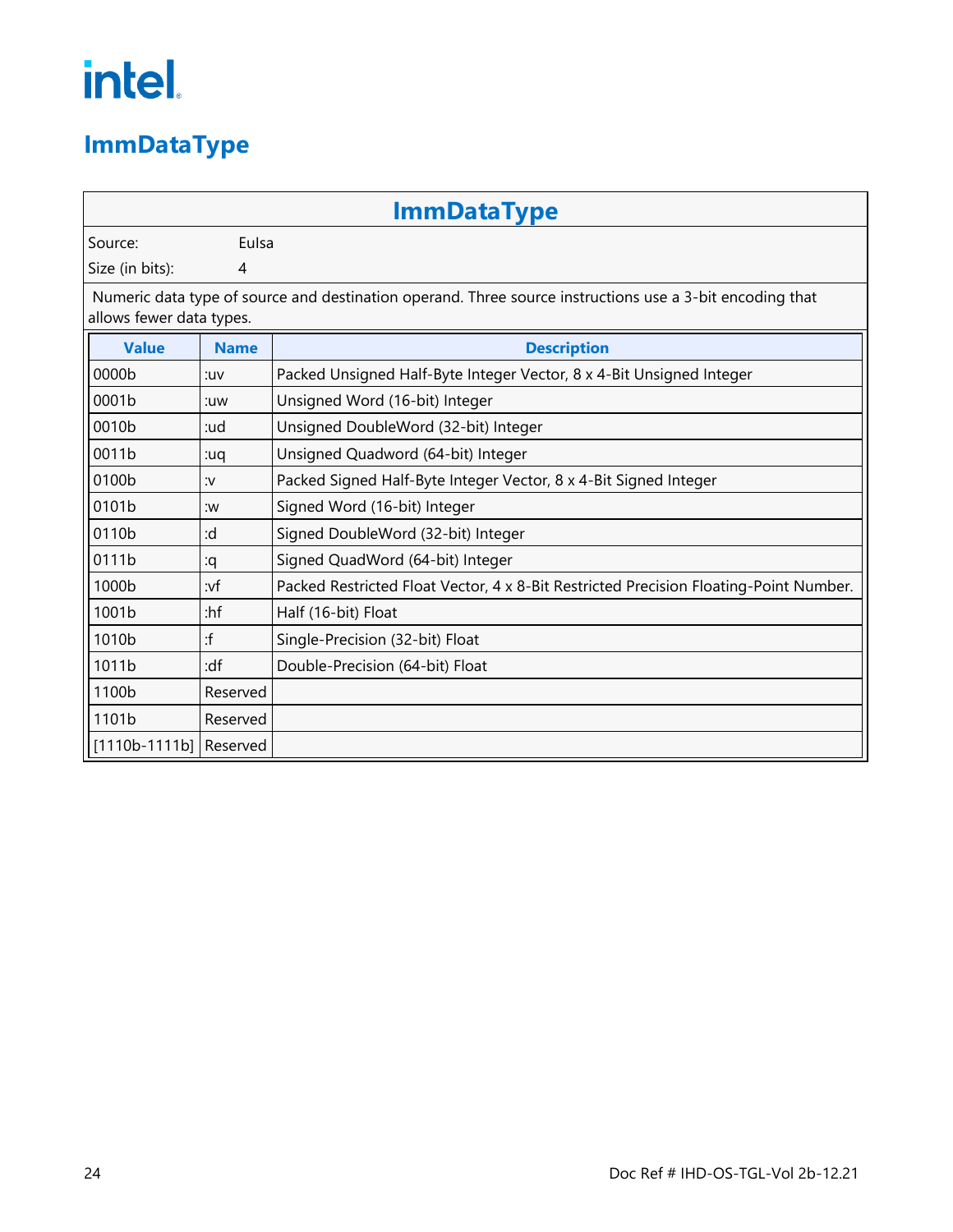#### <span id="page-28-0"></span>**MathFC**

| <b>MathFC</b>   |                              |                                                            |                                                                                                                                                                                                                                                                                                                                                                                                             |         |                   |
|-----------------|------------------------------|------------------------------------------------------------|-------------------------------------------------------------------------------------------------------------------------------------------------------------------------------------------------------------------------------------------------------------------------------------------------------------------------------------------------------------------------------------------------------------|---------|-------------------|
| Source:         |                              | Eulsa                                                      |                                                                                                                                                                                                                                                                                                                                                                                                             |         |                   |
| Size (in bits): |                              | 4                                                          |                                                                                                                                                                                                                                                                                                                                                                                                             |         |                   |
|                 | <b>Math Function Control</b> |                                                            |                                                                                                                                                                                                                                                                                                                                                                                                             |         |                   |
| <b>Value</b>    | <b>Name</b>                  | <b>Description</b>                                         | <b>Programming</b><br><b>Notes</b>                                                                                                                                                                                                                                                                                                                                                                          |         |                   |
| 0001b           | <b>INV</b>                   | Reciprocal<br>(Multiplicative Inverse):<br>$1/\text{srcO}$ | Table:special value<br>processing<br>Src<br>$+inf$   $+0$ /<br>+Denorm $ $ -0 / -<br>Denorm   -inf  <br>$NaN$  <br>  Dest - IEEE<br>mode $ +0$<br>$+$ inf<br>inf<br>$\vert -$<br>0<br>$ $ NaN $ $<br>  Dest - ALT mode<br>$ $ + fmax<br>-fmax<br>$ $ NaN $ $<br>$Src \mid +inf \mid +0$<br>$-0$<br>$ \text{-inf} $ NaN $ \text{-inf} $<br>  Dest - IEEE<br>mode $ +0$<br>$+$ inf<br>inf<br>0<br>$ $ NaN $ $ | Syntax: | MATH_UNARY_REGIMM |
| 0010b           | <b>LOG</b>                   | Natural log: ln(src0)                                      | Table:special value<br>processing<br>Src<br>$+inf$ $+0$ /<br>+Denorm $ -0$ / -<br>Denorm   -inf  <br>$-F$   NaN  <br>  Dest - IEEE<br>$mode$   $+inf$   $-$<br>$inf$   -<br>$inf$  <br>NaN   NaN   NaN<br>$\mathbb{R}^n$<br>  Dest - ALT mode<br>$ $ -fmax<br>  -fmax<br>NaN                                                                                                                                | Syntax: | MATH_UNARY_REGIMM |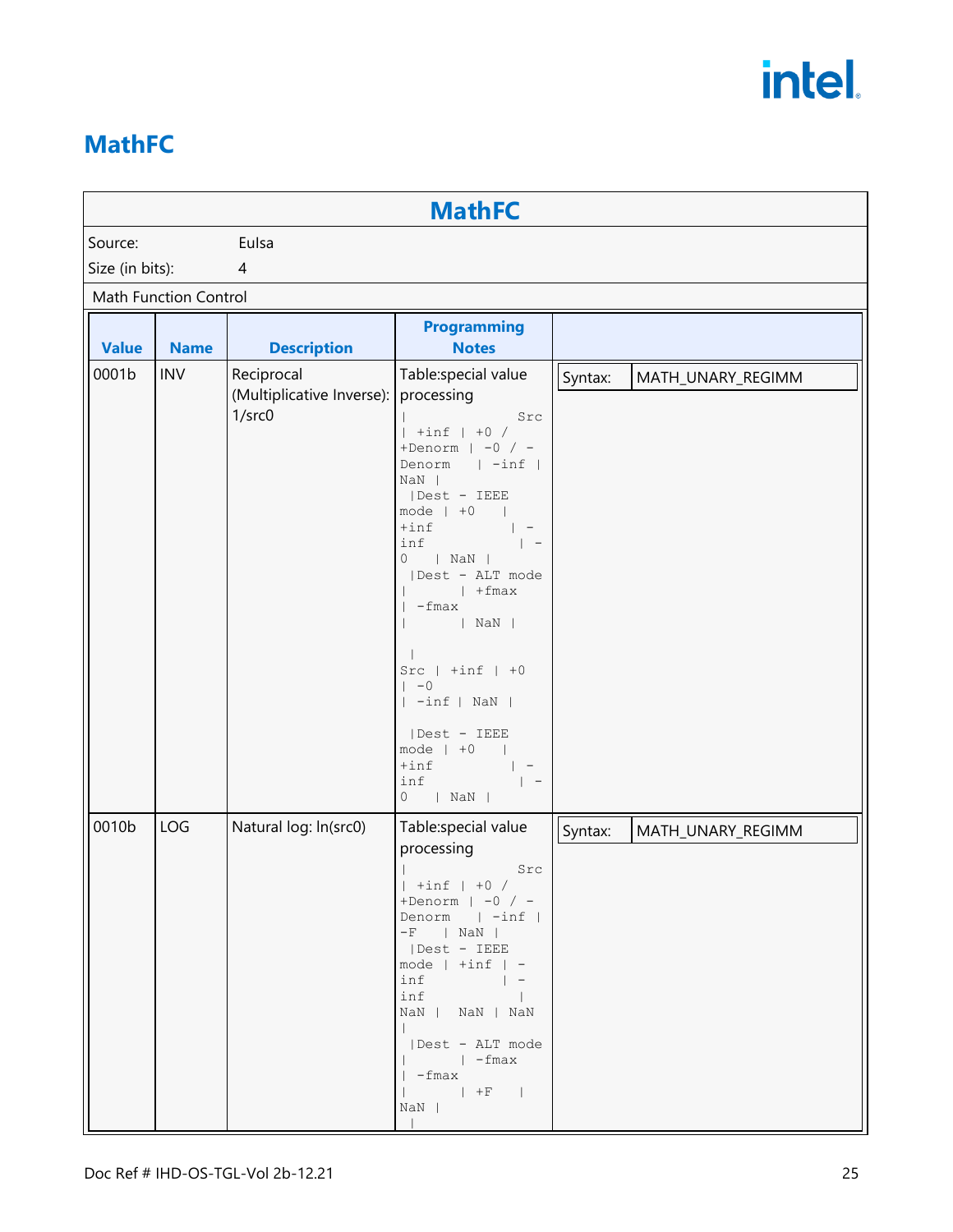|       |            |                      | <b>MathFC</b>                                                                                                                                                                                                                                                                                                                                                                                                                                |         |                   |
|-------|------------|----------------------|----------------------------------------------------------------------------------------------------------------------------------------------------------------------------------------------------------------------------------------------------------------------------------------------------------------------------------------------------------------------------------------------------------------------------------------------|---------|-------------------|
|       |            |                      | $Src   + inf   +0$<br>$\vert -0$<br>$ \text{-inf} -\text{-F} $<br>$NaN$  <br>  Dest - IEEE<br>$mode$   $+inf$   $-$<br>inf<br>inf<br>NaN   NaN   NaN<br>$\mathbf{I}$                                                                                                                                                                                                                                                                         |         |                   |
| 0011b | <b>EXP</b> | Exponential (E^src0) | Table:special value<br>processing<br>Src $ $ +inf $ $ +0 /<br>+Denorm $ $ -0 / -<br>Denorm   -inf   -<br>$F$   NaN  <br>Dest - IEEE<br>$mode$   $+inf$   1<br>$\overline{1}$<br>$0$   $+F$   NaN  <br>  Dest - ALT mode<br>$\vert$ 1<br>$\mathbf{1}$<br>$  +F  $ NaN $ $<br>$Src \mid +inf \mid +0$<br>$\vert -0$<br>$-int$   $-F$   NaN  <br>  Dest - IEEE<br>mode $  + inf   1$<br>1<br>$  +F  $ NaN  <br>0                                | Syntax: | MATH_UNARY_REGIMM |
| 0100b | SQT        | Square Root          | Table:special value<br>processing<br>Src $ $ +inf $ $ +0 /<br>+Denorm $ -0$ / -<br>Denorm $  -\inf  $<br>$F$   NaN  <br>  Dest - IEEE<br>$mode$   $+inf$   0<br>$\vert -0$ $\vert$<br>NaN   NaN   NaN<br>$\mathbb{R}^n$<br>  Dest - ALT mode<br>$  +F  $ $ $ NaN $ $<br>$\mathbb{R}$<br>$Src \mid +inf \mid +0$<br>$\vert -0 \vert$<br>$\sim$ 1<br>$-int$   $-F$   NaN<br>$\mathbb{R}^n$<br>Dest - IEEE<br>$mode$   $+inf$   0<br>$\vert -0$ | Syntax: | MATH_UNARY_REGIMM |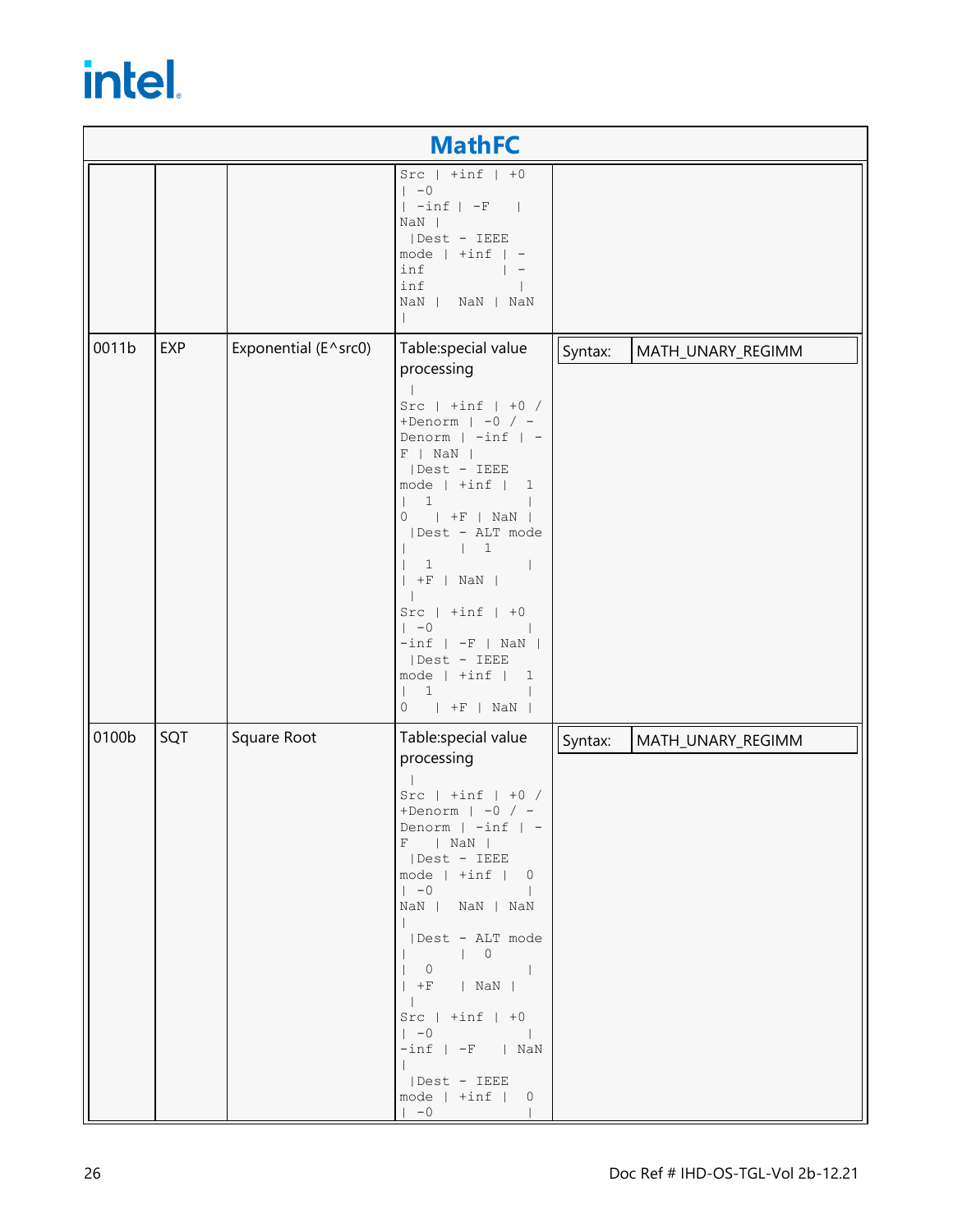|       |             |                                       | <b>MathFC</b>                                                                                                                                                                                                                                                                                                                                                                                                                                                                                                                                                                                                                                                                                   |                              |
|-------|-------------|---------------------------------------|-------------------------------------------------------------------------------------------------------------------------------------------------------------------------------------------------------------------------------------------------------------------------------------------------------------------------------------------------------------------------------------------------------------------------------------------------------------------------------------------------------------------------------------------------------------------------------------------------------------------------------------------------------------------------------------------------|------------------------------|
|       |             |                                       | $NaN$  <br>NaN   NaN                                                                                                                                                                                                                                                                                                                                                                                                                                                                                                                                                                                                                                                                            |                              |
| 0101b | <b>RSQT</b> | Reciprocal Square<br>Root: 1/sqt(src) | Table: special value<br>processing<br>Src $ $ +inf $ $ +0 /<br>+Denorm $ -0$ / -<br>Denorm $  -\inf   -$<br>$ $ NaN $ $<br>F<br>  Dest - IEEE<br>mode $ +0$<br>$+$ inf<br>$\vert$ $-$<br>inf<br>NaN   NaN   NaN<br>  Dest - ALT mode<br>$ $ + fmax<br>$+fmax$  <br>$+F$   NaN  <br>$Src   +inf   +0$<br>$\vert -0 \vert$<br>$\overline{\phantom{a}}$<br>$-int$   $-F$   NaN<br>  Dest - IEEE<br>mode $ +0$<br>$+$ inf<br>$\vert$ $-$<br>inf<br>NaN  <br>NaN   NaN                                                                                                                                                                                                                               | Syntax:<br>MATH_UNARY_REGIMM |
| 0110b | <b>SIN</b>  | Sine function. sin(src0)              | Table:special value<br>processing<br>Src $ $ +inf $ $ +0 /<br>+Denorm $ -0$ / -<br>Denorm $  -\inf   -$<br>F<br>$ $ NaN $ $<br>  Dest - IEEE<br>$mode$   $NaN$   $+0$<br>$\begin{array}{ccc} \vert & -0 & \vert & \vert & \vert \end{array}$<br>NaN $ -1$ to 1 $ $<br>NaN  <br>  Dest - ALT mode<br>$\vert +0$<br>$\begin{array}{ccc} \vert & -0 & \vert & \vert \end{array}$<br>$  -1$ to $1  $ NaN $ $<br>$\mathbb{R}$<br>$Src \mid +inf \mid +0$<br>$1 - 0$<br>$\begin{tabular}{llll} - \texttt{inf} & - \texttt{F} & \texttt{I} \end{tabular}$<br>NaN  <br>Dest - IEEE<br>$mode$   $NaN$   $+0$<br>$\begin{array}{ccc} \vert & -0 & \vert & \vert \end{array}$<br>NaN $ -1$ to 1 $ $<br>NaN | Syntax:<br>MATH_UNARY_REGIMM |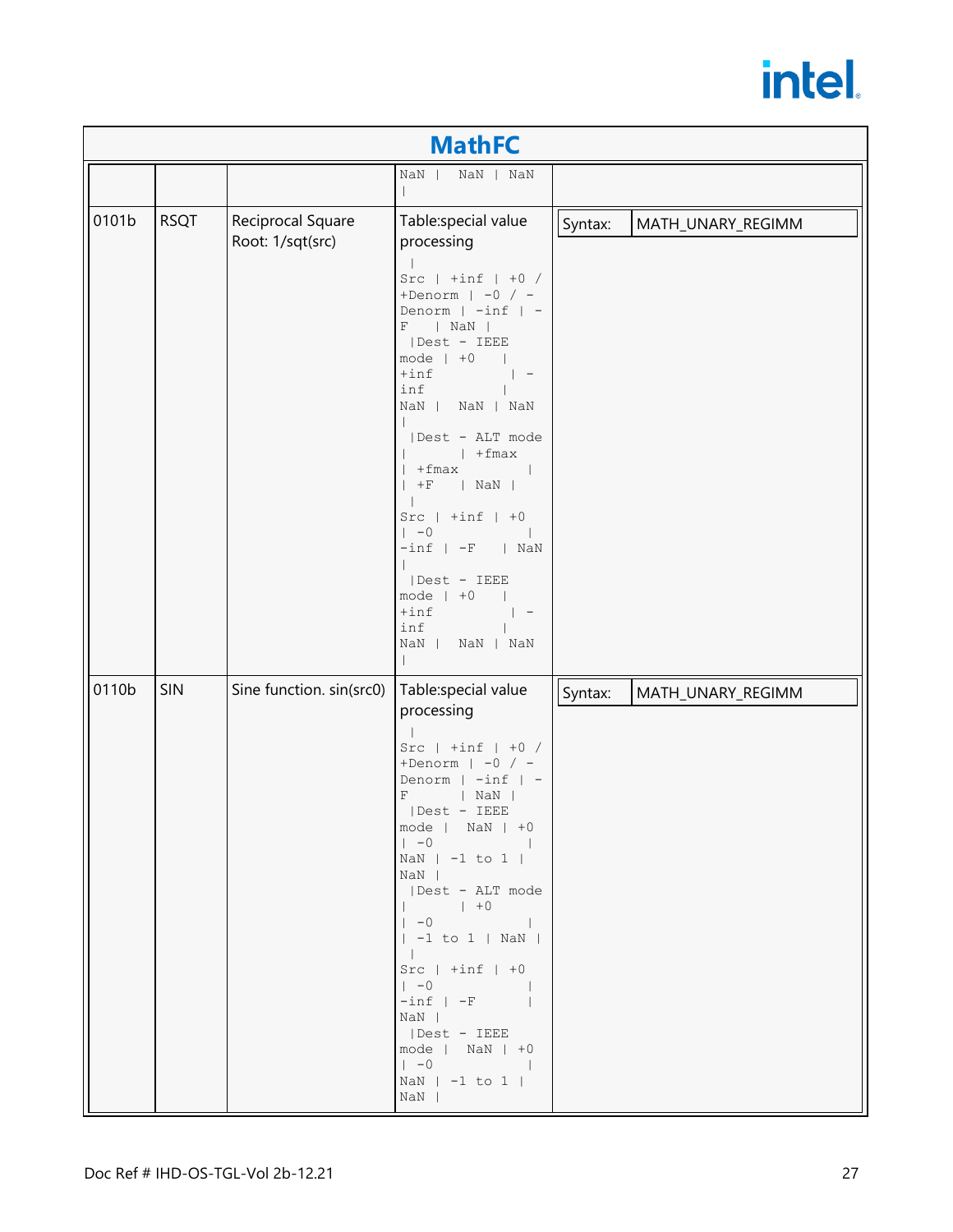|                      |              |                                                                                                                                                                                        | <b>MathFC</b>                                                                                                                                                                                                                                                                                                                                                                                                                                              |                                   |
|----------------------|--------------|----------------------------------------------------------------------------------------------------------------------------------------------------------------------------------------|------------------------------------------------------------------------------------------------------------------------------------------------------------------------------------------------------------------------------------------------------------------------------------------------------------------------------------------------------------------------------------------------------------------------------------------------------------|-----------------------------------|
| 0111b                | COS          | Cosine function.<br>cos(src0)                                                                                                                                                          | Table: special value<br>processing<br>Src $ $ +inf $ $ +0 /<br>+Denorm $ -0$ / -<br>Denorm $  -\inf   -$<br>$\mathbf F$<br>$ $ NaN $ $<br>  Dest - IEEE<br>$mode$   $NaN$   $+0$<br>$\vert -0 \vert$<br>NaN $ -1$ to 1  <br>$NaN$  <br>  Dest - ALT mode<br>$ +1$<br>$+1$<br>$  -1$ to $1  $ NaN $ $<br>$Src \mid +inf \mid +0$<br>$1 - 0$<br>$-int$ $-F$<br>$NaN$  <br>  Dest - IEEE<br>mode   NaN $\vert$ +0<br>$\vert -0$<br>NaN $ -1$ to $1 $<br>$NaN$ | Syntax:<br>MATH_UNARY_REGIMM      |
| 1000b                | Reserved     |                                                                                                                                                                                        |                                                                                                                                                                                                                                                                                                                                                                                                                                                            |                                   |
| $[1001b -$<br>1010b] |              | Reserved   Previously fdiv and<br>pow. Fdiv x/y may be<br>emulated via mul and<br>inv: x*inv(y). Pow can<br>be replaced via exp<br>and log: $X^{\wedge}Y =$<br>$E^{\wedge}(Y^*LOG(X))$ |                                                                                                                                                                                                                                                                                                                                                                                                                                                            |                                   |
| 1011b                | <b>IDIV</b>  | Integer Divide with<br>Quotient and<br>Remainder. The<br>quotient goes in the<br>destination register;<br>the remainder goes in<br>the following register.                             |                                                                                                                                                                                                                                                                                                                                                                                                                                                            | Syntax:<br>MATH_BINARY_REG_REGIMM |
| 1100b                | <b>IQOT</b>  | Integer Quotient only                                                                                                                                                                  |                                                                                                                                                                                                                                                                                                                                                                                                                                                            | MATH_BINARY_REG_REGIMM<br>Syntax: |
| 1101b                | <b>IREM</b>  | Integer Remainder<br>only                                                                                                                                                              |                                                                                                                                                                                                                                                                                                                                                                                                                                                            | Syntax:<br>MATH_BINARY_REG_REGIMM |
| 1110b                | <b>INVM</b>  | Reciprocal Macro for<br>IEEE754-compliant fdiv                                                                                                                                         |                                                                                                                                                                                                                                                                                                                                                                                                                                                            | Syntax: MATH_MACRO_BINARY_REG_REG |
| 1111b                | <b>RSQTM</b> | Reciprocal Square<br>Root Macro for<br>IEEE754-compliant rsqt                                                                                                                          |                                                                                                                                                                                                                                                                                                                                                                                                                                                            | MATH_MACRO_UNARY_REG<br>Syntax:   |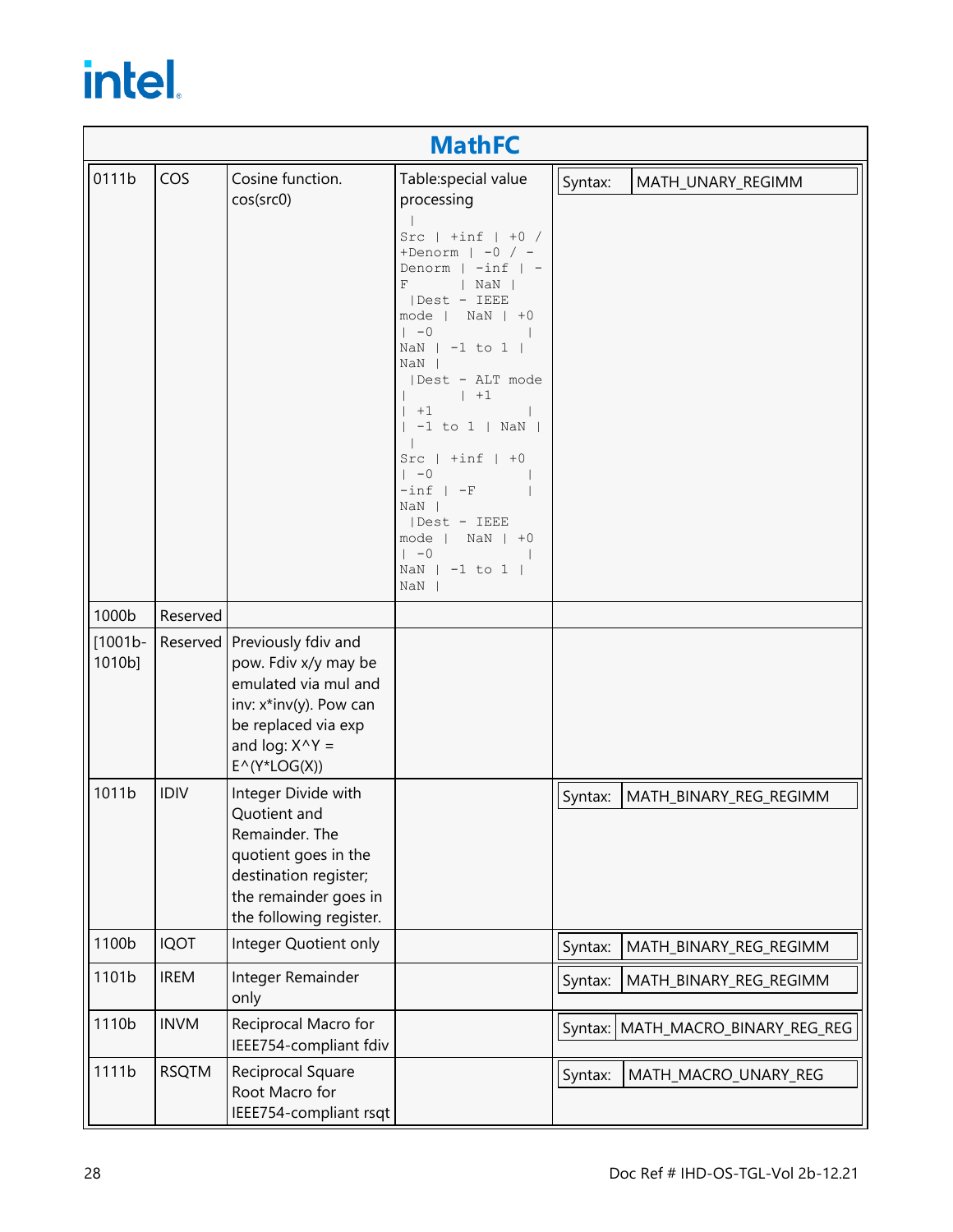#### <span id="page-32-0"></span>**MediaCompressionFormat**

|                          |             | <b>CMP_FMT_MEDIA_TGL - MediaCompressionFormat_TGL</b> |
|--------------------------|-------------|-------------------------------------------------------|
| Size (in bits):<br>5     |             |                                                       |
| Media Compression Format |             |                                                       |
| <b>Value</b>             | <b>Name</b> | <b>Description</b>                                    |
| 00000b                   | CMF_0x0     | Reserved                                              |
| 00001b                   | CMF_0x1     | Reserved                                              |
| 00010b                   | $CMF_0x2$   | Reserved                                              |
| 00011b                   | CMF_0x3     | YUY2                                                  |
| 00100b                   | $CMF_0x4$   | Y410 (10:10:10:2)                                     |
| 00101b                   | CMF_0x5     | Y216                                                  |
| 00110b                   | CMF_0x6     | Y416                                                  |
| 00111b                   | CMF_0x7     | P010                                                  |
| 01000b                   | $CMF_0x8$   | P016                                                  |
| 01001b                   | CMF_0x9     | <b>AYUV</b>                                           |
| 01010b                   | CMF_0xA     | ARGB 8b                                               |
| 01011b                   | CMF_0xB     | YCRCB_SwapY                                           |
| 01100b                   | CMF_0xC     | YCRCB_SwapUV                                          |
| 01101b                   | CMF_0xD     | YCRCB_SwapUVY                                         |
| 01110b                   | CMF_0xE     | RGB 10b                                               |
| 01111b                   | CMF_0xF     | <b>NV21/NV12</b>                                      |
| 10000b                   | $CMF_0x10$  | RGBA_16Float                                          |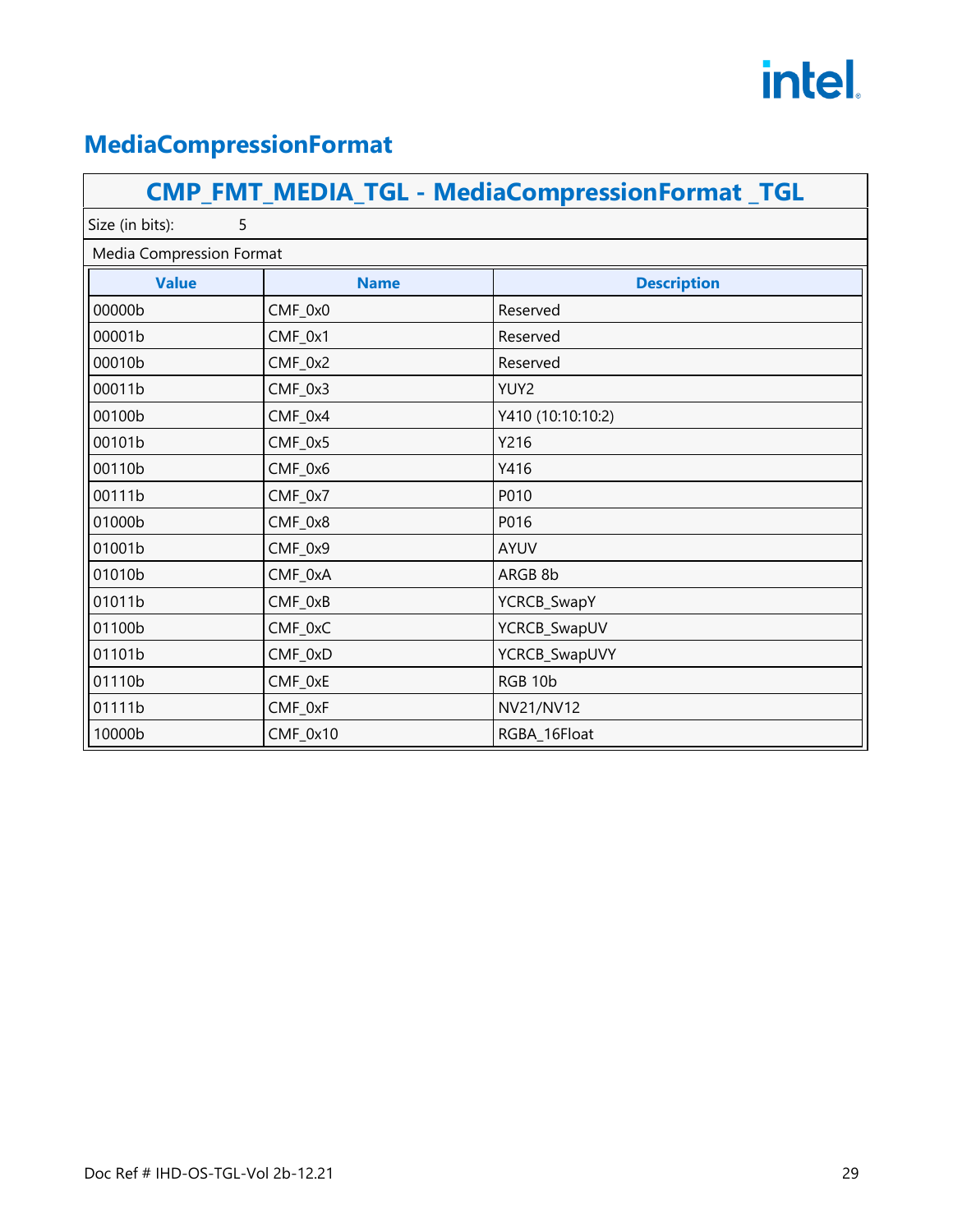#### <span id="page-33-0"></span>**Performance Counter Report Formats**

| <b>Performance Counter Report Formats</b> |             |  |  |
|-------------------------------------------|-------------|--|--|
| Size (in bits):<br>3                      |             |  |  |
| <b>Value</b>                              | <b>Name</b> |  |  |
| 001b                                      |             |  |  |
| 010b                                      |             |  |  |
| 011b                                      |             |  |  |
| 100b                                      |             |  |  |
| 110b                                      |             |  |  |
| 111b                                      |             |  |  |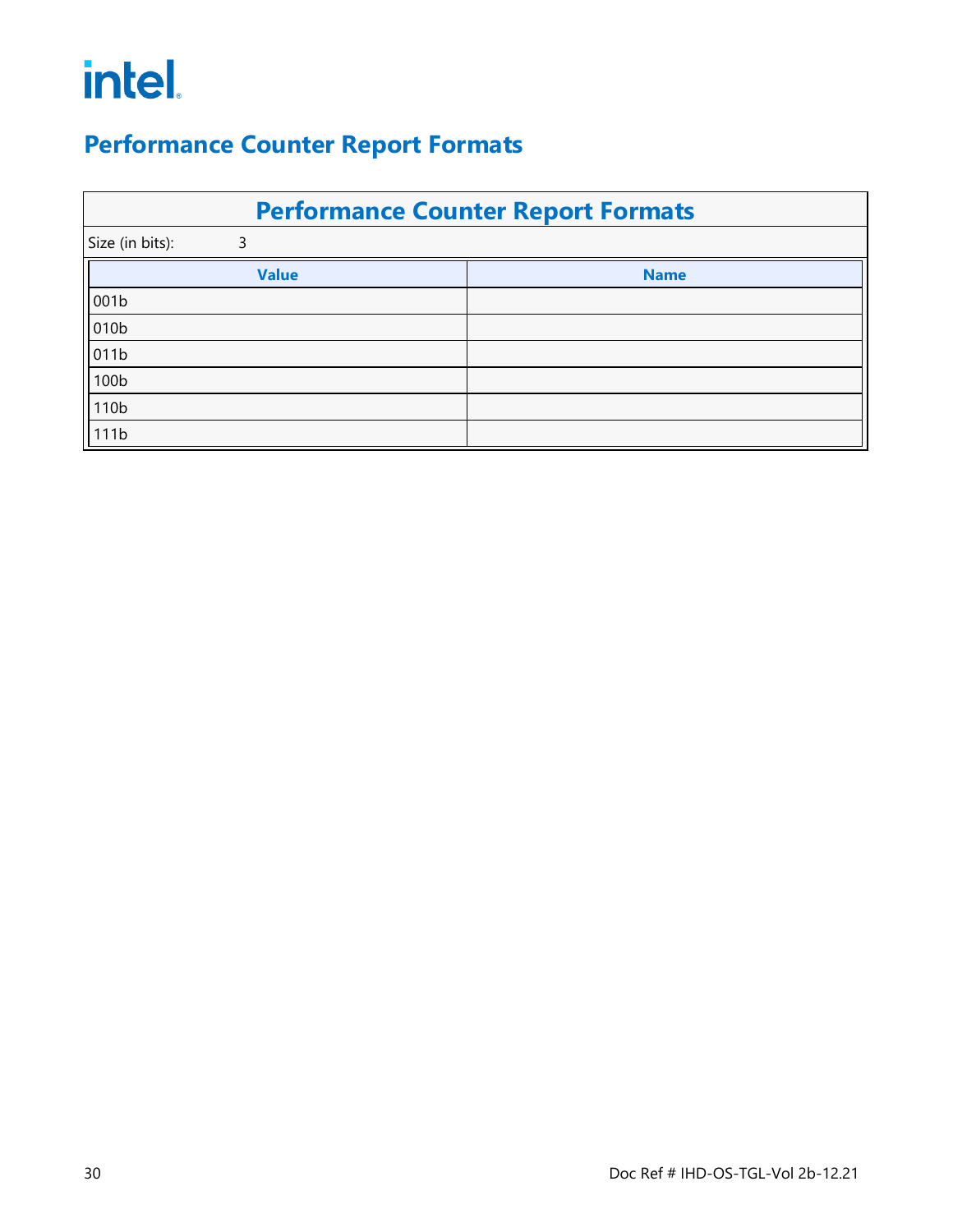#### <span id="page-34-0"></span>**PredCtrl**

|                 |                                                   | <b>PredCtrl</b>                                                  |
|-----------------|---------------------------------------------------|------------------------------------------------------------------|
| Source:         | Eulsa                                             |                                                                  |
| Size (in bits): | 4                                                 |                                                                  |
| <b>Value</b>    | <b>Name</b>                                       | <b>Exists If</b>                                                 |
| 0000b           | No Predication (normal)<br>[Default]              |                                                                  |
| 0001b           | Sequential Flag Channel<br>Mapping                |                                                                  |
| 0010b           | Replication swizzle .x                            | (Structure[EU_INSTRUCTION_CONTROLS_A][AccessMode]=='Align16')    |
| 0010b           | .anyv (any from f0.0-f1.0 on<br>the same channel) | (Structure[EU_INSTRUCTION_CONTROLS_A][AccessMode]=='Align1')     |
| 0011b           | Replication swizzle .y                            | (Structure[EU_INSTRUCTION_CONTROLS_A][AccessMode]=='Align16')    |
| 0011b           | ally (all of f0.0-f1.0 on the<br>same channel)    | (Structure[EU_INSTRUCTION_CONTROLS_A][AccessMode]=='Align1')     |
| 0100b           | Replication swizzle .z                            | (Structure[EU_INSTRUCTION_CONTROLS_A][AccessMode]=='Align16')    |
| 0100b           | any2h (any in group of 2<br>channels)             | (Structure[EU_INSTRUCTION_CONTROLS_A][AccessMode]=='Align1')     |
| 0101b           | Replication swizzle .w                            | (Structure[EU_INSTRUCTION_CONTROLS_A][AccessMode]=='Align16')    |
| 0101b           | all2h (all in group of 2<br>channels)             | (Structure[EU_INSTRUCTION_CONTROLS_A][AccessMode]=='Align1')     |
| 0110b           | .any4h                                            |                                                                  |
| 0111b           | .all4h                                            |                                                                  |
| 1000b-<br>1111b | Reserved                                          | (Structure[EU_INSTRUCTION_CONTROLS_A][AccessMode] = = 'Align16') |
| 1000b           | .any8h (any in group of 8<br>channels)            | (Structure[EU_INSTRUCTION_CONTROLS_A][AccessMode]=='Align1')     |
| 1001b           | all8h (all in group of 8<br>channels)             | (Structure[EU_INSTRUCTION_CONTROLS_A][AccessMode]=='Align1')     |
| 1010b           | any16h (any in group of 16<br>channels)           | (Structure[EU_INSTRUCTION_CONTROLS_A][AccessMode]=='Align1')     |
| 1011b           | all16h (all in group of 16<br>channels)           | (Structure[EU_INSTRUCTION_CONTROLS_A][AccessMode]=='Align1')     |
| 1100b           | .any32h (any in group of 32<br>channels)          | (Structure[EU_INSTRUCTION_CONTROLS_A][AccessMode]=='Align1')     |
| 1101b           | all32h (all in group of 32<br>channels)           | (Structure[EU_INSTRUCTION_CONTROLS_A][AccessMode]=='Align1')     |
| 1110b-<br>1111b | Reserved                                          | (Structure[EU_INSTRUCTION_CONTROLS_A][AccessMode]=='Align1')     |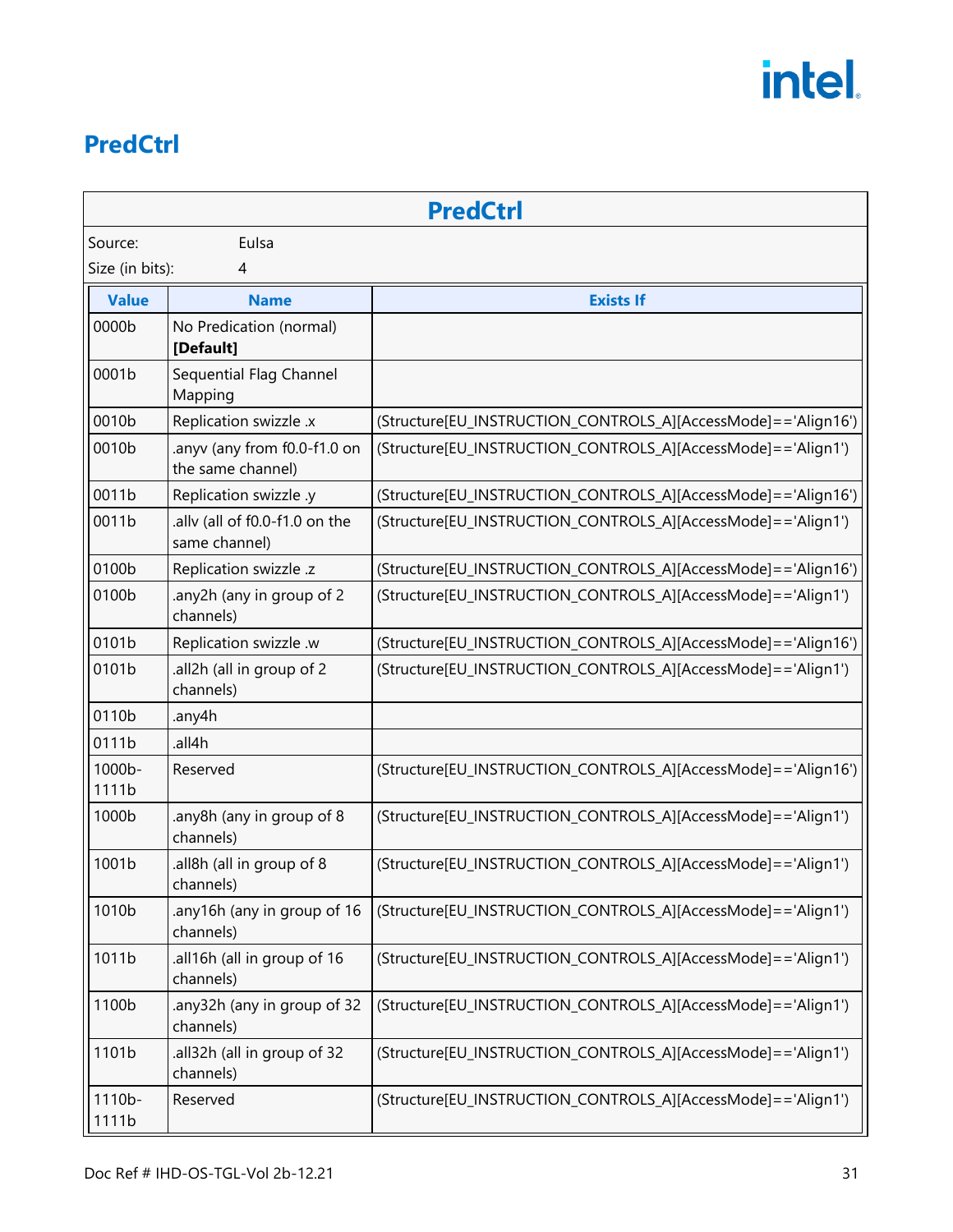#### <span id="page-35-0"></span>**PREFERRED\_SLM\_SIZE**

#### **PREFERRED\_SLM\_SIZE - PREFERRED\_SLM\_SIZE**

Size (in bits): 0

|              | Specifies the preferred SLM size per subslice for this kernel.            |                                                                       |  |
|--------------|---------------------------------------------------------------------------|-----------------------------------------------------------------------|--|
|              | <b>Restriction</b>                                                        |                                                                       |  |
|              | Selected PREFERRED_SLM_SIZE must specify a size > = the selected SLM_SIZE |                                                                       |  |
| <b>Value</b> | <b>Description</b><br><b>Name</b>                                         |                                                                       |  |
| 0x0          | Max [Default]                                                             | Preferred SLM size is the largest SLM size supported in the subslice. |  |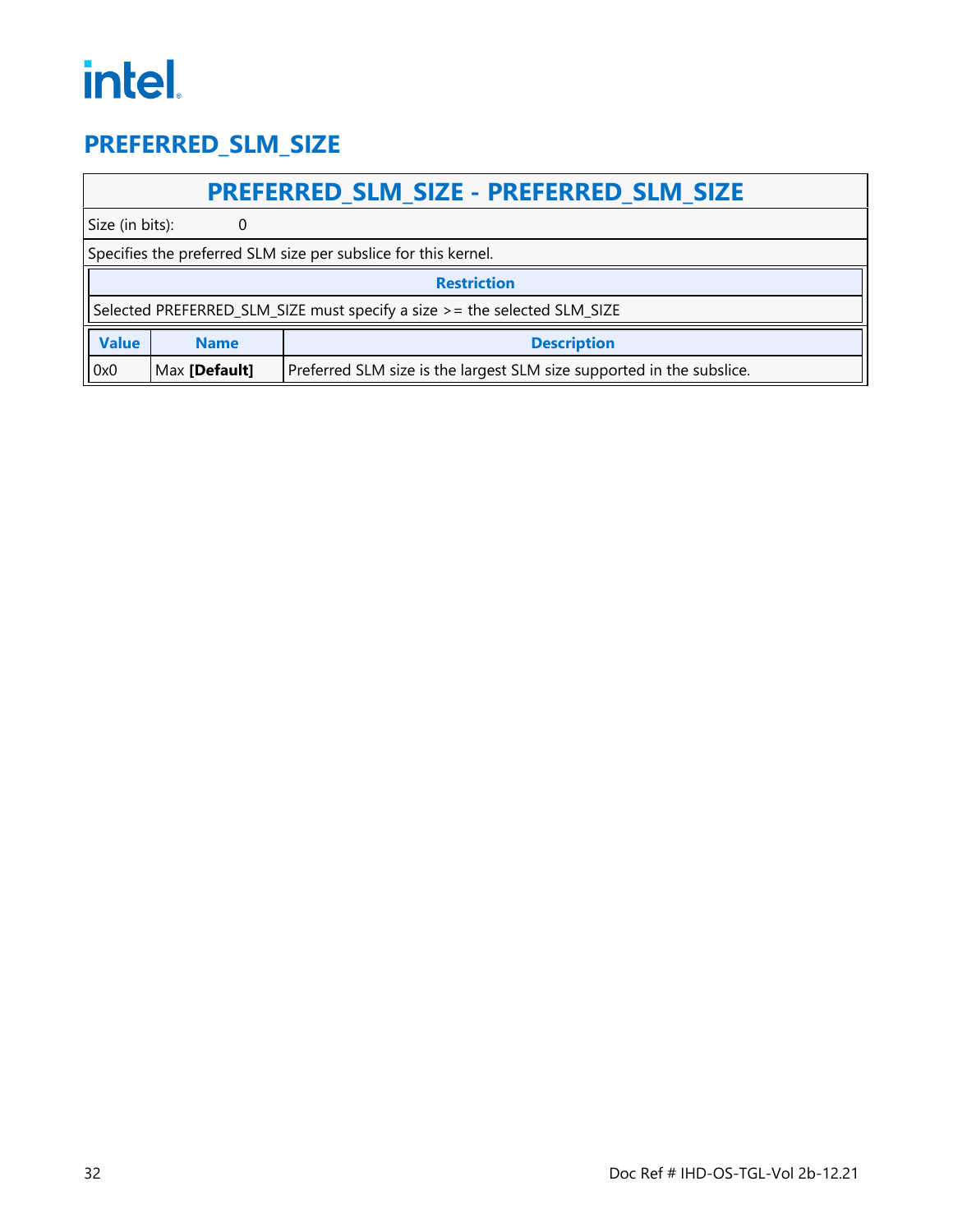#### <span id="page-36-0"></span>**RegDataType**

#### **RegDataType**

Source: Eulsa

Size (in bits): 4

Destination Type Numeric data type of the destination operand dst. The bits of the destination operand are interpreted as the identified numeric data type, rather than coerced into a type implied by the operator. For a send or sendc instruction, this field applies to CurrDst, the current destination operand. Three source instructions use a 3-bit encoding that allows fewer data types.

| <b>Value</b> | <b>Name</b> | <b>Description</b>                   |
|--------------|-------------|--------------------------------------|
| 0000b        | :ub         | Unsigned Byte (8-bit) Integer        |
| 0001b        | :uw         | Unsigned Word (16-bit) Integer       |
| 0010b        | :ud         | Unsigned DoubleWord (32-bit) Integer |
| 0011b        | pu:         | Unsigned Quadword (64-bit) Integer   |
| 0100b        | :b          | Signed Byte (8-bit) Integer          |
| 0101b        | :w          | Signed Word (16-bit) Integer         |
| 0110b        | :d          | Signed DoubleWord (32-bit) Integer   |
| 0111b        | :q          | Signed QuadWord (64-bit) Integer     |
| 1000b        | Reserved    |                                      |
| 1001b        | :hf         | Half (16-bit) Float                  |
| 1010b        | :f          | Single-Precision (32-bit) Float      |
| 1011b        | :df         | Double-Precision (64-bit) Float      |
| 1100b        | Reserved    |                                      |
| 1101b        | Reserved    |                                      |
| 1110b        | Reserved    |                                      |
| 1111b        | Reserved    |                                      |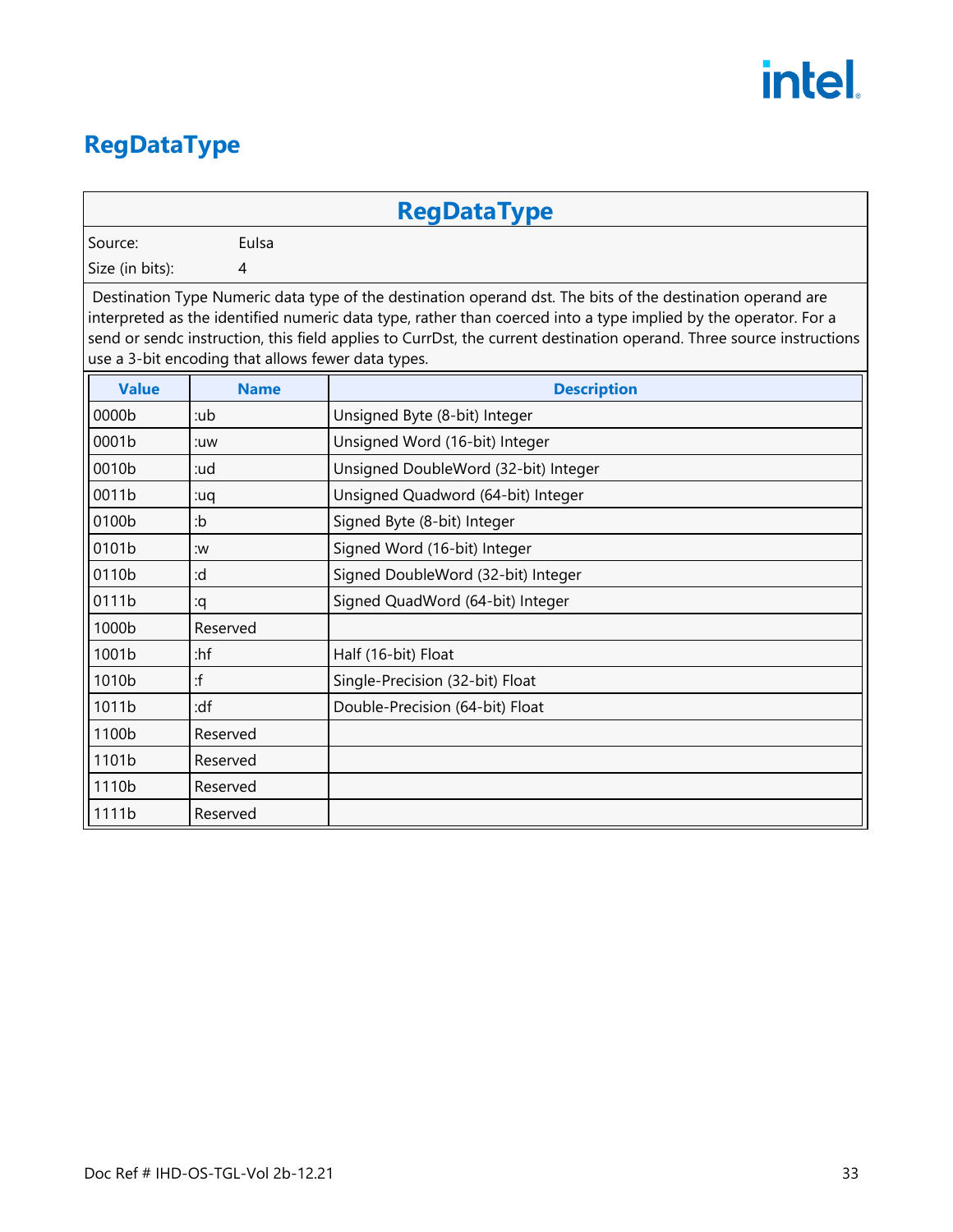#### <span id="page-37-0"></span>**Registers Per Thread**

|                 | <b>REGISTERS PER THREAD SIZE - Registers Per Thread</b>                       |                                                                                                                                                 |  |  |
|-----------------|-------------------------------------------------------------------------------|-------------------------------------------------------------------------------------------------------------------------------------------------|--|--|
| Size (in bits): |                                                                               |                                                                                                                                                 |  |  |
|                 | Specifies the minimum number of registers allocated for each thread dispatch. |                                                                                                                                                 |  |  |
| <b>Value</b>    | <b>Name</b>                                                                   | <b>Description</b>                                                                                                                              |  |  |
| ll 0            | Default<br>[Default]                                                          | For all threads except Compute thread, use 128 registers. For Compute Threads, use<br>either 128 or 256 registers, based on STATE_COMPUTE_MODE. |  |  |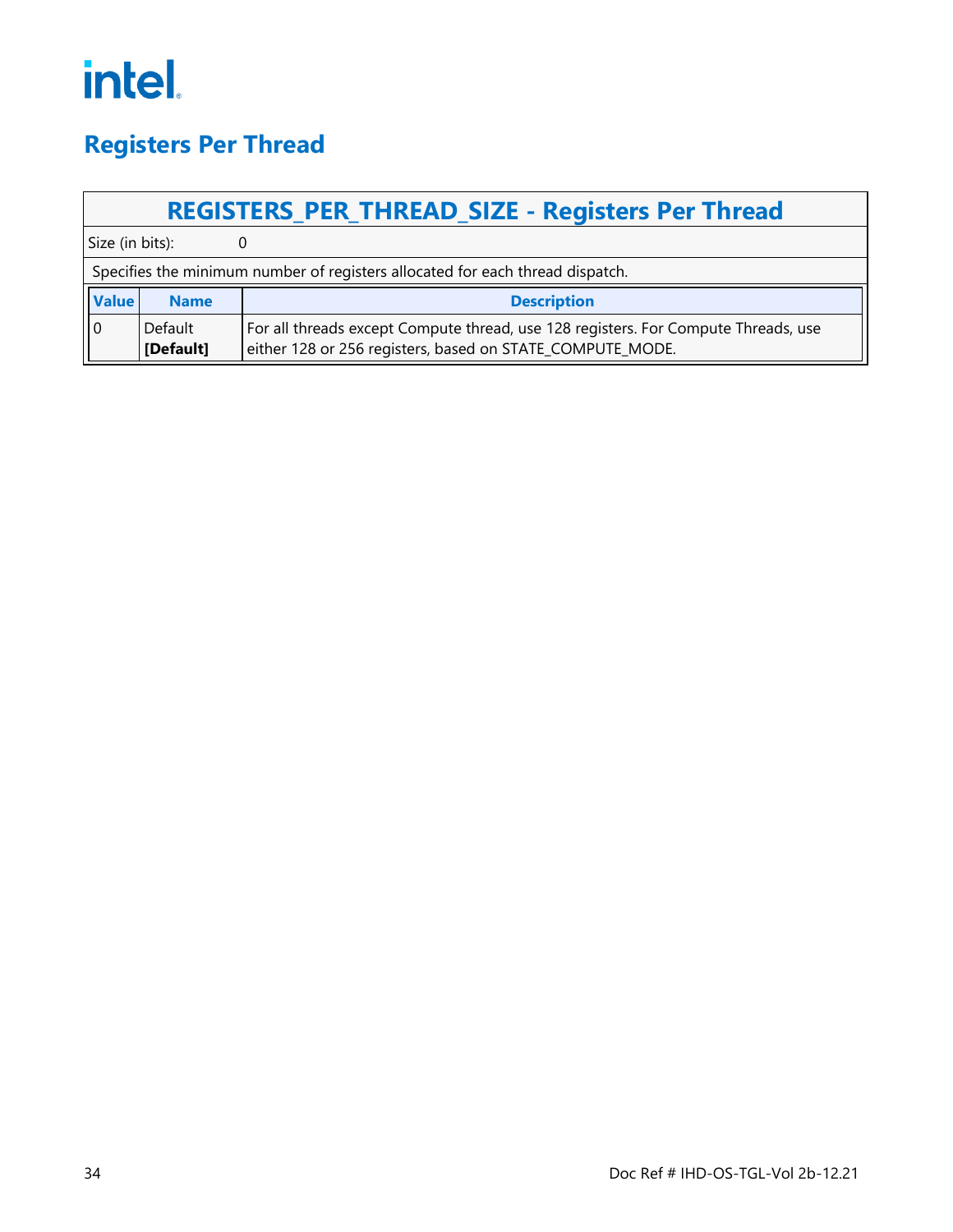#### <span id="page-38-0"></span>**RENDER\_BARRIER\_STAGE**

| <b>RENDER_BARRIER_STAGE</b> |                                                    |  |  |  |  |  |
|-----------------------------|----------------------------------------------------|--|--|--|--|--|
| Size (in bits):<br>7        |                                                    |  |  |  |  |  |
|                             | Stages a render barrier can either signal or wait. |  |  |  |  |  |
| <b>Value</b>                | <b>Name</b>                                        |  |  |  |  |  |
| 0x1                         | <b>TOP</b>                                         |  |  |  |  |  |
| $\vert$ 0x2                 | Color                                              |  |  |  |  |  |
| 0x4                         | Gpgpu                                              |  |  |  |  |  |
| 0x6                         | <b>GPGPU and Color</b>                             |  |  |  |  |  |
| $\vert$ 0x10                | Geom                                               |  |  |  |  |  |
| 0x20                        | Ζ                                                  |  |  |  |  |  |
| 0x40                        | PS                                                 |  |  |  |  |  |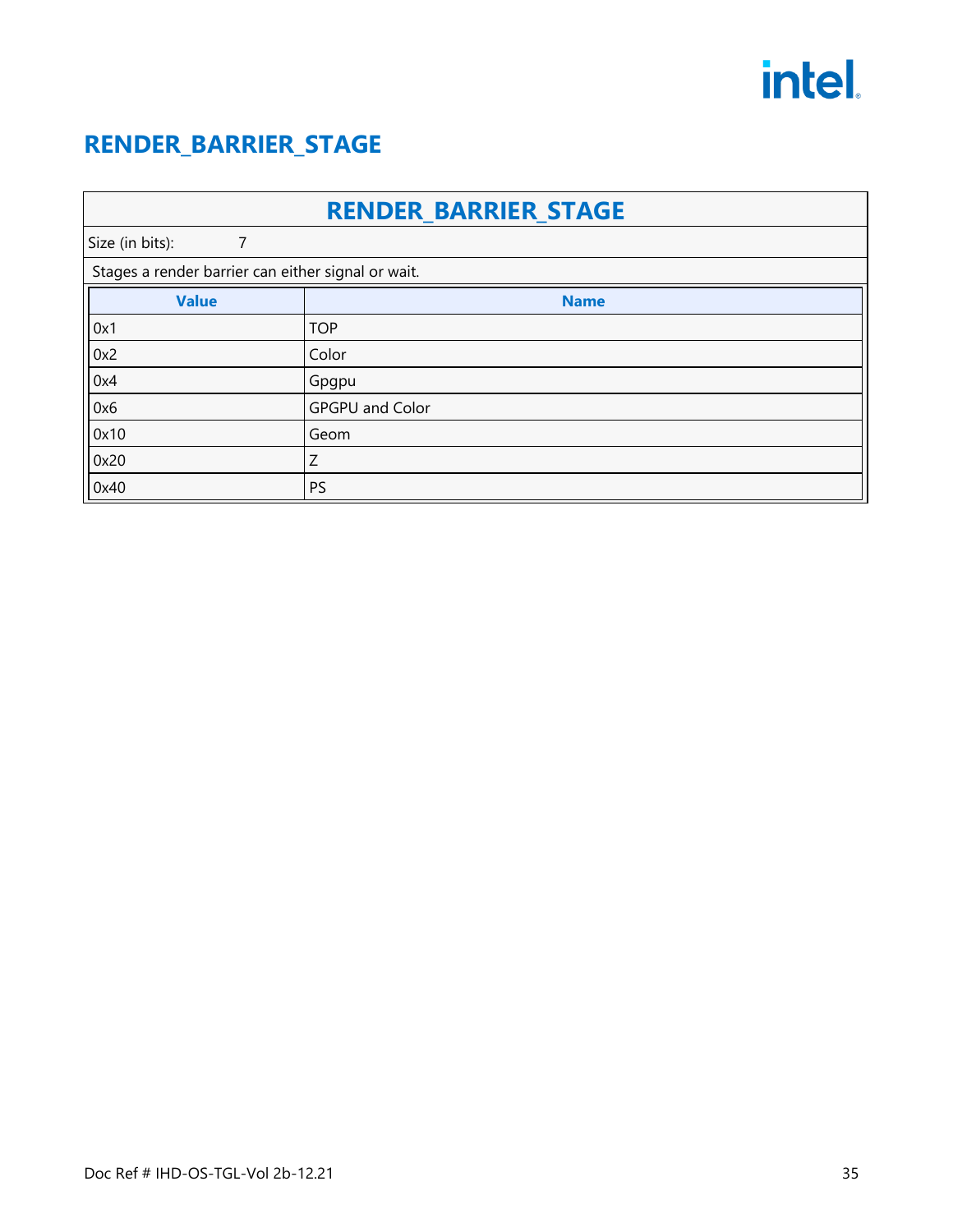#### <span id="page-39-0"></span>**RENDER\_BARRIER\_TYPE**

| <b>RENDER BARRIER TYPE</b> |              |             |  |  |  |
|----------------------------|--------------|-------------|--|--|--|
| Size (in bits):            |              |             |  |  |  |
|                            | <b>Value</b> | <b>Name</b> |  |  |  |
| 0x1                        |              | Signal      |  |  |  |
| 0x2                        |              | Wait        |  |  |  |
| $\parallel$ 0x3            |              | Immediate   |  |  |  |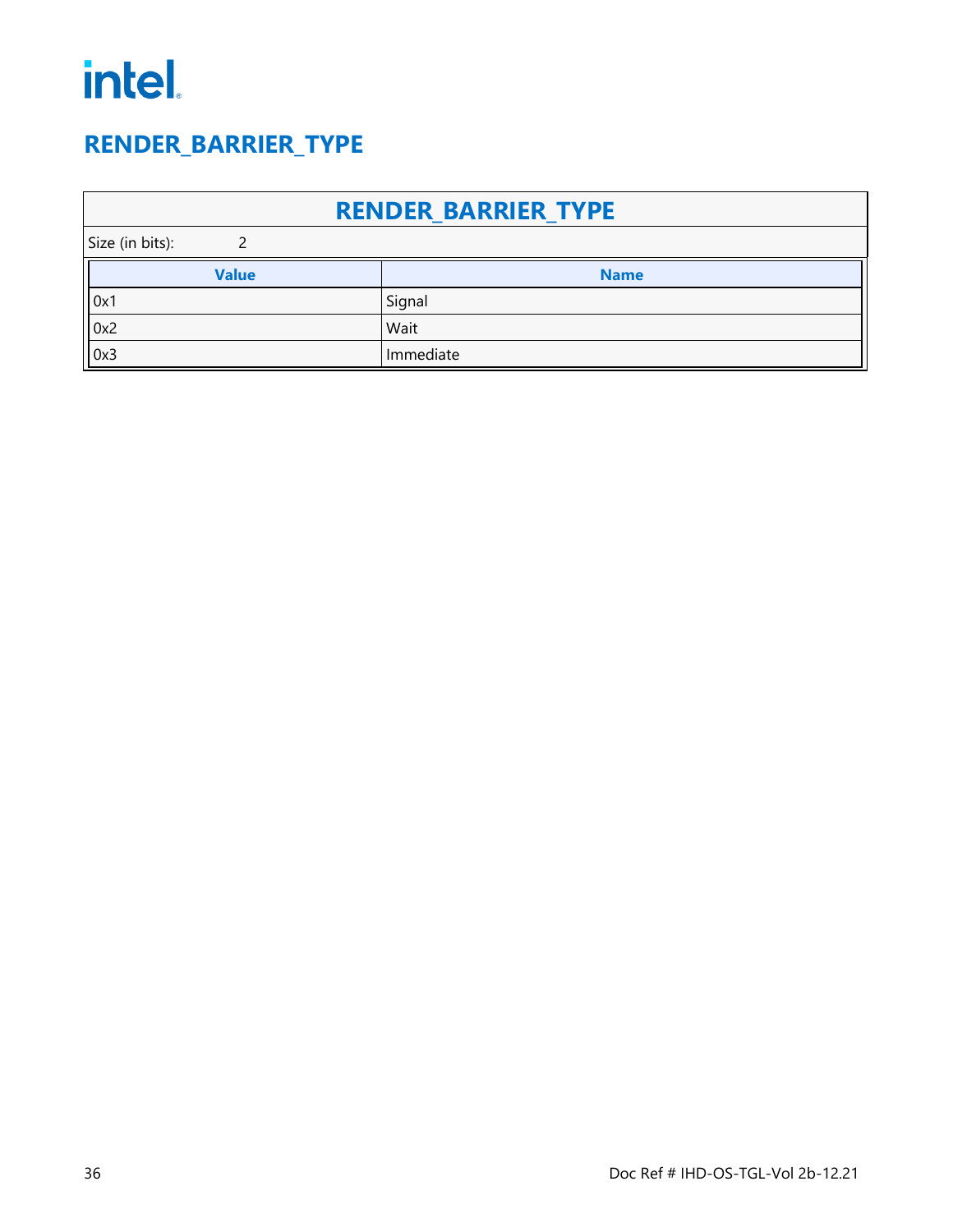### <span id="page-40-0"></span>**RenderCompressionFormat**

| <b>CMP_FMT_RENDER_TGL - RenderCompressionFormat_TGL</b> |              |                                       |                 |         |      |                         |    |          |  |
|---------------------------------------------------------|--------------|---------------------------------------|-----------------|---------|------|-------------------------|----|----------|--|
| Source:                                                 | <b>BSpec</b> |                                       |                 |         |      |                         |    |          |  |
| 5<br>Size (in bits):                                    |              |                                       |                 |         |      |                         |    |          |  |
| <b>Compression Format</b>                               |              |                                       |                 |         |      |                         |    |          |  |
| <b>Value</b>                                            | <b>Name</b>  |                                       |                 |         |      | <b>Description</b>      |    |          |  |
| 00001b                                                  |              | Casting<br>Format                     | Encoding IP     |         |      |                         |    |          |  |
|                                                         |              | N/A<br>Reserved                       | 0x1             | N/A     |      |                         |    |          |  |
| 00010b                                                  |              | Casting   Encoding   IP<br>Format     |                 |         |      |                         |    |          |  |
|                                                         |              | Reserved<br>N/A                       | 0x2             | N/A     |      |                         |    |          |  |
| 01010b                                                  |              | Format                                |                 | Casting |      | Encoding                |    | $\sf IP$ |  |
|                                                         |              | B8G8R8A8_UNORM                        |                 | 8b      |      | 0xA                     |    | 3D       |  |
|                                                         |              | B8G8R8A8_UNORM_SRGB                   |                 | 8b      |      | 0xA                     |    | 3D       |  |
|                                                         |              | R8G8B8A8_UNORM                        |                 | 8b      |      | 0xA                     |    | 3D       |  |
|                                                         |              | R8G8B8A8_UNORM_SRGB                   |                 | 8b      |      | 0xA                     |    | 3D       |  |
|                                                         |              | B5G6R5_UNORM                          |                 | 8b      |      | 0xA                     |    | 3D       |  |
|                                                         |              | B5G6R5_UNORM_SRGB                     |                 | 8b      |      | 0xA                     |    | 3D       |  |
|                                                         |              | B5G5R5A1_UNORM                        |                 | 8b      |      | 0xA                     |    | 3D       |  |
|                                                         |              | B5G5R5A1_UNORM_SRGB                   |                 | 8b      |      | 0xA                     |    | 3D       |  |
|                                                         |              | B4G4R4A4_UNORM                        |                 | 8b      |      | 0xA                     |    | 3D       |  |
|                                                         |              | B4G4R4A4_UNORM_SRGB                   |                 | 8b      |      | 0xA                     |    | 3D       |  |
|                                                         |              | R8G8_UNORM                            |                 | 8b      |      | 0xA                     |    | 3D       |  |
|                                                         |              | B5G5R5X1_UNORM                        |                 | 8b      | 0xA  |                         |    | 3D       |  |
|                                                         |              | B5G5R5X1_UNORM_SRGB                   |                 | 8b      |      | 0xA                     |    | 3D       |  |
|                                                         |              | A1B5G5R5_UNORM                        |                 | 8b      |      | 0xA                     |    | 3D       |  |
|                                                         |              | A4B4G4R4_UNORM                        |                 | 8b      |      | 0xA                     |    | 3D       |  |
|                                                         |              | R8_UNORM                              |                 | 8b      |      | 0xA                     |    | 3D       |  |
|                                                         |              | A8_UNORM                              |                 | 8b      |      | 0xA                     |    | 3D       |  |
| 10000b                                                  |              | Format                                |                 |         |      | Casting   Encoding   IP |    |          |  |
|                                                         |              | R16G16B16A16_FLOAT<br>16 <sub>b</sub> |                 | 0x10    |      |                         | 3D |          |  |
|                                                         |              | R16G16B16X16_FLOAT<br>16 <sub>b</sub> |                 |         | 0x10 |                         | 3D |          |  |
|                                                         |              | R16G16_FLOAT                          | 16 <sub>b</sub> |         | 0x10 |                         | 3D |          |  |
|                                                         |              | R16_FLOAT                             | 16 <sub>b</sub> |         | 0x10 |                         | 3D |          |  |
| 10001b                                                  |              | Format                                |                 |         |      | Casting   Encoding   IP |    |          |  |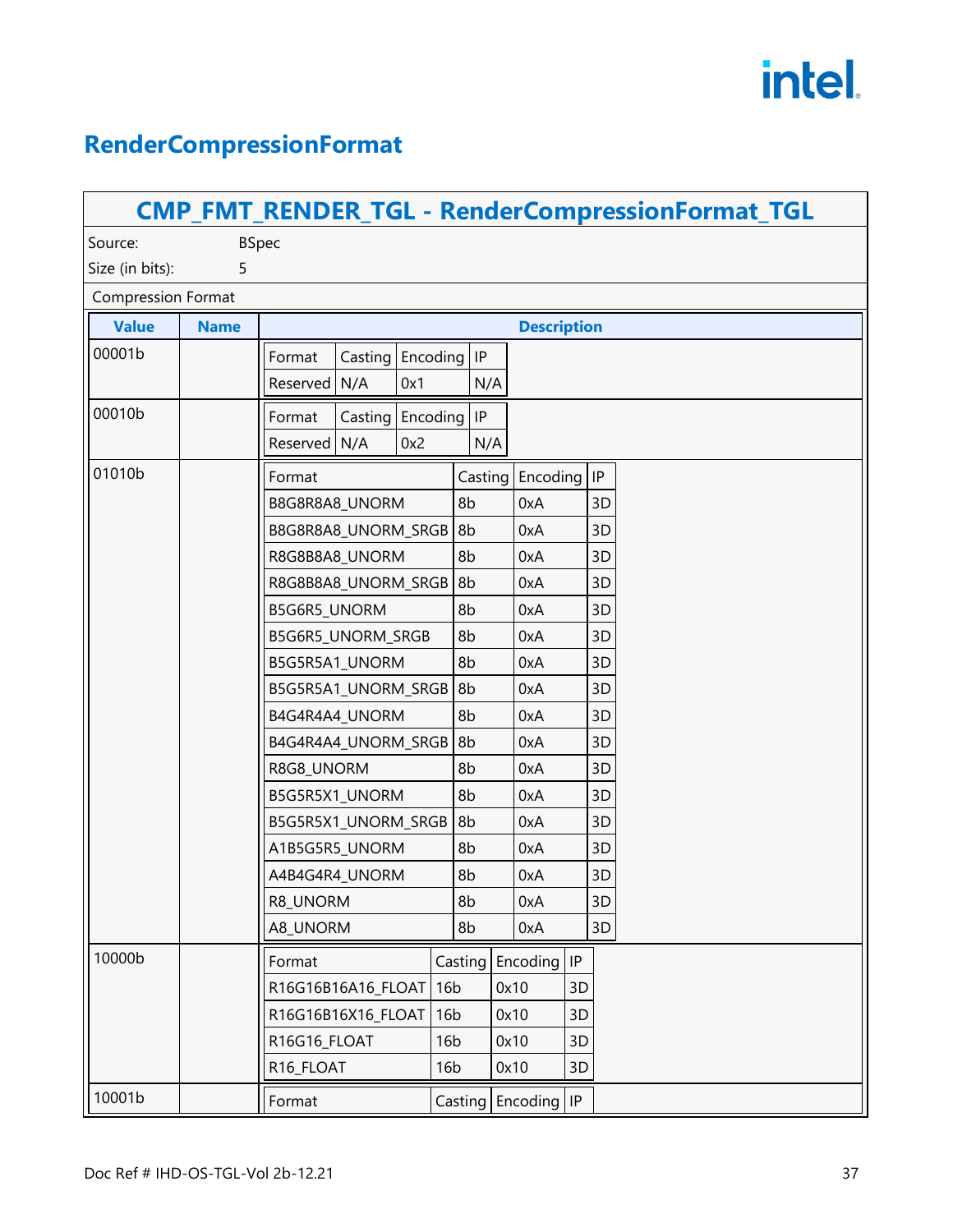|                   | <b>CMP_FMT_RENDER_TGL - RenderCompressionFormat_TGL</b> |                 |                 |          |                         |                            |          |    |  |  |  |
|-------------------|---------------------------------------------------------|-----------------|-----------------|----------|-------------------------|----------------------------|----------|----|--|--|--|
|                   | R32G32B32A32_FLOAT                                      | 8b              |                 | 0x11     |                         |                            | 3D       |    |  |  |  |
|                   | R32G32B32X32_FLOAT                                      |                 | 8b              |          | 0x11                    |                            | 3D       |    |  |  |  |
|                   | R32G32_FLOAT                                            |                 | 8b              | 0x11     |                         |                            | 3D       |    |  |  |  |
|                   | R32_FLOAT                                               | 8b              |                 | 0x11     |                         | 3D                         |          |    |  |  |  |
| 10010b            | Format                                                  | Casting         |                 | Encoding |                         | $\sf IP$                   |          |    |  |  |  |
|                   | R32G32B32A32_SINT                                       | 8b              |                 | 0x12     |                         | 3D                         |          |    |  |  |  |
|                   | R32G32_SINT                                             | 8b              |                 | 0x12     |                         | 3D                         |          |    |  |  |  |
|                   | R32_SINT                                                | 8b              |                 | 0x12     |                         | 3D                         |          |    |  |  |  |
| 10011b            | Format                                                  |                 | Casting         |          | Encoding                | IP                         |          |    |  |  |  |
|                   | R32G32B32A32_UINT                                       | 8b              |                 | 0x13     |                         | 3D                         |          |    |  |  |  |
|                   | R32G32_UINT                                             | 8b              |                 | 0x13     |                         | 3D                         |          |    |  |  |  |
|                   | R32_UINT                                                | 8b              |                 | 0x13     |                         | 3D                         |          |    |  |  |  |
|                   | D24 UNORM X8                                            | 8b              |                 | 0x13     |                         | 3D                         |          |    |  |  |  |
| 10100b            | Format                                                  |                 | Casting         |          | Encoding                |                            | $\sf IP$ |    |  |  |  |
|                   | R16G16B16A16_UNORM                                      |                 | 16 <sub>b</sub> |          | 0x14                    |                            | 3D       |    |  |  |  |
|                   | R16G16_UNORM                                            |                 | 16 <sub>b</sub> |          | 0x14                    |                            | 3D       |    |  |  |  |
|                   | R16_UNORM                                               |                 | 16 <sub>b</sub> |          | 0x14                    |                            | 3D       |    |  |  |  |
| 10101b            | Format                                                  |                 |                 |          | Casting   Encoding   IP |                            |          |    |  |  |  |
|                   | R16G16B16A16_SNORM                                      | 16 <sub>b</sub> |                 |          | 0x15                    |                            | 3D       |    |  |  |  |
|                   | R16G16_SNORM                                            |                 | 16 <sub>b</sub> |          | 0x15                    |                            | 3D       |    |  |  |  |
|                   | R16_SNORM                                               |                 | 16 <sub>b</sub> |          | 0x15                    |                            | 3D       |    |  |  |  |
| 10110b            | Format                                                  | Casting         |                 |          | Encoding                | $\ensuremath{\mathsf{IP}}$ |          |    |  |  |  |
|                   | R16G16B16A16_SINT                                       |                 | 16 <sub>b</sub> |          | 0x16                    | 3D                         |          |    |  |  |  |
|                   | R16G16_SINT                                             | 16 <sub>b</sub> |                 | 0x16     |                         | 3D                         |          |    |  |  |  |
|                   | R16_SINT                                                | 16 <sub>b</sub> |                 | 0x16     |                         | 3D                         |          |    |  |  |  |
| 10111b            | Format                                                  |                 | Casting         |          | Encoding                | IP                         |          |    |  |  |  |
|                   | R16G16B16A16_UINT                                       | 16 <sub>b</sub> |                 | 0x17     |                         | 3D                         |          |    |  |  |  |
|                   | R16G16_UINT                                             | 16 <sub>b</sub> |                 | 0x17     |                         | 3D                         |          |    |  |  |  |
|                   | R16_UINT                                                | 16 <sub>b</sub> |                 | 0x17     |                         | 3D                         |          |    |  |  |  |
| 11000b            | Format                                                  |                 |                 | Casting  |                         |                            | Encoding | P  |  |  |  |
| R10G10B10A2_UNORM |                                                         | $8b*$           |                 | 0x18     |                         | 3D                         |          |    |  |  |  |
|                   | R10G10B10A2_UNORM_SRGB                                  |                 |                 | $8b*$    |                         | 0x18                       |          | 3D |  |  |  |
|                   | B10G10R10A2_UNORM                                       |                 |                 | $8b*$    |                         | 0x18                       |          | 3D |  |  |  |
|                   | B10G10R10A2_UNORM_SRGB                                  |                 |                 | $8b*$    |                         | 0x18                       |          | 3D |  |  |  |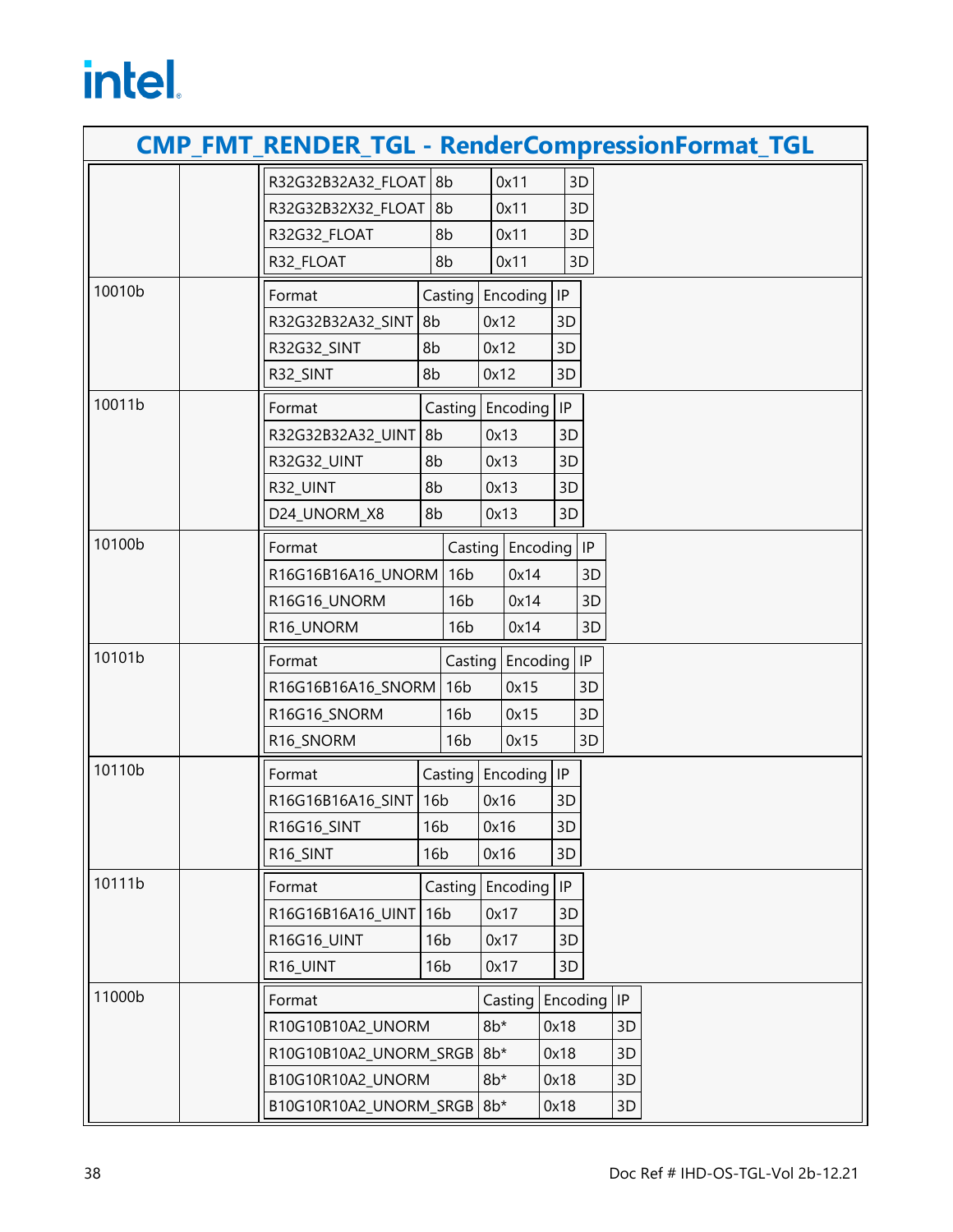|        |                              |    |                        |                    |          |    |    |                         |    | <b>CMP_FMT_RENDER_TGL - RenderCompressionFormat_TGL</b> |
|--------|------------------------------|----|------------------------|--------------------|----------|----|----|-------------------------|----|---------------------------------------------------------|
| 11001b | Format                       |    |                        |                    |          |    |    | Casting   Encoding   IP |    |                                                         |
|        | R10G10B10_FLOAT_A2_UNORM 8b* |    |                        |                    |          |    |    | 0x19                    | 3D |                                                         |
| 11010b | Format                       |    | Casting                |                    | Encoding |    | IP |                         |    |                                                         |
|        | R10G10B10A2_UINT 8b*         |    |                        |                    | 0x1A     |    | 3D |                         |    |                                                         |
| 11011b | Format                       |    | Casting                |                    | Encoding |    | IP |                         |    |                                                         |
|        | R8G8B8A8_SNORM               |    | 8b                     | 0x1B               |          |    | 3D |                         |    |                                                         |
|        | R8G8_SNORM                   |    | 8b                     | 0x1B               |          |    | 3D |                         |    |                                                         |
|        | R8_SNORM                     |    | 8b                     | 0x1B               |          |    | 3D |                         |    |                                                         |
| 11100b | Format                       |    | Encoding IP<br>Casting |                    |          |    |    |                         |    |                                                         |
|        | R8G8B8A8_SINT                | 8b | 0x1C                   |                    |          | 3D |    |                         |    |                                                         |
|        | R8G8_SINT                    | 8b | 0x1C                   |                    |          | 3D |    |                         |    |                                                         |
|        | R8_SINT                      | 8b |                        | 0x1C               |          | 3D |    |                         |    |                                                         |
| 11101b | Format                       |    |                        | Casting Encoding   |          | P  |    |                         |    |                                                         |
|        | R8G8B8A8_UINT                | 8b |                        | 0x1D               |          | 3D |    |                         |    |                                                         |
|        | R8G8_UINT                    | 8b |                        | 0x1D               |          | 3D |    |                         |    |                                                         |
|        | R8_UINT                      | 8b |                        | 0x1D               |          | 3D |    |                         |    |                                                         |
| 11110b | Format                       |    |                        | Casting   Encoding |          | P  |    |                         |    |                                                         |
|        | R11G11B10_FLOAT              |    | $8b*$                  | 0x1E               |          |    | 3D |                         |    |                                                         |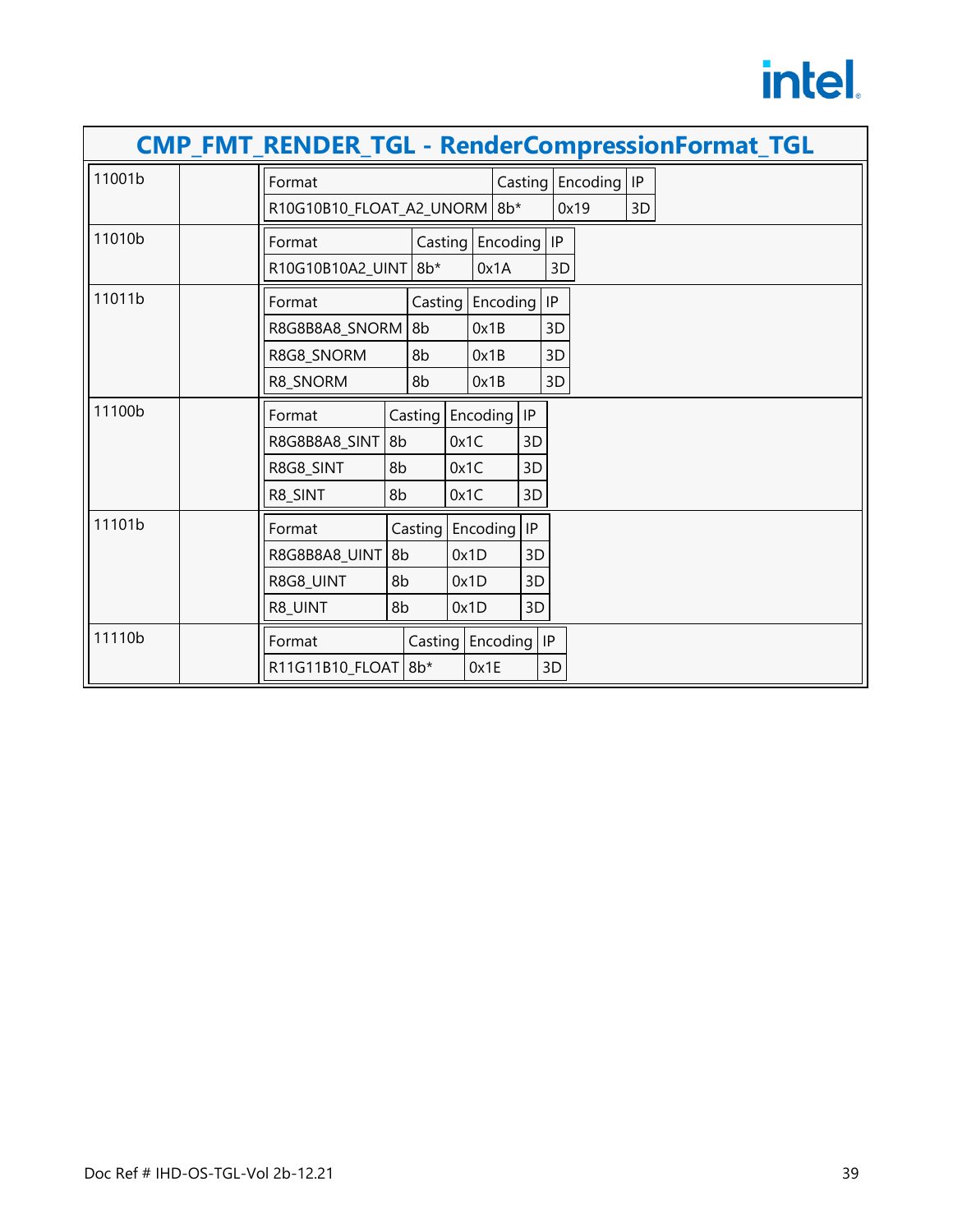#### <span id="page-43-0"></span>**Saturate**

#### **Saturate**

Size (in bits): 1

This field controls the destination saturation. When it is set, output data to the destination register are saturated. The saturation operation depends on the destination data type. Saturation is the operation that converts any data that is outside the saturation target range for the data type to the closest representable value with the target range. If destination type is float, saturation target range is [0, 1]. For example, any positive number greater than 1 (including +INF) is saturated to 1 and any negative number (including -INF) is saturated to 0. A NaN is saturated to 0, For integer data types, the maximum range for the given numerical data type is the saturation target range. When it is not set, output data to the destination register are not saturated. For example, a wrapped result (modular) is output to the destination for an overflowed integer data. More details can be found in the Data Types chapter.

| Value | <b>Name</b>                           |  |
|-------|---------------------------------------|--|
| l I 0 | No Destination modification [Default] |  |
|       | l Saturate Destination                |  |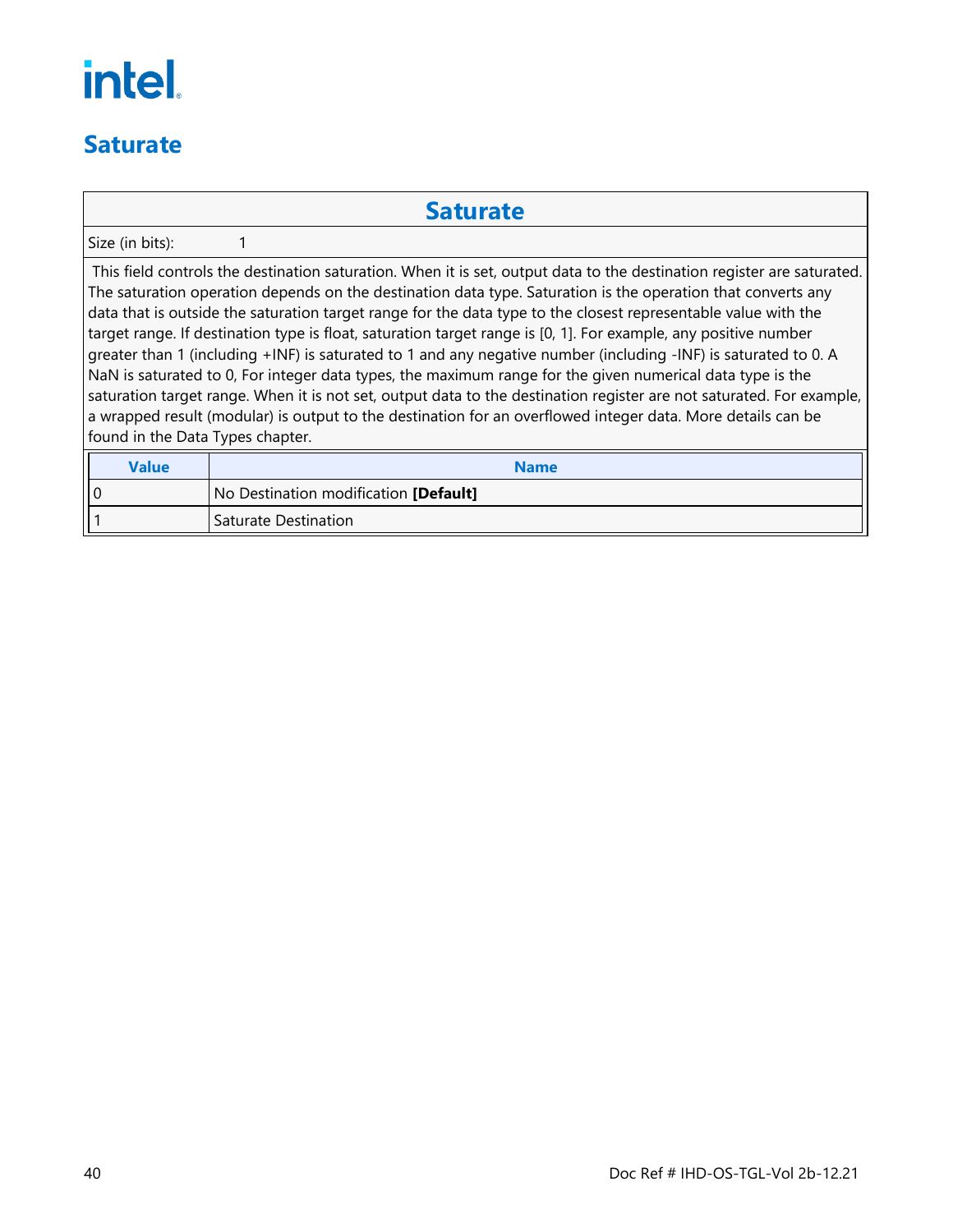#### <span id="page-44-0"></span>**SFID**

#### **SFID**

Source: Eulsa

Size (in bits): 4

The following table lists the assignments (encodings) of the Shared Function and Fixed Function IDs used within the GPE. A Shared Function is a valid target of a message initiated via a 'send' instruction. A Fixed Function is an identifiable unit of the 3D or Media pipeline. Note that the Thread Spawner is both a Shared Function and Fixed Function. Note: The initial intention was to combine these two ID namespaces, so that (theoretically) an agent (such as the Thread Spawner) that served both as a Shared Function and Fixed Function would have a single, unique 4-bit ID encoding. However, this combination is not a requirement of the architecture.

#### **Programming Notes**

SFID\_DP\_DC1 is an extension of SFID\_DP\_DC0 to allow for more message types. They act as a single logical entity.

SFID\_DP\_DC1 and SFID\_DP\_DC2 are extensions of SFID\_DP\_DC0 to allow for more message types. They act as a single logical entity.

| <b>Value</b> | <b>Name</b>  | <b>Description</b>             |         |             |
|--------------|--------------|--------------------------------|---------|-------------|
| 0000b        | SFID_NULL    | Null                           | Syntax: | SEND_BINARY |
| 0001b        | Reserved     | Reserved                       |         |             |
| 0010b        | SFID_SAMPLER | Sampler                        | Syntax: | SEND_BINARY |
| 0011b        | SFID_GATEWAY | Message Gateway                | Syntax: | SEND_BINARY |
| 0100b        | SFID_DP_DC2  | Data Cache Data Port 2         | Syntax: | SEND_BINARY |
| 0101b        | SFID_DP_RC   | Render Cache Data Port         | Syntax: | SEND_BINARY |
| 0110b        | SFID_URB     | <b>URB</b>                     | Syntax: | SEND_BINARY |
| 0111b        | SFID_SPAWNER | <b>Thread Spawner</b>          | Syntax: | SEND_BINARY |
| 1000b        | SFID_VME     | Video Motion Estimation        | Syntax: | SEND_BINARY |
| 1001b        | SFID_DP_DCRO | Data Cache Read Only Data Port | Syntax: | SEND_BINARY |
| 1010b        | SFID_DP_DC0  | Data Cache Data Port           | Syntax: | SEND_BINARY |
| 1011b        | SFID_PI      | Pixel Interpolator             | Syntax: | SEND_BINARY |
| 1100b        | SFID_DP_DC1  | Data Cache Data Port 1         | Syntax: | SEND_BINARY |
| 1101b        | SFID_CRE     | Check and Refinement Engine    | Syntax: | SEND_BINARY |
| 1110b-1111b  | Reserved     |                                |         |             |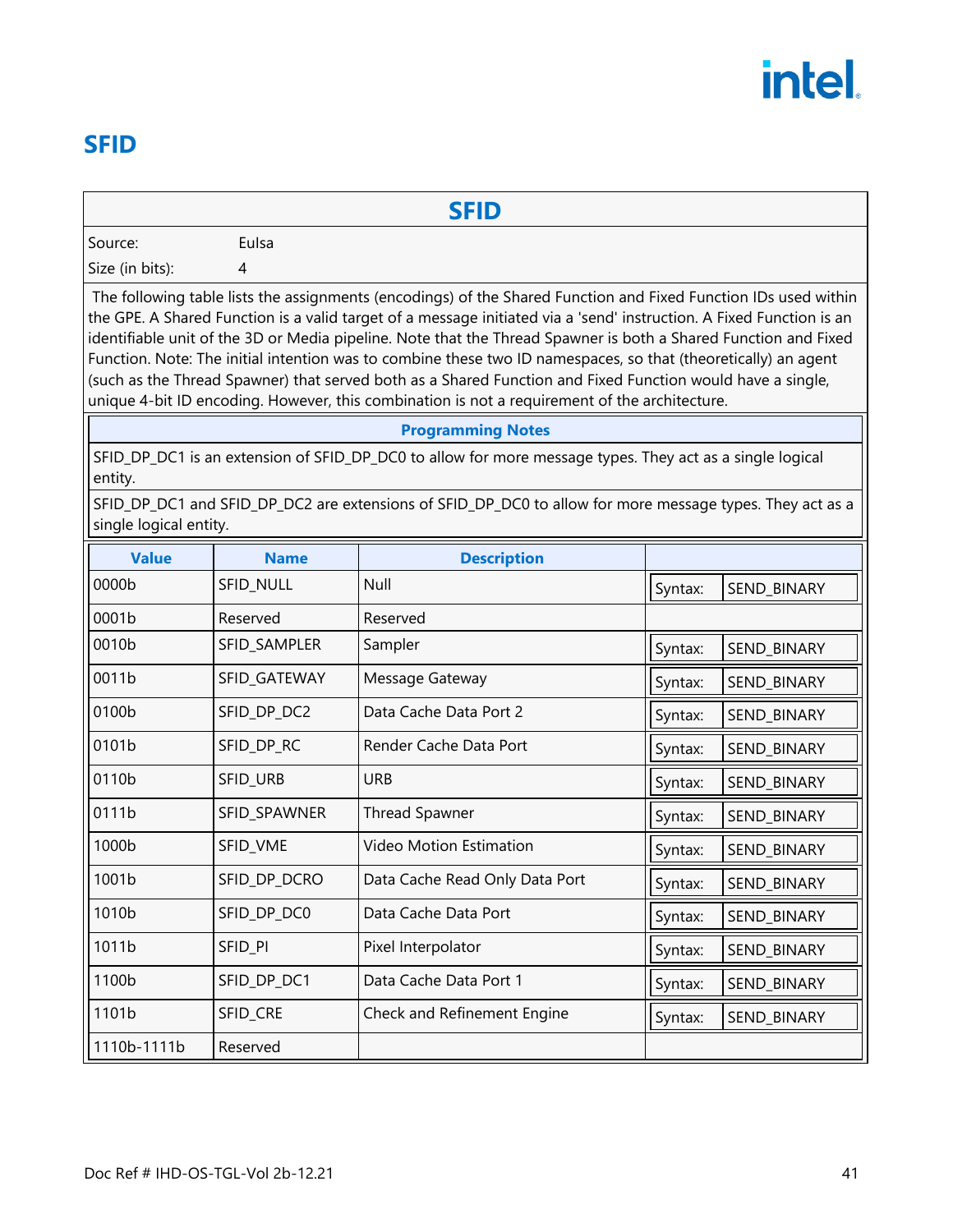#### <span id="page-45-0"></span>**Shader Channel Select**

| <b>Shader Channel Select</b> |              |                                                |  |  |  |  |  |
|------------------------------|--------------|------------------------------------------------|--|--|--|--|--|
| Size (in bits):              | 3            |                                                |  |  |  |  |  |
| <b>Value</b>                 | <b>Name</b>  | <b>Description</b>                             |  |  |  |  |  |
| 0                            | <b>ZERO</b>  |                                                |  |  |  |  |  |
|                              | <b>ONE</b>   |                                                |  |  |  |  |  |
|                              | Reserved     |                                                |  |  |  |  |  |
| 3                            | Reserved     |                                                |  |  |  |  |  |
| 4                            | <b>RED</b>   | Shader channel is set to surface red channel   |  |  |  |  |  |
| 5                            | <b>GREEN</b> | Shader channel is set to surface green channel |  |  |  |  |  |
| 6                            | <b>BLUE</b>  | Shader channel is set to surface blue channel  |  |  |  |  |  |
|                              | <b>ALPHA</b> | Shader channel is set to surface alpha channel |  |  |  |  |  |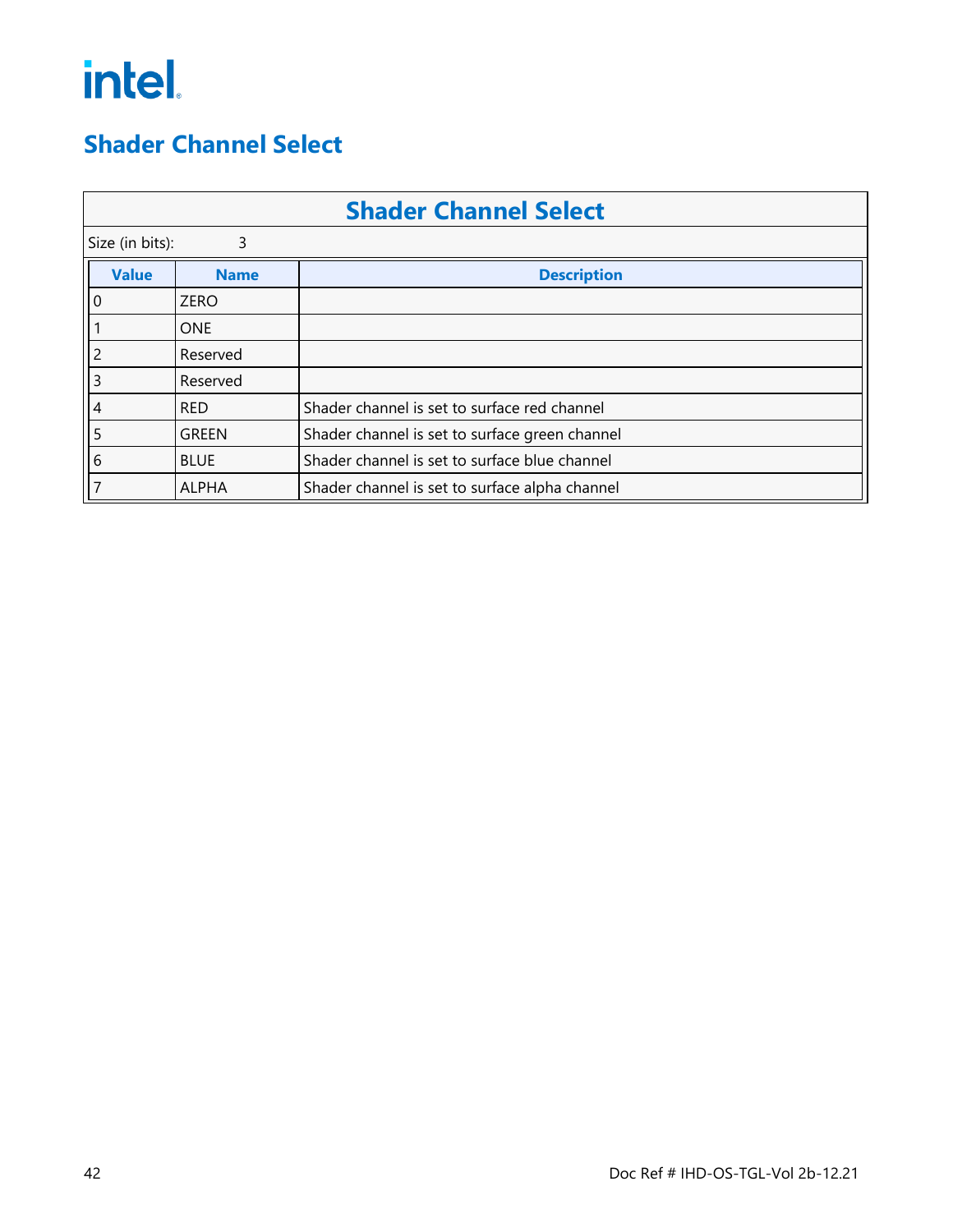

#### <span id="page-46-0"></span>**SIMD Mode**

| <b>SIMD Mode</b>     |                         |  |  |  |  |  |
|----------------------|-------------------------|--|--|--|--|--|
| Size (in bits):<br>3 |                         |  |  |  |  |  |
| <b>Value</b>         | <b>Name</b>             |  |  |  |  |  |
| 0                    | SIMD8 + Integer Return  |  |  |  |  |  |
|                      | SIMD8                   |  |  |  |  |  |
| 2                    | SIMD16                  |  |  |  |  |  |
| 3                    | Reserved2               |  |  |  |  |  |
| 4                    | SIMD16 + Integer Return |  |  |  |  |  |
| 5                    | SIMD8H                  |  |  |  |  |  |
| 6                    | SIMD16H                 |  |  |  |  |  |
|                      | Reserved7               |  |  |  |  |  |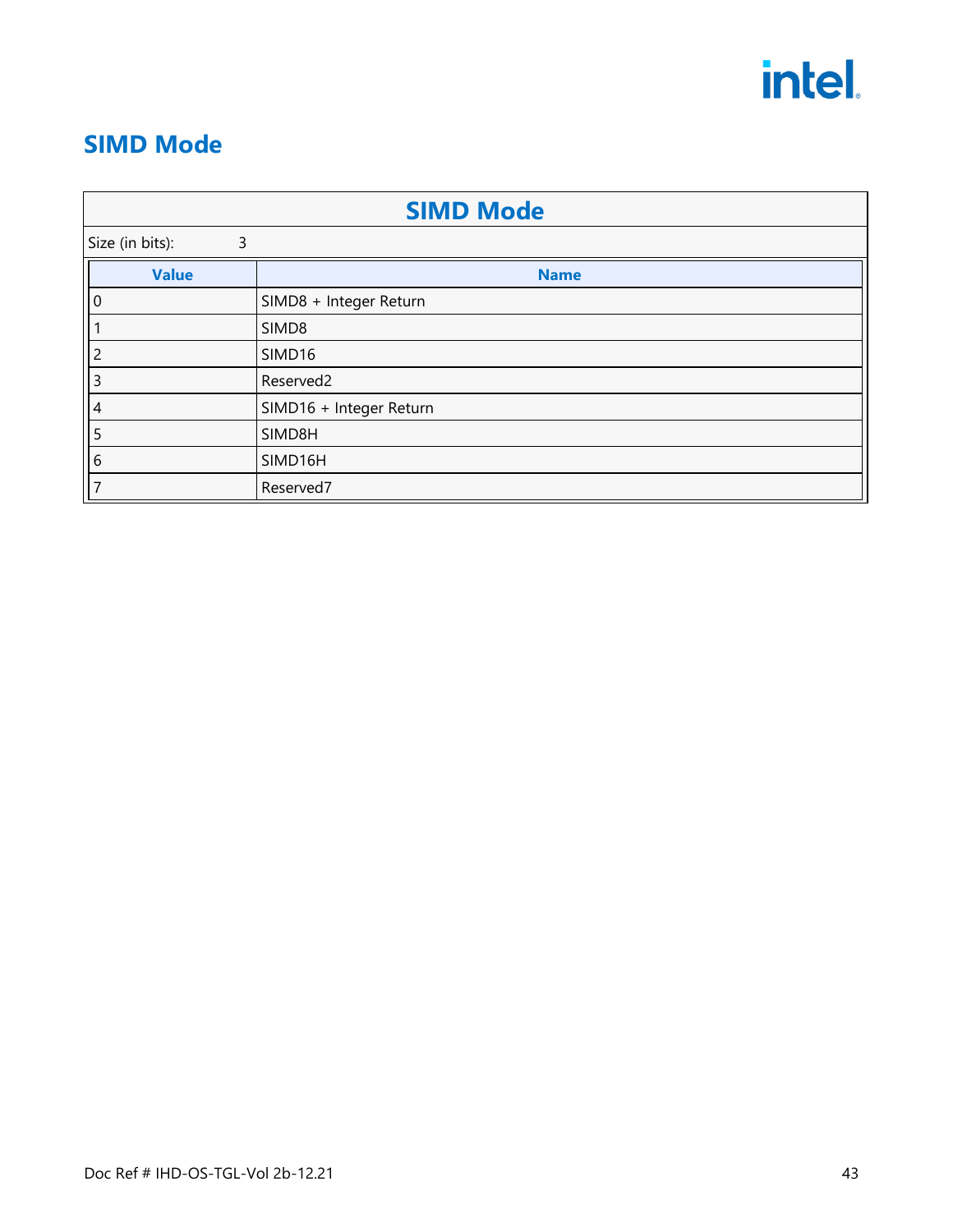#### <span id="page-47-0"></span>**Slice Hash Control**

|                     | <b>Slice Hash Control</b>                                                |                                                                   |  |  |  |  |
|---------------------|--------------------------------------------------------------------------|-------------------------------------------------------------------|--|--|--|--|
| RenderCS<br>Source: |                                                                          |                                                                   |  |  |  |  |
| Size (in bits):     | 2                                                                        |                                                                   |  |  |  |  |
|                     | This is a sample showing the basic structure of an explicit enumeration. |                                                                   |  |  |  |  |
| <b>Value</b>        | <b>Name</b>                                                              | <b>Description</b>                                                |  |  |  |  |
| 00 <sub>b</sub>     | Computed                                                                 | Use Computed pixelhash_id                                         |  |  |  |  |
| 01 <sub>b</sub>     | Unbalanced table[0]                                                      | Use Computed pixelhash_id when balanced, Table[0] when unbalanced |  |  |  |  |
| 10 <sub>b</sub>     | Table[0]                                                                 | Use Table[0]                                                      |  |  |  |  |
| 11 <sub>b</sub>     | Table[1]                                                                 | Use Table[1]                                                      |  |  |  |  |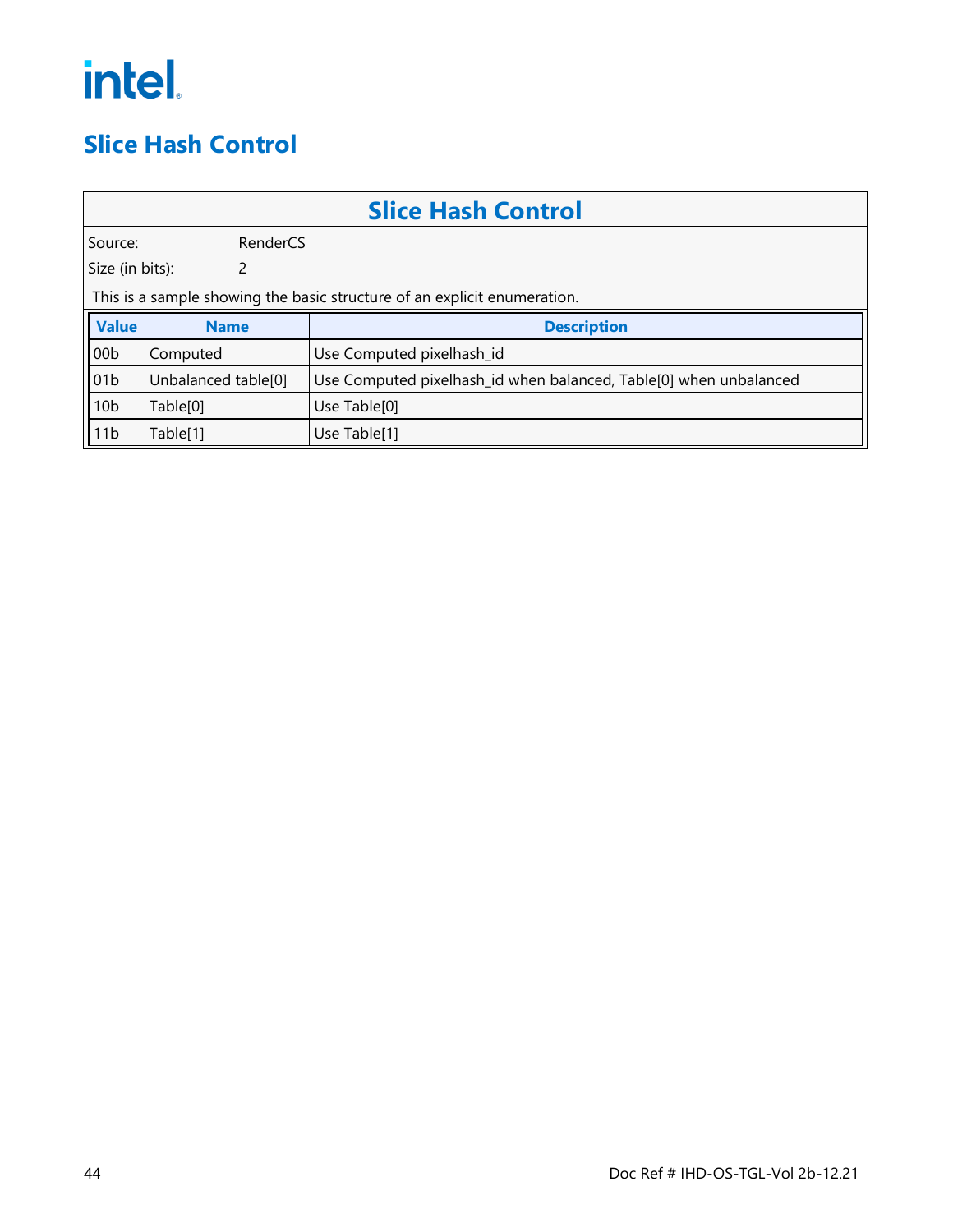#### <span id="page-48-0"></span>**SrcMod**

**SrcMod**

Source: Eulsa

Size (in bits): 2

Source Modifier This field specifies the numeric modification of a source operand. The value of each data element of a source operand can optionally have its absolute value taken and/or its sign inverted prior to delivery to the execution pipe. The absolute value is prior to negate such that a guaranteed negative value can be produced. This field only applies to source operand. It does not apply to destination. This field is not present for an immediate source operand.

When used with logic instructions (and, not, or, xor), this field indicates whether the source bits are inverted (bitwise NOT) before delivery to the execution pipe, regardless of the source type.

| <b>Value</b>    | <b>Name</b>         | <b>Description</b>                                                                                                                                  |
|-----------------|---------------------|-----------------------------------------------------------------------------------------------------------------------------------------------------|
| 00 <sub>b</sub> | No.<br>modification |                                                                                                                                                     |
| 01 <sub>b</sub> | abs                 | Absolute value<br>Logic instructions: No modification (This encoding cannot be selected in the assembler<br>syntax)                                 |
| 10 <sub>b</sub> | negate              | Negate<br>Logic instructions: Bitwise NOT, inverting the source bits                                                                                |
| 11 <sub>b</sub> | negate of abs       | Negate of the absolute (forced negative value)<br>Logic instructions: No modification (This encoding cannot be selected in the assembler<br>syntax) |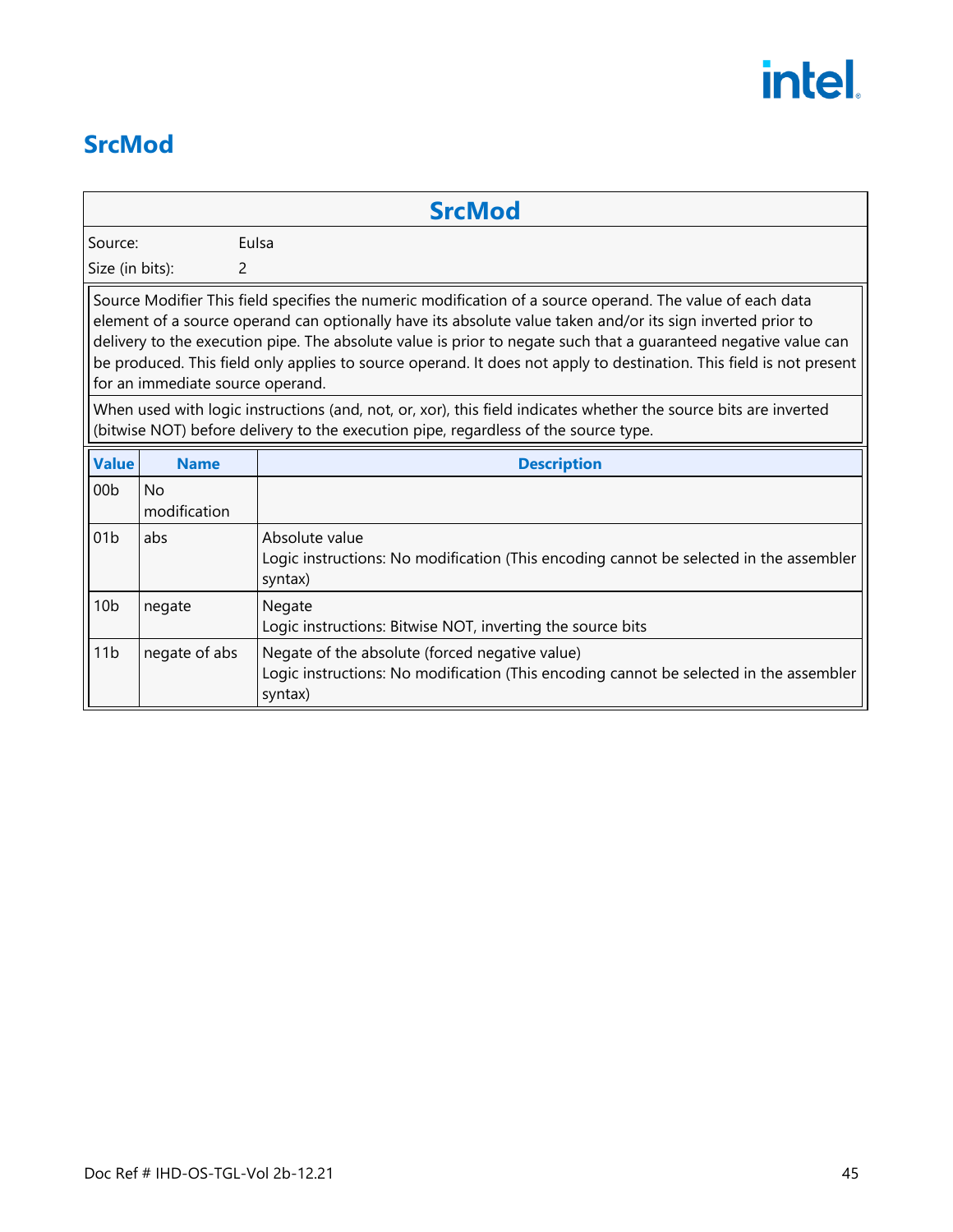#### <span id="page-49-0"></span>**SURFACE\_FORMAT**

|              | <b>SURFACE FORMAT</b>                                                                                                                                                                                                          |                    |  |  |  |  |
|--------------|--------------------------------------------------------------------------------------------------------------------------------------------------------------------------------------------------------------------------------|--------------------|--|--|--|--|
|              | Size (in bits):<br>9                                                                                                                                                                                                           |                    |  |  |  |  |
|              | The following table indicates the supported surface formats and the 9-bit encoding for each. Note that some of<br>these formats are used not only by the Sampling Engine, but also by the Data Port and the Vertex Fetch unit. |                    |  |  |  |  |
| <b>Value</b> | <b>Name</b>                                                                                                                                                                                                                    | <b>Description</b> |  |  |  |  |
| 000h         | R32G32B32A32 FLOAT                                                                                                                                                                                                             |                    |  |  |  |  |
| 001h         | R32G32B32A32_SINT                                                                                                                                                                                                              |                    |  |  |  |  |
| 002h         | R32G32B32A32_UINT                                                                                                                                                                                                              |                    |  |  |  |  |
| 003h         | R32G32B32A32_UNORM                                                                                                                                                                                                             |                    |  |  |  |  |
| 004h         | R32G32B32A32_SNORM                                                                                                                                                                                                             |                    |  |  |  |  |
| 005h         | R64G64_FLOAT                                                                                                                                                                                                                   |                    |  |  |  |  |
| 006h         | R32G32B32X32_FLOAT                                                                                                                                                                                                             |                    |  |  |  |  |
| 007h         | R32G32B32A32_SSCALED                                                                                                                                                                                                           |                    |  |  |  |  |
| 008h         | R32G32B32A32_USCALED                                                                                                                                                                                                           |                    |  |  |  |  |
| 020h         | R32G32B32A32_SFIXED                                                                                                                                                                                                            |                    |  |  |  |  |
| 021h         | R64G64_PASSTHRU                                                                                                                                                                                                                |                    |  |  |  |  |
| 040h         | R32G32B32 FLOAT                                                                                                                                                                                                                |                    |  |  |  |  |
| 041h         | R32G32B32_SINT                                                                                                                                                                                                                 |                    |  |  |  |  |
| 042h         | R32G32B32_UINT                                                                                                                                                                                                                 |                    |  |  |  |  |
| 043h         | R32G32B32_UNORM                                                                                                                                                                                                                |                    |  |  |  |  |
| 044h         | R32G32B32_SNORM                                                                                                                                                                                                                |                    |  |  |  |  |
| 045h         | R32G32B32_SSCALED                                                                                                                                                                                                              |                    |  |  |  |  |
| 046h         | R32G32B32_USCALED                                                                                                                                                                                                              |                    |  |  |  |  |
| 050h         | R32G32B32_SFIXED                                                                                                                                                                                                               |                    |  |  |  |  |
| 080h         | R16G16B16A16_UNORM                                                                                                                                                                                                             |                    |  |  |  |  |
| 081h         | R16G16B16A16_SNORM                                                                                                                                                                                                             |                    |  |  |  |  |
| 082h         | R16G16B16A16_SINT                                                                                                                                                                                                              |                    |  |  |  |  |
| 083h         | R16G16B16A16_UINT                                                                                                                                                                                                              |                    |  |  |  |  |
| 084h         | R16G16B16A16_FLOAT                                                                                                                                                                                                             |                    |  |  |  |  |
| 085h         | R32G32_FLOAT                                                                                                                                                                                                                   |                    |  |  |  |  |
| 086h         | R32G32_SINT                                                                                                                                                                                                                    |                    |  |  |  |  |
| 087h         | R32G32_UINT                                                                                                                                                                                                                    |                    |  |  |  |  |
| 088h         | R32_FLOAT_X8X24_TYPELESS                                                                                                                                                                                                       |                    |  |  |  |  |
| 089h         | X32_TYPELESS_G8X24_UINT                                                                                                                                                                                                        |                    |  |  |  |  |
| 08Ah         | L32A32_FLOAT                                                                                                                                                                                                                   |                    |  |  |  |  |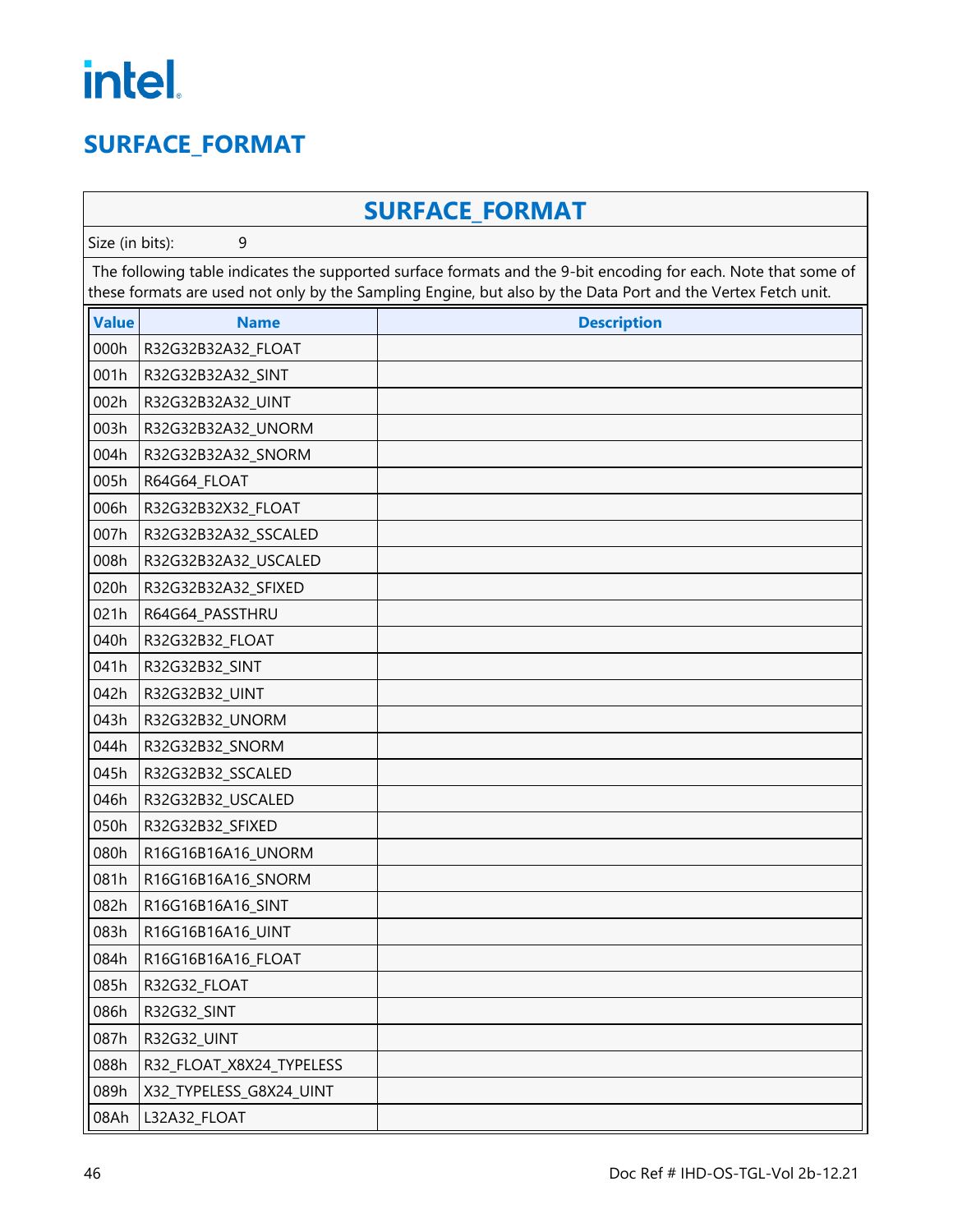|                   |                          | <b>SURFACE FORMAT</b> |  |  |  |
|-------------------|--------------------------|-----------------------|--|--|--|
| 08Bh              | R32G32_UNORM             |                       |  |  |  |
| 08Ch              | R32G32_SNORM             |                       |  |  |  |
| 08Dh              | R64_FLOAT                |                       |  |  |  |
| 08Eh              | R16G16B16X16_UNORM       |                       |  |  |  |
| 08Fh              | R16G16B16X16_FLOAT       |                       |  |  |  |
| 090h              | A32X32_FLOAT             |                       |  |  |  |
| 091h              | L32X32_FLOAT             |                       |  |  |  |
| 092h              | I32X32_FLOAT             |                       |  |  |  |
| 093h              | R16G16B16A16_SSCALED     |                       |  |  |  |
| 094h              | R16G16B16A16_USCALED     |                       |  |  |  |
| 095h              | R32G32_SSCALED           |                       |  |  |  |
| 096h              | R32G32_USCALED           |                       |  |  |  |
| 0A0h              | R32G32_SFIXED            |                       |  |  |  |
| 0A1h              | R64_PASSTHRU             |                       |  |  |  |
| 0C0h              | B8G8R8A8_UNORM           |                       |  |  |  |
| 0C1h              | B8G8R8A8_UNORM_SRGB      |                       |  |  |  |
| 0C2h              | R10G10B10A2_UNORM        |                       |  |  |  |
| 0C3h              | R10G10B10A2_UNORM_SRGB   |                       |  |  |  |
| 0C4h              | R10G10B10A2_UINT         |                       |  |  |  |
| 0C5h              | R10G10B10_SNORM_A2_UNORM |                       |  |  |  |
| 0C7h              | R8G8B8A8_UNORM           |                       |  |  |  |
| 0C8h              | R8G8B8A8_UNORM_SRGB      |                       |  |  |  |
| 0C9h              | R8G8B8A8_SNORM           |                       |  |  |  |
| 0CAh              | R8G8B8A8_SINT            |                       |  |  |  |
| 0CBh              | R8G8B8A8_UINT            |                       |  |  |  |
| 0CCh              | R16G16_UNORM             |                       |  |  |  |
| 0CDh              | R16G16_SNORM             |                       |  |  |  |
| 0CEh              | R16G16_SINT              |                       |  |  |  |
| 0CFh              | R16G16_UINT              |                       |  |  |  |
| 0D <sub>0</sub> h | R16G16_FLOAT             |                       |  |  |  |
| 0D1h              | B10G10R10A2_UNORM        |                       |  |  |  |
| 0D2h              | B10G10R10A2_UNORM_SRGB   |                       |  |  |  |
| 0D3h              | R11G11B10_FLOAT          |                       |  |  |  |
| 0D5h              | R10G10B10_FLOAT_A2_UNORM |                       |  |  |  |
| 0D6h              | R32_SINT                 |                       |  |  |  |
| 0D7h              | R32_UINT                 |                       |  |  |  |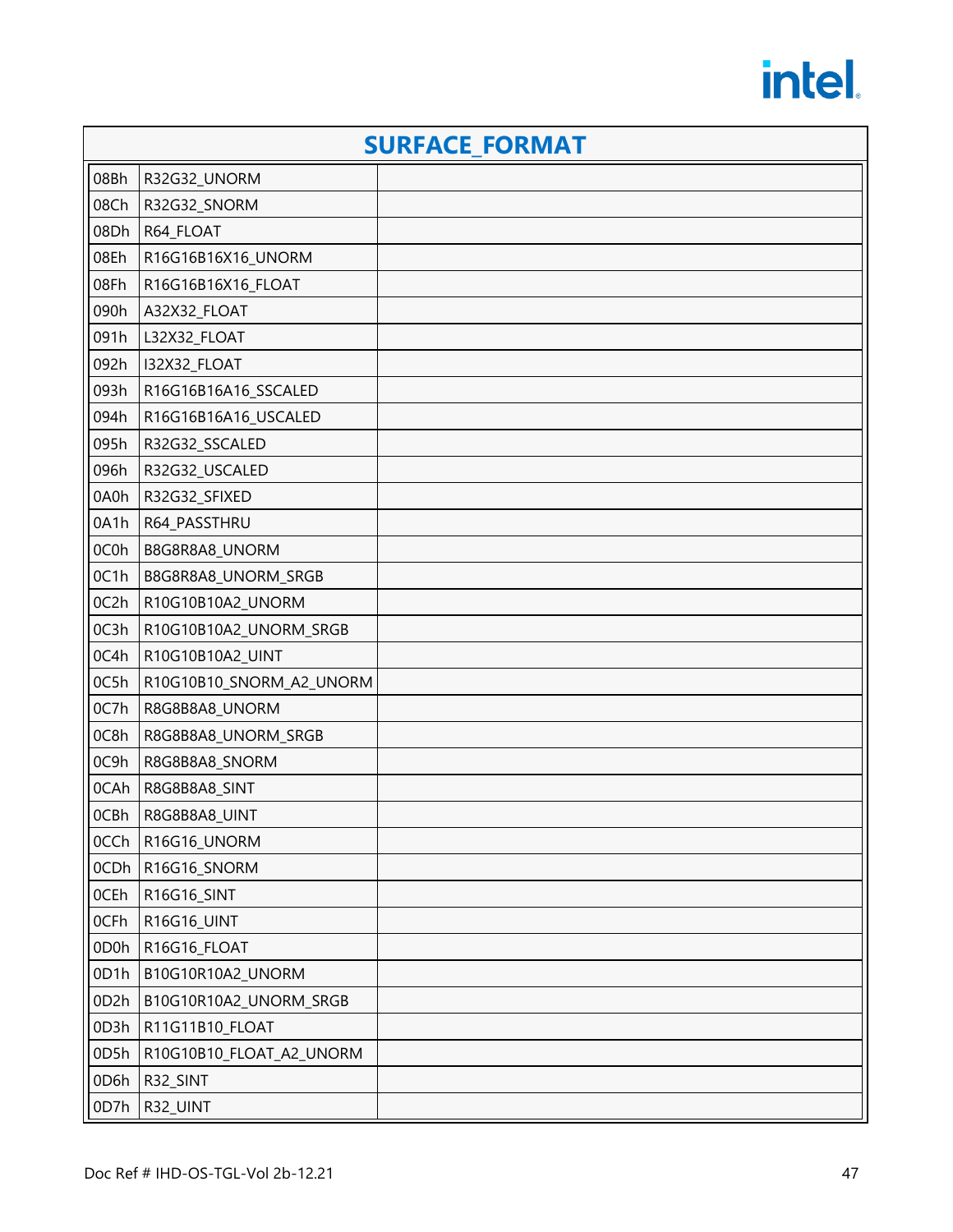|      |                             | <b>SURFACE FORMAT</b> |
|------|-----------------------------|-----------------------|
| 0D8h | R32_FLOAT                   |                       |
| 0D9h | R24_UNORM_X8_TYPELESS       |                       |
|      | 0DAh   X24_TYPELESS_G8_UINT |                       |
| 0DDh | L32_UNORM                   |                       |
| 0DEh | A32_UNORM                   |                       |
| 0DFh | L16A16_UNORM                |                       |
| 0E0h | I24X8_UNORM                 |                       |
| 0E1h | L24X8_UNORM                 |                       |
| 0E2h | A24X8_UNORM                 |                       |
| 0E3h | I32_FLOAT                   |                       |
| 0E4h | L32_FLOAT                   |                       |
| 0E5h | A32_FLOAT                   |                       |
| 0E6h | X8B8_UNORM_G8R8_SNORM       |                       |
| 0E7h | A8X8_UNORM_G8R8_SNORM       |                       |
| 0E8h | B8X8_UNORM_G8R8_SNORM       |                       |
| 0E9h | B8G8R8X8_UNORM              |                       |
| 0EAh | B8G8R8X8_UNORM_SRGB         |                       |
| 0EBh | R8G8B8X8_UNORM              |                       |
| 0ECh | R8G8B8X8_UNORM_SRGB         |                       |
| 0EDh | R9G9B9E5_SHAREDEXP          |                       |
| 0EEh | B10G10R10X2_UNORM           |                       |
| 0F0h | L16A16_FLOAT                |                       |
| OF1h | R32_UNORM                   |                       |
| 0F2h | R32_SNORM                   |                       |
| OF3h | R10G10B10X2_USCALED         |                       |
| 0F4h | R8G8B8A8_SSCALED            |                       |
| 0F5h | R8G8B8A8_USCALED            |                       |
| 0F6h | R16G16_SSCALED              |                       |
| 0F7h | R16G16_USCALED              |                       |
| 0F8h | R32_SSCALED                 |                       |
| 0F9h | R32_USCALED                 |                       |
| 100h | B5G6R5_UNORM                |                       |
| 101h | B5G6R5_UNORM_SRGB           |                       |
| 102h | B5G5R5A1_UNORM              |                       |
| 103h | B5G5R5A1_UNORM_SRGB         |                       |
| 104h | B4G4R4A4_UNORM              |                       |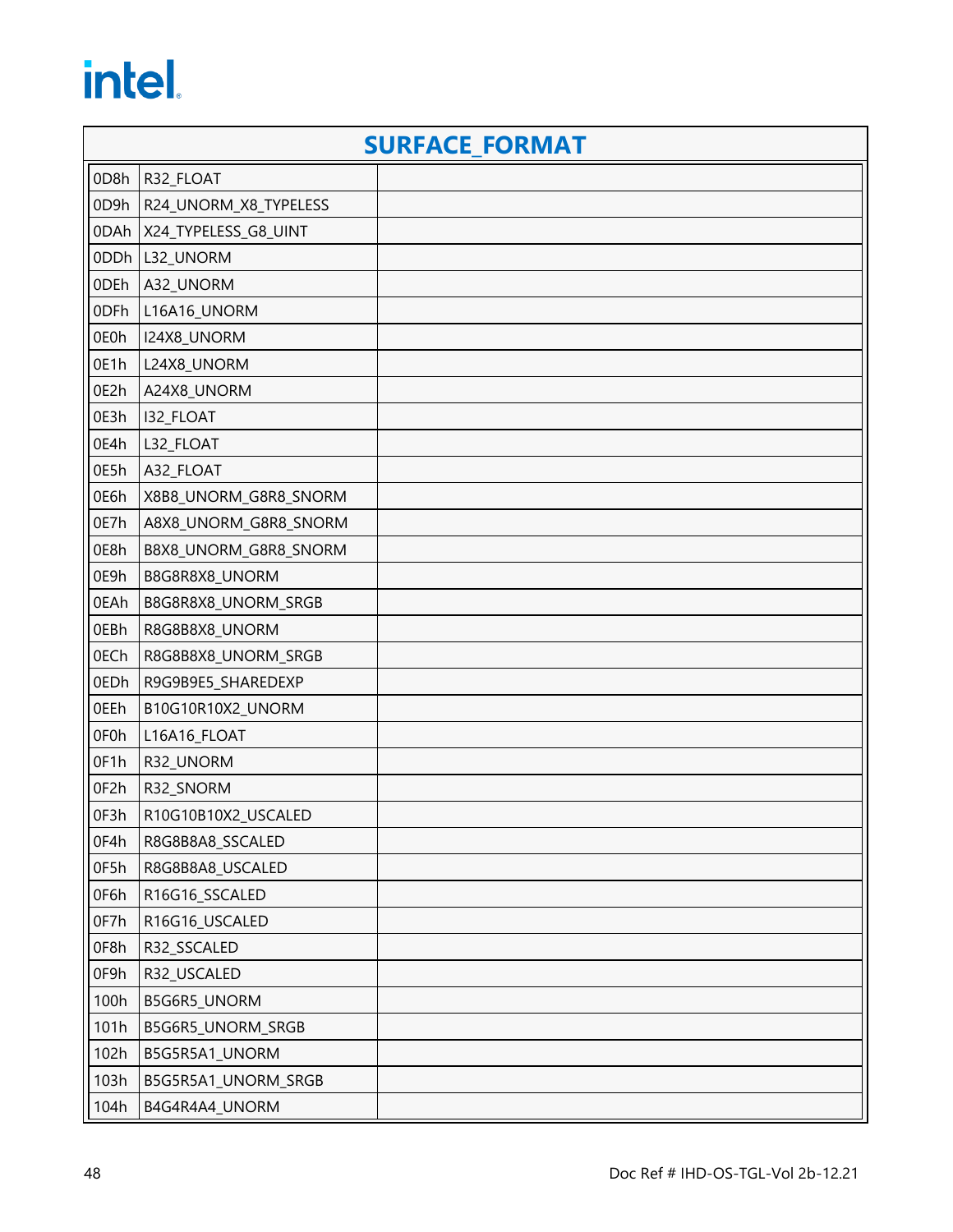|      | <b>SURFACE FORMAT</b> |  |  |
|------|-----------------------|--|--|
| 105h | B4G4R4A4_UNORM_SRGB   |  |  |
| 106h | R8G8_UNORM            |  |  |
| 107h | R8G8_SNORM            |  |  |
| 108h | R8G8_SINT             |  |  |
| 109h | R8G8_UINT             |  |  |
| 10Ah | R16_UNORM             |  |  |
| 10Bh | R16_SNORM             |  |  |
| 10Ch | R16_SINT              |  |  |
| 10Dh | R16_UINT              |  |  |
| 10Eh | R16_FLOAT             |  |  |
| 10Fh | A8P8_UNORM_PALETTE0   |  |  |
| 110h | A8P8_UNORM_PALETTE1   |  |  |
| 111h | <b>I16_UNORM</b>      |  |  |
| 112h | L16_UNORM             |  |  |
| 113h | A16_UNORM             |  |  |
| 114h | L8A8_UNORM            |  |  |
| 115h | I16_FLOAT             |  |  |
| 116h | L16_FLOAT             |  |  |
| 117h | A16_FLOAT             |  |  |
| 118h | L8A8_UNORM_SRGB       |  |  |
| 119h | R5G5_SNORM_B6_UNORM   |  |  |
| 11Ah | B5G5R5X1_UNORM        |  |  |
| 11Bh | B5G5R5X1_UNORM_SRGB   |  |  |
| 11Ch | R8G8_SSCALED          |  |  |
| 11Dh | R8G8_USCALED          |  |  |
| 11Eh | R16_SSCALED           |  |  |
| 11Fh | R16_USCALED           |  |  |
| 122h | P8A8_UNORM_PALETTE0   |  |  |
| 123h | P8A8_UNORM_PALETTE1   |  |  |
| 124h | A1B5G5R5_UNORM        |  |  |
| 125h | A4B4G4R4_UNORM        |  |  |
| 126h | L8A8_UINT             |  |  |
| 127h | L8A8_SINT             |  |  |
| 140h | R8_UNORM              |  |  |
| 141h | R8_SNORM              |  |  |
| 142h | R8_SINT               |  |  |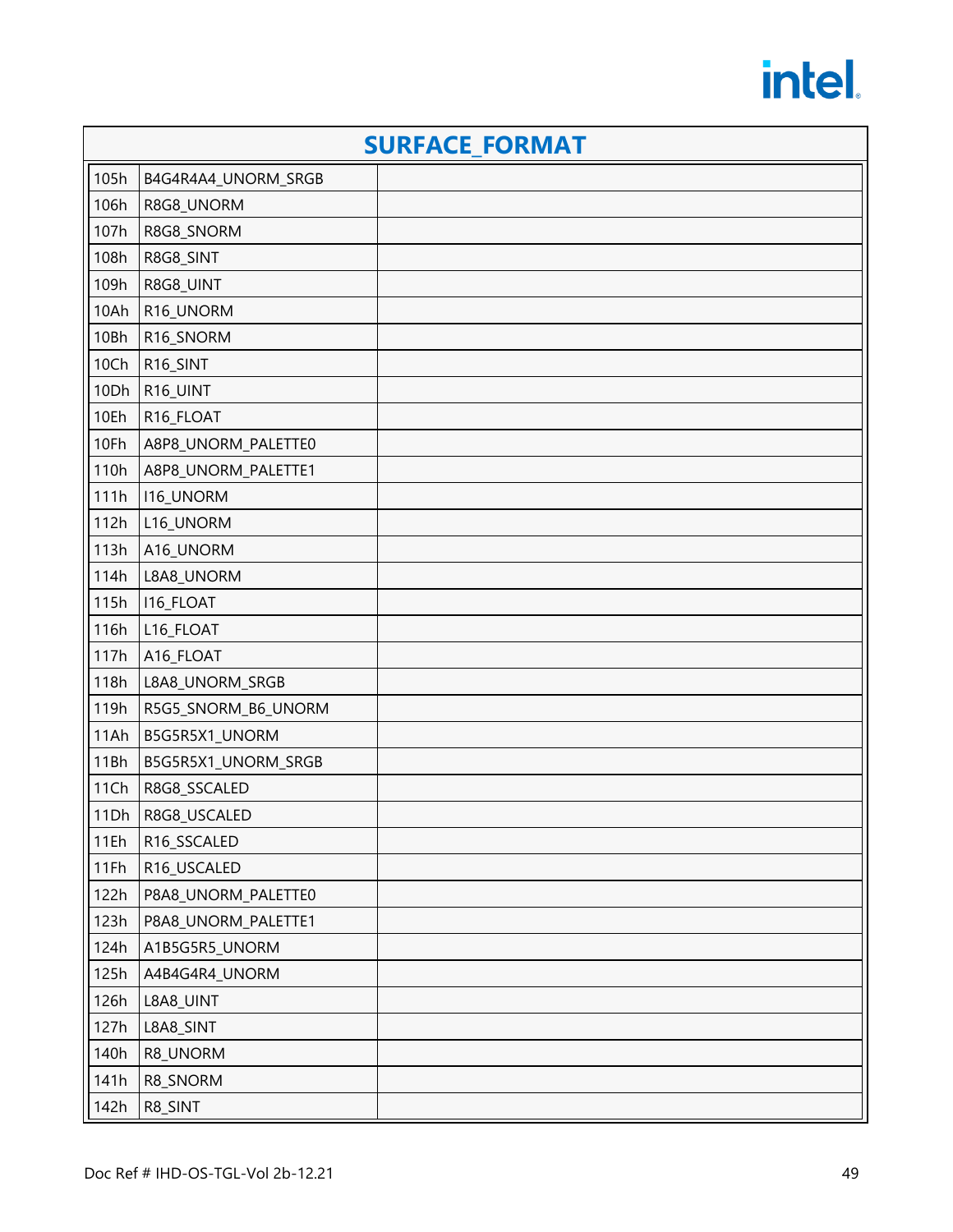|      |                     | <b>SURFACE FORMAT</b>                                                                                        |
|------|---------------------|--------------------------------------------------------------------------------------------------------------|
| 143h | R8_UINT             |                                                                                                              |
| 144h | A8_UNORM            |                                                                                                              |
| 145h | <b>I8_UNORM</b>     |                                                                                                              |
| 146h | L8_UNORM            |                                                                                                              |
| 147h | P4A4_UNORM_PALETTE0 |                                                                                                              |
| 148h | A4P4_UNORM_PALETTE0 |                                                                                                              |
| 149h | R8_SSCALED          |                                                                                                              |
| 14Ah | R8_USCALED          |                                                                                                              |
| 14Bh | P8_UNORM_PALETTE0   |                                                                                                              |
| 14Ch | L8_UNORM_SRGB       |                                                                                                              |
| 14Dh | P8_UNORM_PALETTE1   |                                                                                                              |
| 14Eh | P4A4_UNORM_PALETTE1 |                                                                                                              |
| 14Fh | A4P4_UNORM_PALETTE1 |                                                                                                              |
| 150h | Y8_UNORM            |                                                                                                              |
| 152h | L8_UINT             |                                                                                                              |
| 153h | L8_SINT             |                                                                                                              |
| 154h | <b>I8_UINT</b>      |                                                                                                              |
| 155h | <b>I8_SINT</b>      |                                                                                                              |
| 180h | DXT1_RGB_SRGB       |                                                                                                              |
| 181h | R1_UNORM            | SETO_LEGACY: Undefined behavior if used in any feature added. See<br>Legacy sampler feature page for details |
| 182h | YCRCB_NORMAL        |                                                                                                              |
| 183h | YCRCB_SWAPUVY       |                                                                                                              |
| 184h | P2_UNORM_PALETTE0   |                                                                                                              |
| 185h | P2_UNORM_PALETTE1   |                                                                                                              |
| 186h | <b>BC1 UNORM</b>    | (DXT1)                                                                                                       |
| 187h | BC2_UNORM           | (DXT2/3)                                                                                                     |
| 188h | BC3_UNORM           | (DXT4/5)                                                                                                     |
| 189h | BC4_UNORM           |                                                                                                              |
| 18Ah | BC5_UNORM           |                                                                                                              |
| 18Bh | BC1_UNORM_SRGB      | (DXT1_SRGB)                                                                                                  |
| 18Ch | BC2_UNORM_SRGB      | (DXT2/3_SRGB)                                                                                                |
| 18Dh | BC3_UNORM_SRGB      | (DXT4/5_SRGB)                                                                                                |
| 18Eh | MONO8               | SET0_LEGACY: Undefined behavior if used in any feature added. See<br>Legacy sampler feature page for details |
| 18Fh | YCRCB_SWAPUV        |                                                                                                              |
| 190h | YCRCB_SWAPY         |                                                                                                              |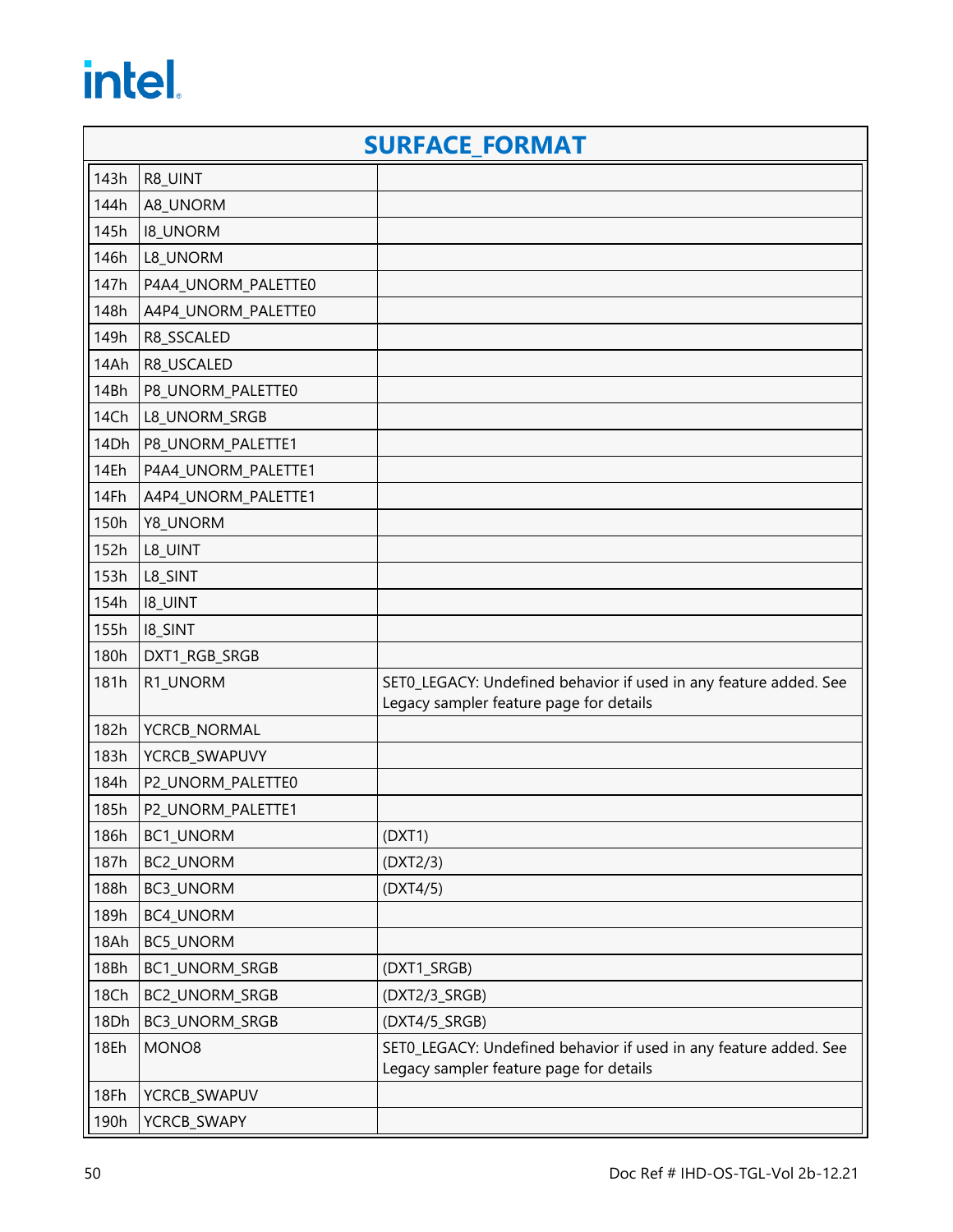|      |                     | <b>SURFACE FORMAT</b>                    |
|------|---------------------|------------------------------------------|
| 191h | DXT1_RGB            |                                          |
| 192h | RESERVED_192        | This value is reserved for internal use. |
| 193h | R8G8B8_UNORM        |                                          |
| 194h | R8G8B8_SNORM        |                                          |
| 195h | R8G8B8_SSCALED      |                                          |
| 196h | R8G8B8_USCALED      |                                          |
| 197h | R64G64B64A64_FLOAT  |                                          |
| 198h | R64G64B64_FLOAT     |                                          |
| 199h | BC4_SNORM           |                                          |
| 19Ah | BC5_SNORM           |                                          |
| 19Bh | R16G16B16_FLOAT     |                                          |
| 19Ch | R16G16B16_UNORM     |                                          |
| 19Dh | R16G16B16_SNORM     |                                          |
| 19Eh | R16G16B16_SSCALED   |                                          |
| 19Fh | R16G16B16_USCALED   |                                          |
| 1A1h | BC6H_SF16           |                                          |
| 1A2h | BC7_UNORM           |                                          |
| 1A3h | BC7_UNORM_SRGB      |                                          |
| 1A4h | BC6H_UF16           |                                          |
| 1A5h | PLANAR_420_8        |                                          |
| 1A6h | PLANAR_420_16       |                                          |
| 1A8h | R8G8B8_UNORM_SRGB   |                                          |
| 1A9h | ETC1_RGB8           |                                          |
| 1AAh | ETC2_RGB8           |                                          |
| 1ABh | EAC_R11             |                                          |
| 1ACh | EAC_RG11            |                                          |
| 1ADh | EAC_SIGNED_R11      |                                          |
| 1AEh | EAC_SIGNED_RG11     |                                          |
| 1AFh | ETC2_SRGB8          |                                          |
| 1B0h | R16G16B16_UINT      |                                          |
| 1B1h | R16G16B16_SINT      |                                          |
| 1B2h | R32_SFIXED          |                                          |
| 1B3h | R10G10B10A2_SNORM   |                                          |
| 1B4h | R10G10B10A2_USCALED |                                          |
| 1B5h | R10G10B10A2_SSCALED |                                          |
| 1B6h | R10G10B10A2_SINT    |                                          |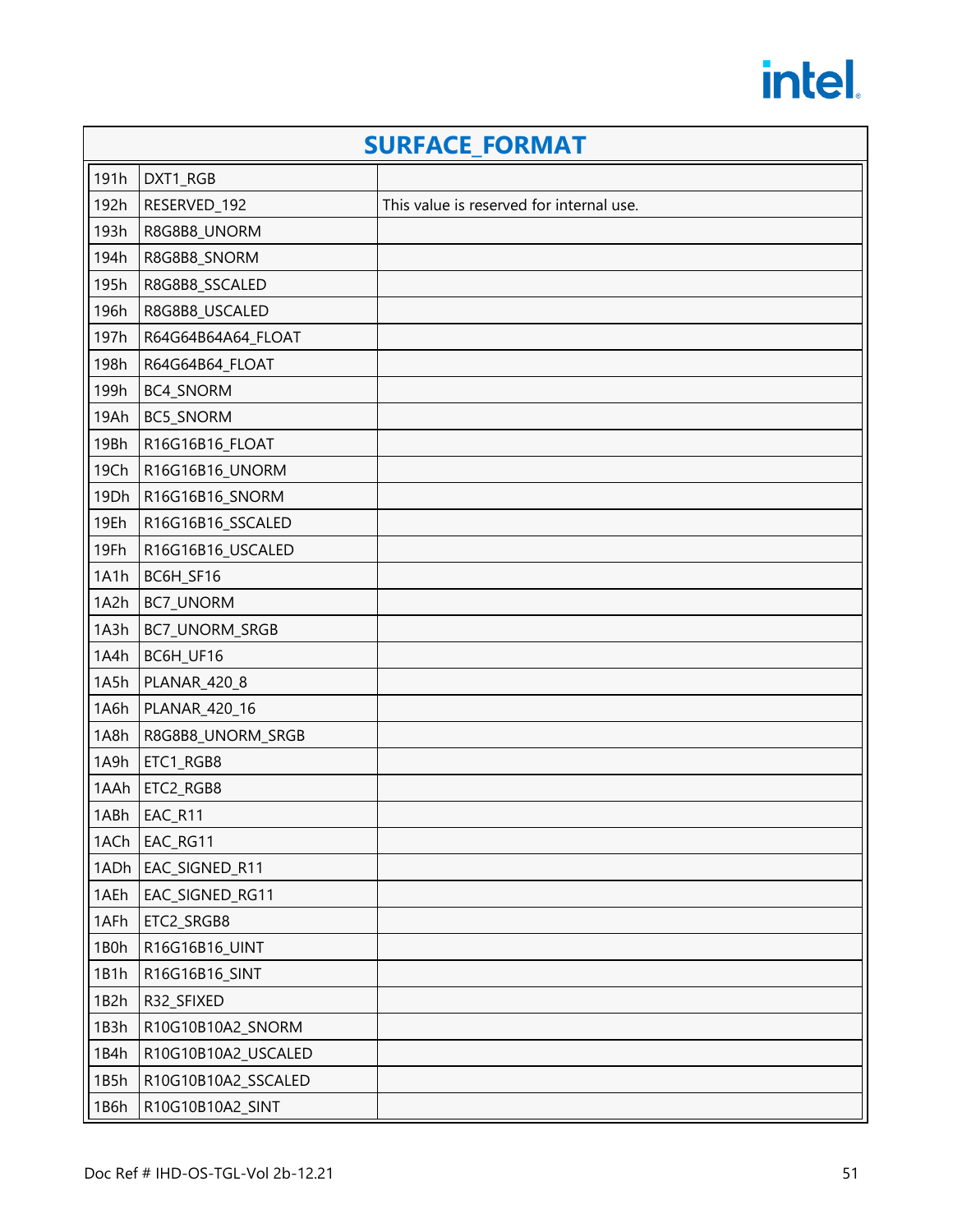|                   | <b>SURFACE FORMAT</b> |  |  |
|-------------------|-----------------------|--|--|
| 1B7h              | B10G10R10A2_SNORM     |  |  |
| 1B8h              | B10G10R10A2_USCALED   |  |  |
| 1B9h              | B10G10R10A2 SSCALED   |  |  |
| 1BAh              | B10G10R10A2_UINT      |  |  |
| 1BBh              | B10G10R10A2_SINT      |  |  |
| 1BCh              | R64G64B64A64_PASSTHRU |  |  |
| 1BDh              | R64G64B64_PASSTHRU    |  |  |
| 1C0h              | ETC2_RGB8_PTA         |  |  |
| 1C1h              | ETC2_SRGB8_PTA        |  |  |
| 1C <sub>2</sub> h | ETC2_EAC_RGBA8        |  |  |
| 1C3h              | ETC2_EAC_SRGB8_A8     |  |  |
| 1C8h              | R8G8B8_UINT           |  |  |
| 1C9h              | R8G8B8_SINT           |  |  |
| 1FFh              | <b>RAW</b>            |  |  |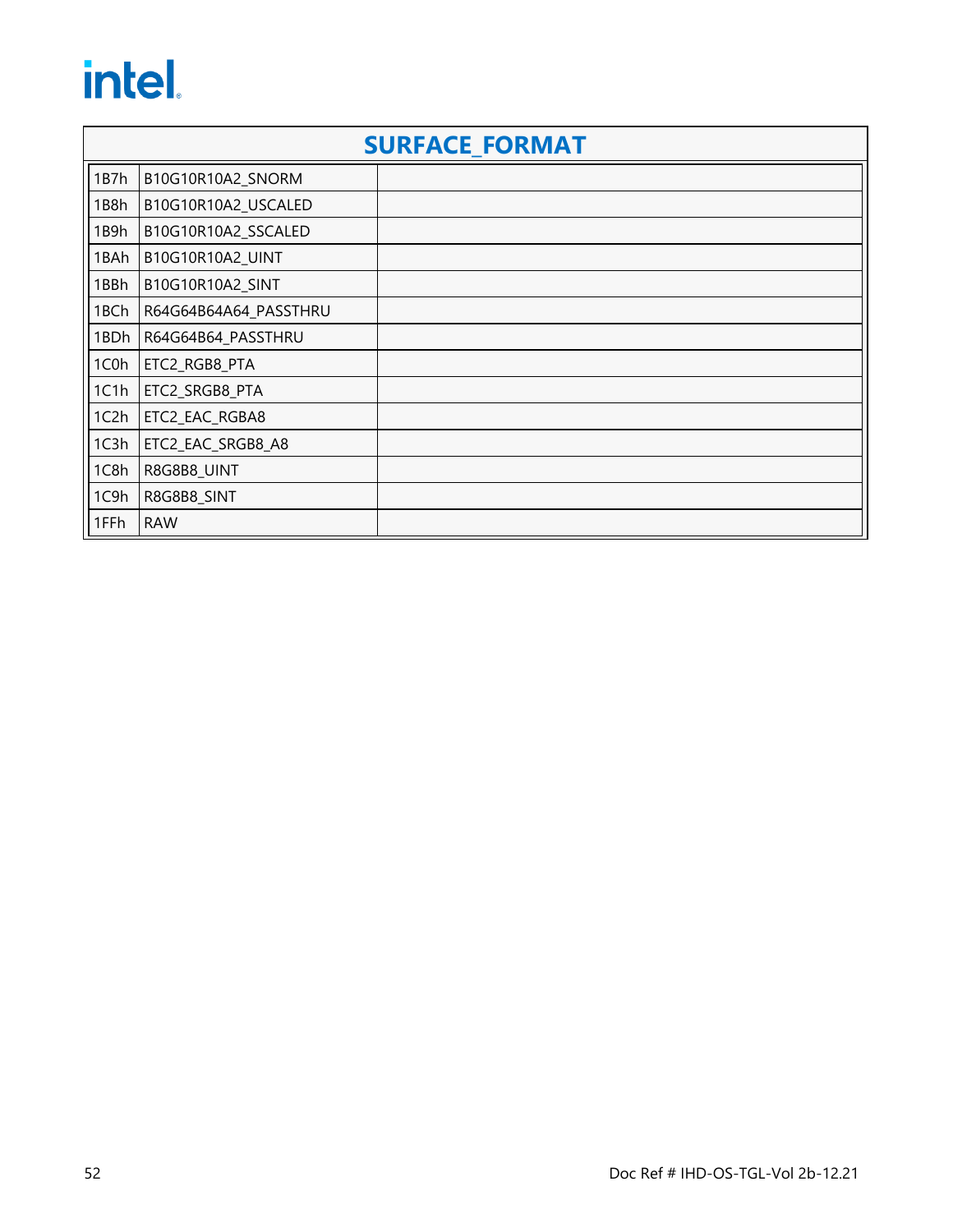### <span id="page-56-0"></span>**SyncFC**

|                 |                              | <b>SyncFC</b>                                                                                                                                                                                                                                                                                                                                                                                                                                                                                                                                                                                                                                                                                                                                                                                                                                                                                                                                                                                                                                                                  |                    |
|-----------------|------------------------------|--------------------------------------------------------------------------------------------------------------------------------------------------------------------------------------------------------------------------------------------------------------------------------------------------------------------------------------------------------------------------------------------------------------------------------------------------------------------------------------------------------------------------------------------------------------------------------------------------------------------------------------------------------------------------------------------------------------------------------------------------------------------------------------------------------------------------------------------------------------------------------------------------------------------------------------------------------------------------------------------------------------------------------------------------------------------------------|--------------------|
| Source:         |                              | Eulsa                                                                                                                                                                                                                                                                                                                                                                                                                                                                                                                                                                                                                                                                                                                                                                                                                                                                                                                                                                                                                                                                          |                    |
| Size (in bits): |                              | 4                                                                                                                                                                                                                                                                                                                                                                                                                                                                                                                                                                                                                                                                                                                                                                                                                                                                                                                                                                                                                                                                              |                    |
|                 |                              | Subfunctions that the sync instruction supports.                                                                                                                                                                                                                                                                                                                                                                                                                                                                                                                                                                                                                                                                                                                                                                                                                                                                                                                                                                                                                               |                    |
| <b>Value</b>    | <b>Name</b>                  | <b>Description</b>                                                                                                                                                                                                                                                                                                                                                                                                                                                                                                                                                                                                                                                                                                                                                                                                                                                                                                                                                                                                                                                             |                    |
| 0000b No        | Operation                    | Performs no operation. Regular SWSB constraints are checked.                                                                                                                                                                                                                                                                                                                                                                                                                                                                                                                                                                                                                                                                                                                                                                                                                                                                                                                                                                                                                   | Syntax: SYNC_UNARY |
|                 | 0010b SBID Read<br>Wait      | Blocks until pending out-of-order source accesses are<br>complete. If a mask is provided as immediate value in src0 then<br>specific SBID resources can be checked, else all SBID resources<br>are checked for source access complete status.                                                                                                                                                                                                                                                                                                                                                                                                                                                                                                                                                                                                                                                                                                                                                                                                                                  | Syntax: SYNC_UNARY |
|                 | 0011b SBID Write<br>Wait     | Blocks until pending out-of-order writebacks are complete. If a<br>mask is provided as immediate value in src0 then specific SBID<br>resources can be checked, else all SBID resources are checked<br>for writeback complete status.                                                                                                                                                                                                                                                                                                                                                                                                                                                                                                                                                                                                                                                                                                                                                                                                                                           | Syntax: SYNC_UNARY |
| 1110b           | Wait on<br><b>Barrier</b>    | [] Blocks until the notification count reaches 0. The wait<br>instruction evaluates the value of the notification count register<br>nreg. If nreg is zero, thread execution is suspended and the<br>thread is put in 'wait_for_notification' state. If nreg is not zero<br>(i.e., one or more notifications have been received), nreg is<br>decremented by one and the thread continues executing on the<br>next instruction. If a thread is in the 'wait_for_notification' state,<br>when a notification arrives, the notification count register is<br>incremented by one. As the notification count register becomes<br>nonzero, the thread wakes up to continue execution and at the<br>same time the notification register is decremented by one. If<br>only one notification arrived, the notification register value<br>becomes zero. However, during the above mentioned time<br>period, it is possible that more notifications may arrive, making<br>the notification register nonzero again. This operation implicitly<br>accesses n0 (typically n0.0 for barriers). | Syntax: SYNC_UNARY |
| 1111b           | Wait on Host<br>Notification | Similar to .bar, but waits the host's notification register<br>(typically n0.1). See that element for more information.                                                                                                                                                                                                                                                                                                                                                                                                                                                                                                                                                                                                                                                                                                                                                                                                                                                                                                                                                        | Syntax: SYNC_UNARY |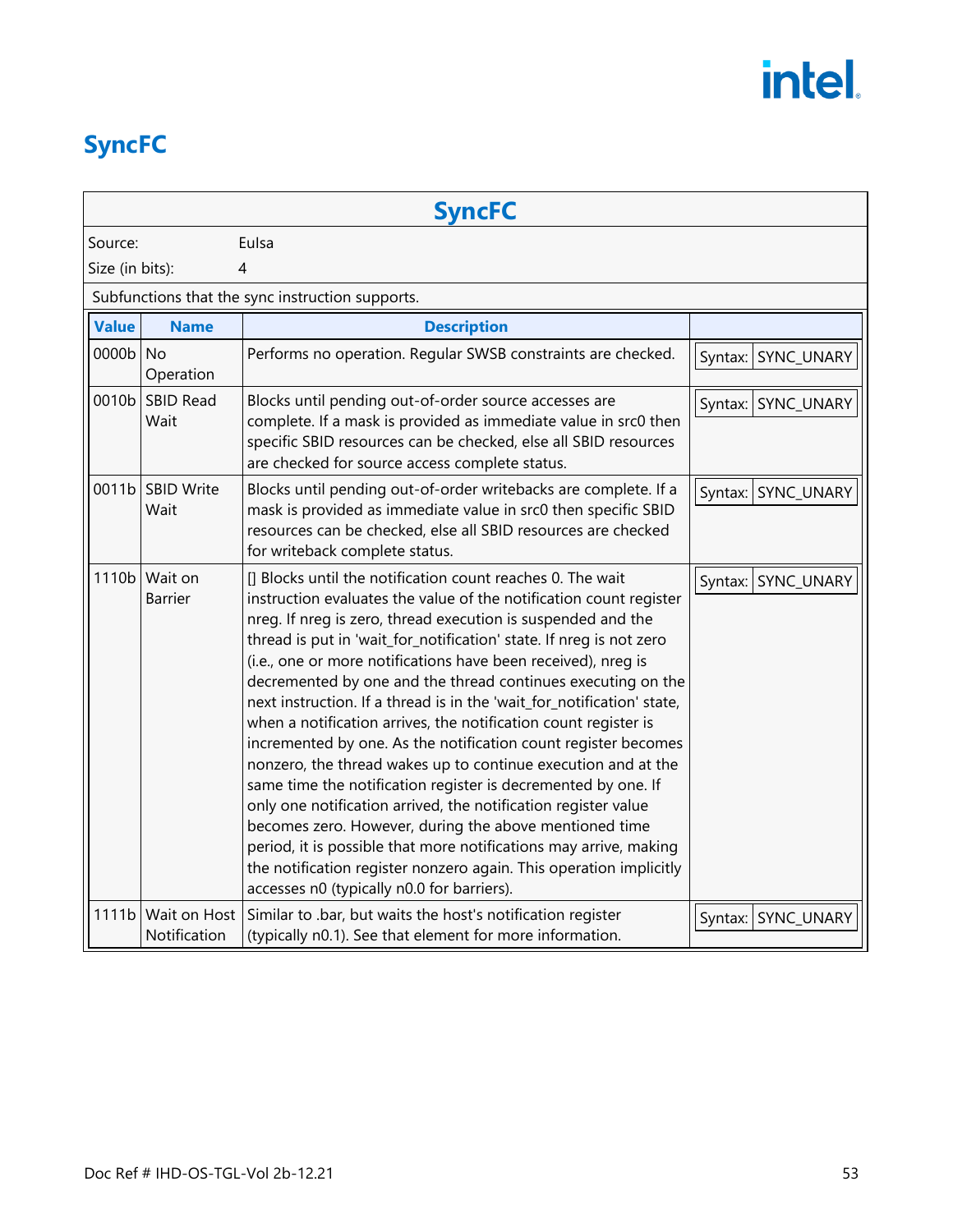### <span id="page-57-0"></span>**TernaryDataType**

|                  | <b>TernaryDataType</b> |                                             |                                                                                                 |  |
|------------------|------------------------|---------------------------------------------|-------------------------------------------------------------------------------------------------|--|
| Source:          |                        | Eulsa                                       |                                                                                                 |  |
| Size (in bits):  |                        | 3                                           |                                                                                                 |  |
|                  |                        |                                             | This field provide the datatype of the source and destination operands for ternary instruction. |  |
| <b>Value</b>     | <b>Name</b>            | <b>Description</b>                          | <b>Exists If</b>                                                                                |  |
| 000b             | :ub                    | <b>Unsigned Byte</b><br>(8-bit) Integer     | (Structure[EU_INSTRUCTION_BASIC_THREE_SRC][ExecDataType]==Integer)                              |  |
| 001b             | :uw                    | <b>Unsigned Word</b><br>(16-bit) Integer    | (Structure[EU_INSTRUCTION_BASIC_THREE_SRC][ExecDataType]==Integer)                              |  |
| 010b             | :ud                    | Unsigned<br>DoubleWord (32-<br>bit) Integer | (Structure[EU_INSTRUCTION_BASIC_THREE_SRC][ExecDataType]==Integer)                              |  |
| 011b             | :uq                    | Unsigned<br>Quadword (64-<br>bit) Integer   | (Structure[EU_INSTRUCTION_BASIC_THREE_SRC][ExecDataType]==Integer)                              |  |
| 100b             | :b                     | Signed Byte (8-<br>bit) Integer             | (Structure[EU_INSTRUCTION_BASIC_THREE_SRC][ExecDataType]==Integer)                              |  |
| 101b             | :w                     | Signed Word (16-<br>bit) Integer            | (Structure[EU_INSTRUCTION_BASIC_THREE_SRC][ExecDataType]==Integer)                              |  |
| 110 <sub>b</sub> | :d                     | Signed<br>DoubleWord (32-<br>bit) Integer   | (Structure[EU_INSTRUCTION_BASIC_THREE_SRC][ExecDataType]==Integer)                              |  |
| 111b             | :q                     | Signed<br>QuadWord (64-<br>bit) Integer     | (Structure[EU_INSTRUCTION_BASIC_THREE_SRC][ExecDataType]==Integer)                              |  |
| 000b             | Reserved               |                                             | (Structure[EU_INSTRUCTION_BASIC_THREE_SRC][ExecDataType]==Float)                                |  |
| 001b             | $:$ hf                 | Half (16-bit) Float                         | (Structure[EU_INSTRUCTION_BASIC_THREE_SRC][ExecDataType]==Float)                                |  |
| 010b             | : f                    | Single-Precision<br>(32-bit) Float          | (Structure[EU_INSTRUCTION_BASIC_THREE_SRC][ExecDataType]==Float)                                |  |
| 011b             | :df                    | Double-Precision<br>(64-bit) Float          | (Structure[EU_INSTRUCTION_BASIC_THREE_SRC][ExecDataType]==Float)                                |  |
| 100b             | Reserved               |                                             | (Structure[EU_INSTRUCTION_BASIC_THREE_SRC][ExecDataType]==Float)                                |  |
| 101b             | Reserved               |                                             | (Structure[EU_INSTRUCTION_BASIC_THREE_SRC][ExecDataType]==Float)                                |  |
| 110 <sub>b</sub> | Reserved               |                                             | (Structure[EU_INSTRUCTION_BASIC_THREE_SRC][ExecDataType]==Float)                                |  |
| 111b             | Reserved               |                                             | (Structure[EU_INSTRUCTION_BASIC_THREE_SRC][ExecDataType]==Float)                                |  |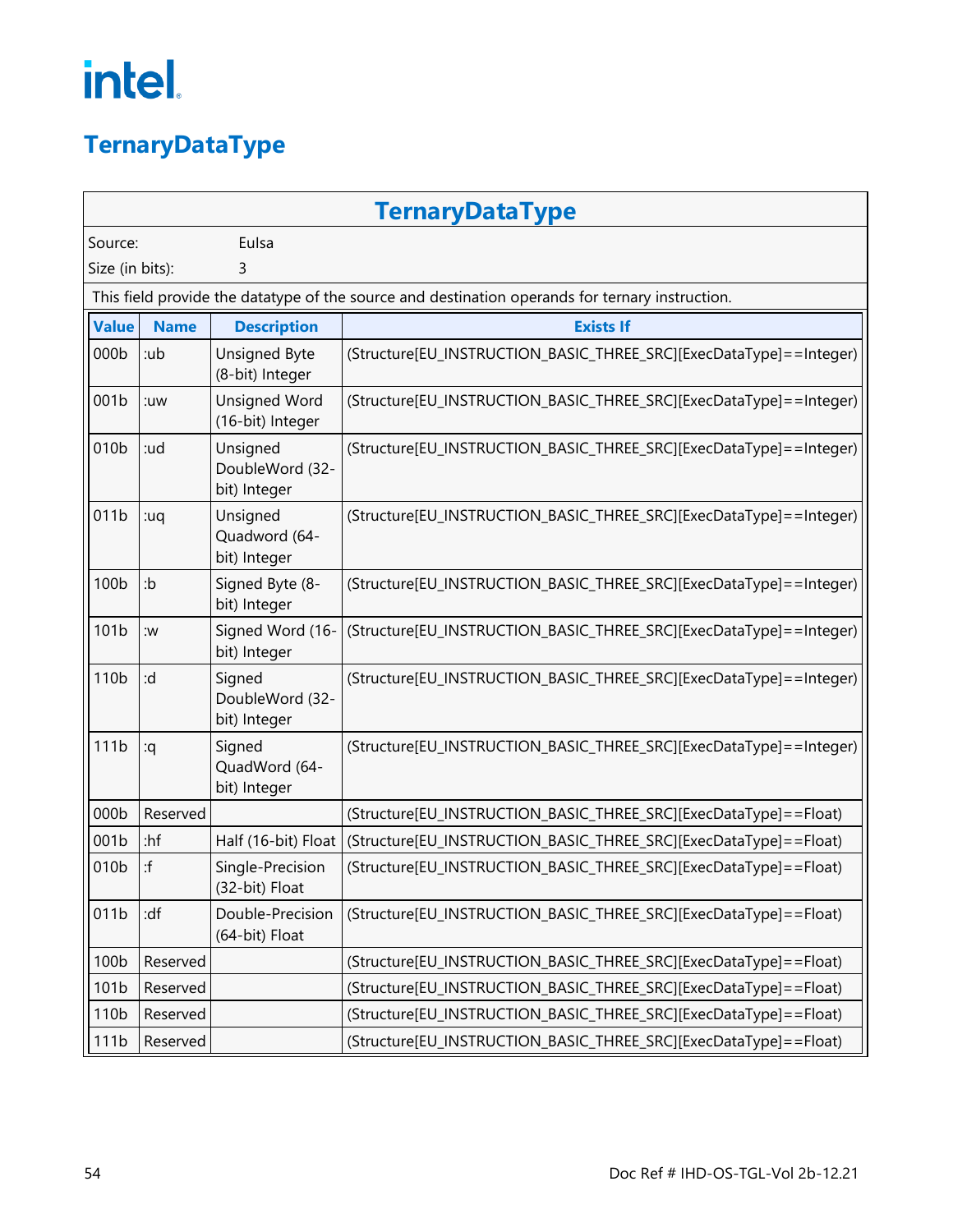#### <span id="page-58-0"></span>**TernaryVertStride**

|                                                                                                                                      |              | <b>TernaryVertStride</b> |
|--------------------------------------------------------------------------------------------------------------------------------------|--------------|--------------------------|
| Source:                                                                                                                              | Eulsa        |                          |
| Size (in bits):                                                                                                                      | 2            |                          |
| Source Vertical Stride is required for regioning/accessing datatypes of varied size. It is one way to obtain a<br>vector of scalars. |              |                          |
|                                                                                                                                      | <b>Value</b> | <b>Name</b>              |
| 00 <sub>b</sub>                                                                                                                      |              | 0 - elements             |
| 01b                                                                                                                                  |              | 1 - elements             |
| 10 <sub>b</sub>                                                                                                                      |              | 4 - elements             |
| 11b                                                                                                                                  |              | 8 - elements             |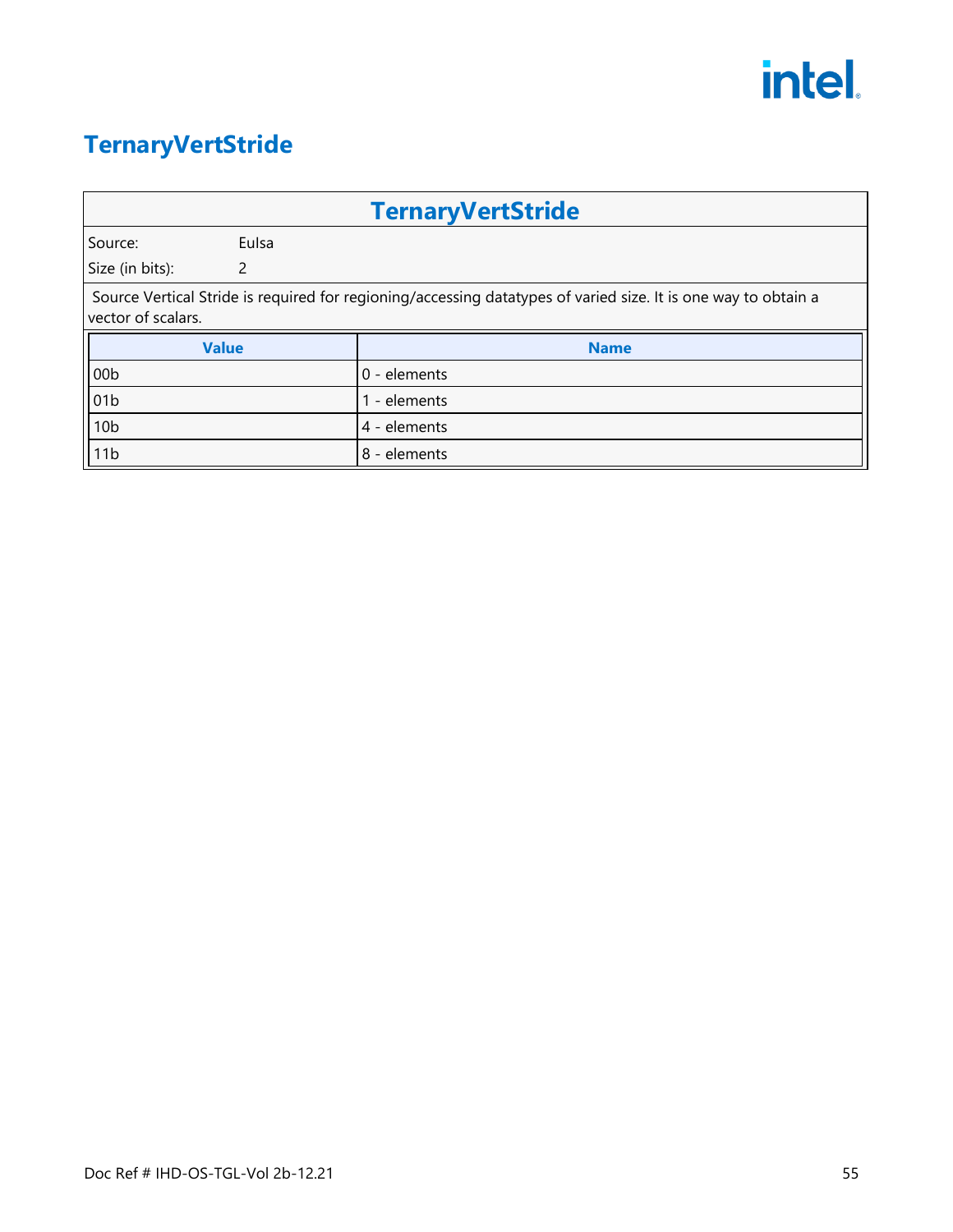#### <span id="page-59-0"></span>**Texture Coordinate Mode**

|                 | <b>Texture Coordinate Mode</b>    |                                                                                                                                                                                                                  |  |  |
|-----------------|-----------------------------------|------------------------------------------------------------------------------------------------------------------------------------------------------------------------------------------------------------------|--|--|
| Size (in bits): | 3                                 |                                                                                                                                                                                                                  |  |  |
| <b>Value</b>    | <b>Description</b><br><b>Name</b> |                                                                                                                                                                                                                  |  |  |
| 0h              | <b>WRAP</b>                       | Map is repeated in the U direction                                                                                                                                                                               |  |  |
| 1h              | <b>MIRROR</b>                     | Map is mirrored in the U direction                                                                                                                                                                               |  |  |
| 2h              | <b>CLAMP</b>                      | Map is clamped to the edges of the accessed map                                                                                                                                                                  |  |  |
| 3h              | <b>CUBE</b>                       | For cube-mapping, filtering in edges access adjacent map faces                                                                                                                                                   |  |  |
| 4h              | CLAMP_BORDER                      | Map is infinitely extended with the border color                                                                                                                                                                 |  |  |
| 5h              | MIRROR_ONCE                       | Map is mirrored once about origin, then clamped                                                                                                                                                                  |  |  |
| 6h              | <b>HALF BORDER</b>                | Map is infinitely extended with the average of the nearest edge texel and the border<br>color                                                                                                                    |  |  |
| 7h              | MIRROR_101                        | Map is mirrored one time in each direction, but the first pixel of the reflected image is<br>skipped, and the reflected image is effectively 1 pixel less in that direction.<br>May only be used on 2D surfaces. |  |  |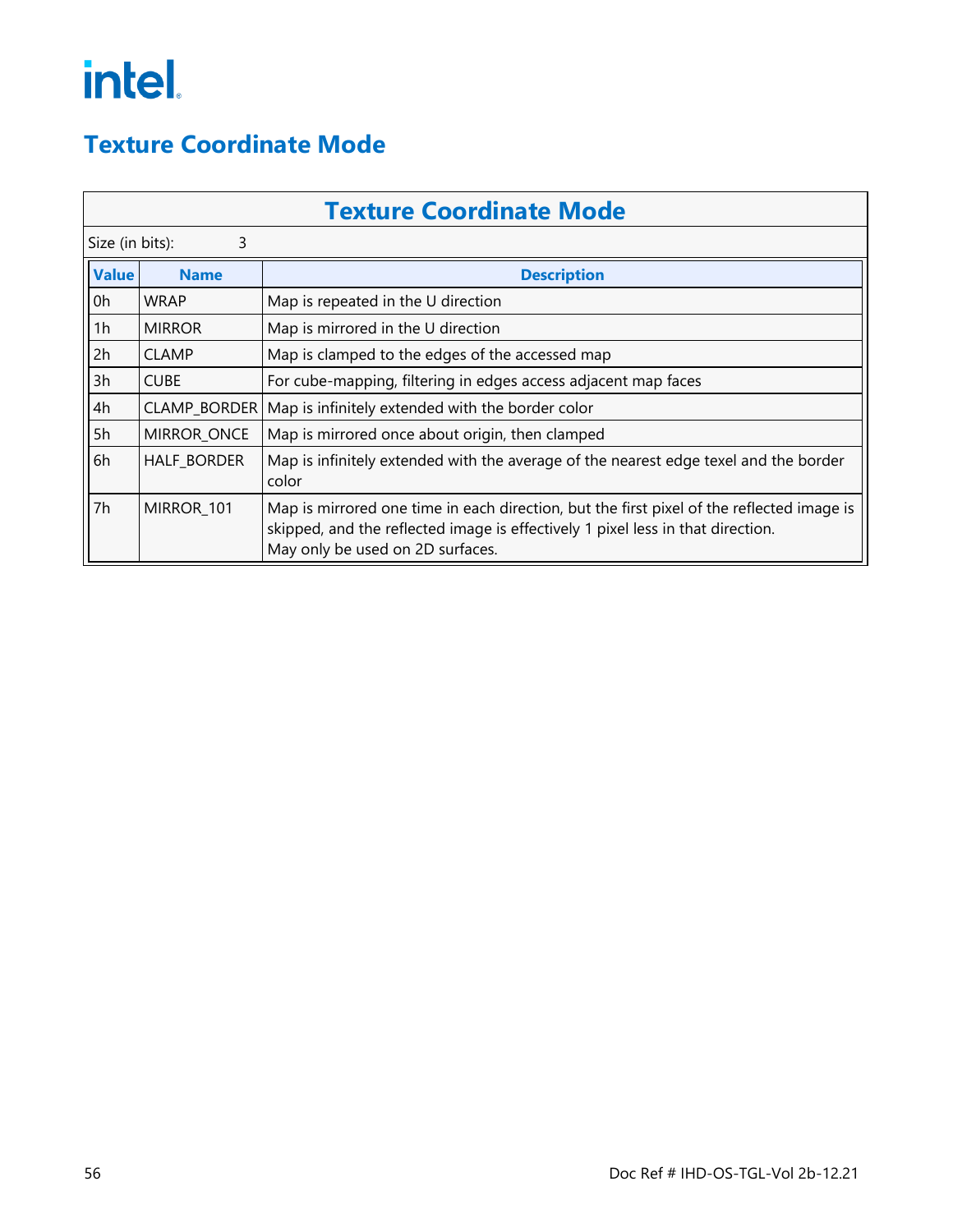#### <span id="page-60-0"></span>**VertStride**

#### **VertStride**

Source: Eulsa

Size (in bits): 4

#### **Description**

Vertical Stride. The field provides the vertical stride of the register region in unit of data elements for an operand. Encoding of this field provides values of 0 or powers of 2, ranging from 1 to 32 elements. Larger values are not supported due to the restriction that a source operand must reside within two adjacent 256-bit registers (64 bytes total). Special encoding 1111b (0xF) is only valid when the operand is in register-indirect addressing mode (AddrMode = 1). If this field is set to 0xF, one or more sub-registers of the address registers may be used to compute the addresses. Each address sub-register provides the origin for a row of data element. The number of address sub-registers used is determined by the division of ExecSize of the instruction by the Width fields of the operand. This field only applies to source operand. It does not apply to destination. This field is not present for an immediate source operand.

#### **Programming Notes**

Note 1: If indirect address is supported for src1, encoding 0xF is reserved for src1 - only single-index indirect addressing is supported.

Note 2: Encoding 0010 applies for QWord-size operands.

| <b>Value</b> | <b>Name</b>     | <b>Programming Notes</b>                                    |
|--------------|-----------------|-------------------------------------------------------------|
| 0000b        | 0 elements      |                                                             |
| 0001b        | element         | Align1 mode only.                                           |
| 0010b        | 2 elements      |                                                             |
| 0011b        | 4 elements      |                                                             |
| 0100b        | 8 elements      | Align1 mode only.                                           |
| 0101b        | 16 elements     | Applies to byte or word operand only. Align1 mode only.     |
| 0110b        | 32 elements     | Applies to byte operand only. Align1 mode only.             |
| 0111b-1110b  | Reserved        |                                                             |
| 1111b        | VxH or Vx1 mode | Only valid for register-indirect addressing in Align1 mode. |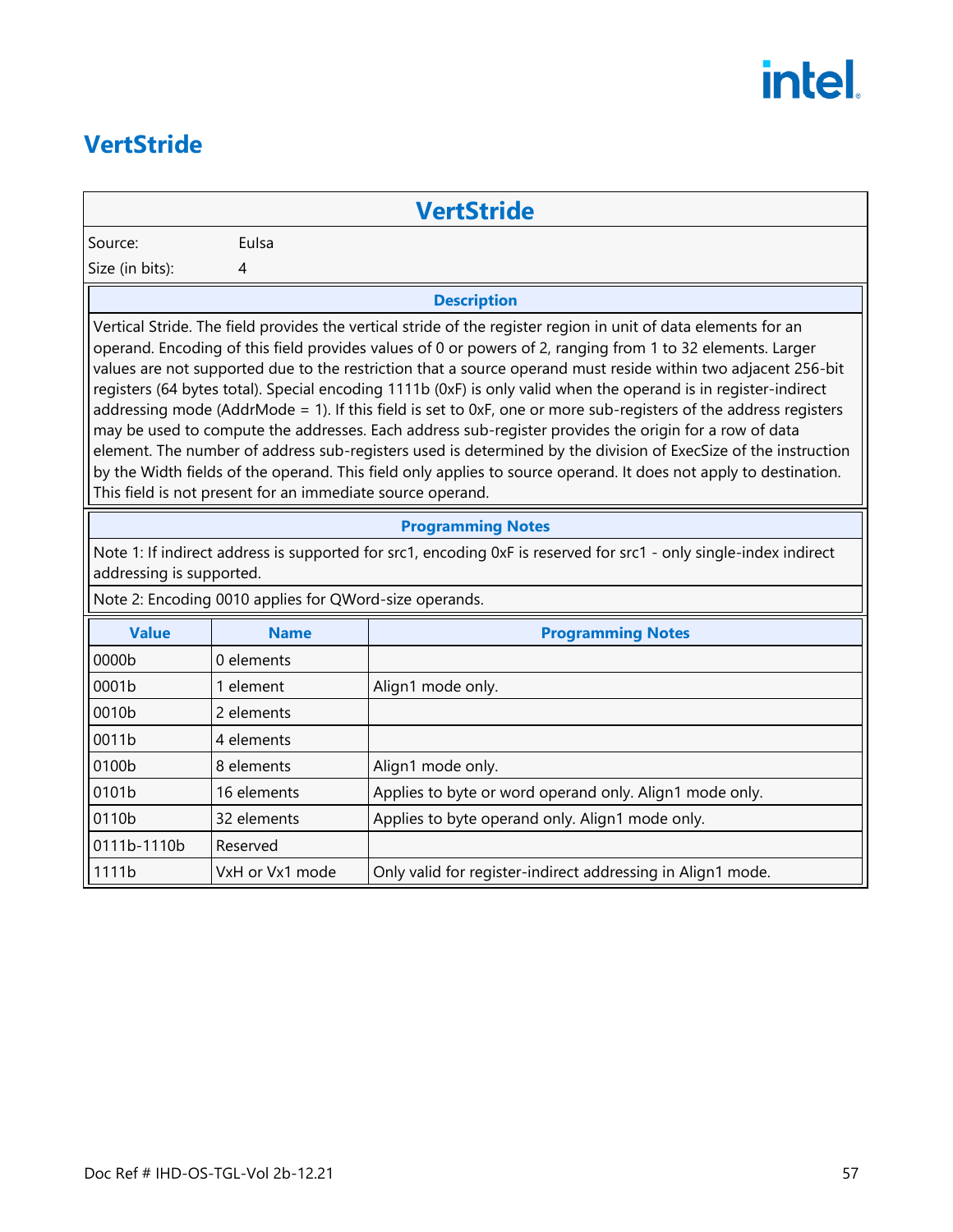#### <span id="page-61-0"></span>**Width**

|                  |              | <b>Width</b>                                                                                                                                                                                                                                                                                                              |
|------------------|--------------|---------------------------------------------------------------------------------------------------------------------------------------------------------------------------------------------------------------------------------------------------------------------------------------------------------------------------|
| Source:          | Eulsa        |                                                                                                                                                                                                                                                                                                                           |
| Size (in bits):  | 3            |                                                                                                                                                                                                                                                                                                                           |
|                  |              | This field specifies the number of elements in the horizontal dimension of the region for a source operand. This<br>field cannot exceed the ExecSize field of the instruction. This field only applies to source operand. It does not<br>apply to destination. This field is not present for an immediate source operand. |
|                  |              | <b>Programming Notes</b>                                                                                                                                                                                                                                                                                                  |
|                  |              | Note that with ExecSize of 32, because the maximum Width is 16, there are at least two rows in a source region.                                                                                                                                                                                                           |
|                  | <b>Value</b> | <b>Name</b>                                                                                                                                                                                                                                                                                                               |
| 000b             |              | 1 elements                                                                                                                                                                                                                                                                                                                |
| 001b             |              | 2 elements                                                                                                                                                                                                                                                                                                                |
| 010 <sub>b</sub> |              | 4 elements                                                                                                                                                                                                                                                                                                                |
| 011b             |              | 8 elements                                                                                                                                                                                                                                                                                                                |
| 100b             |              | 16 elements                                                                                                                                                                                                                                                                                                               |
| 101b-111b        |              | Reserved                                                                                                                                                                                                                                                                                                                  |